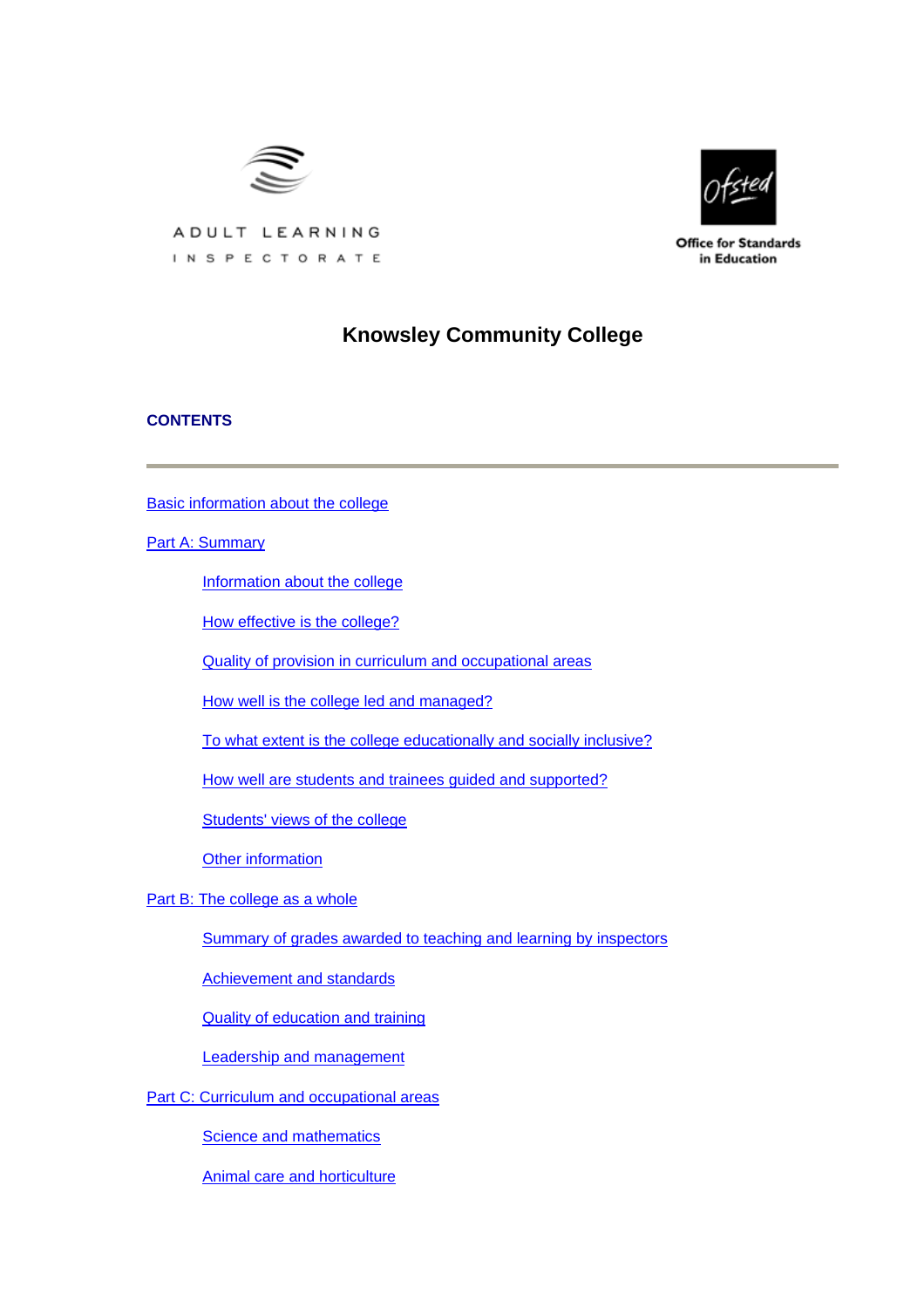<span id="page-1-0"></span>**[Construction](#page-24-0)** 

**[Engineering](#page-27-0)** 

[Business, administration, management and professional](#page-30-0)

[Information and communications technology](#page-33-0)

[Hospitality, sports, leisure and travel](#page-36-0)

[Hairdressing and beauty therapy](#page-39-0)

[Health, social care and childcare](#page-42-0)

[Visual and performing arts](#page-45-0)

**[Humanities](#page-48-0)** 

[English and modern languages](#page-52-0)

[Provision for students with learning difficulties and/or disabilities](#page-55-0)

[Entry to employment](#page-57-0)

[Literacy and numeracy](#page-60-0)

## [Part D: College data](#page-63-0)

[Table 1: Enrolments by level of study and age 2002/03](#page-63-0)

[Table 2: Enrolments by curriculum area and age 2002/03](#page-63-0)

[Table 3: Retention and achievement](#page-64-0)

[Table 4: Quality of teaching observed during the inspection by level](#page-65-0)

#### **Basic information about the college**

| Name of college:    | <b>Knowsley Community College</b> |
|---------------------|-----------------------------------|
| Type of college:    | General further education college |
| Principal:          | Sir George Sweeney                |
| Address of college: | <b>Rupert Road</b>                |
|                     | Roby                              |
|                     | Merseyside                        |
|                     | L36 9TD                           |
| Telephone number:   | 0151 477 5780                     |
| Fax number:         | 0151 477 5784                     |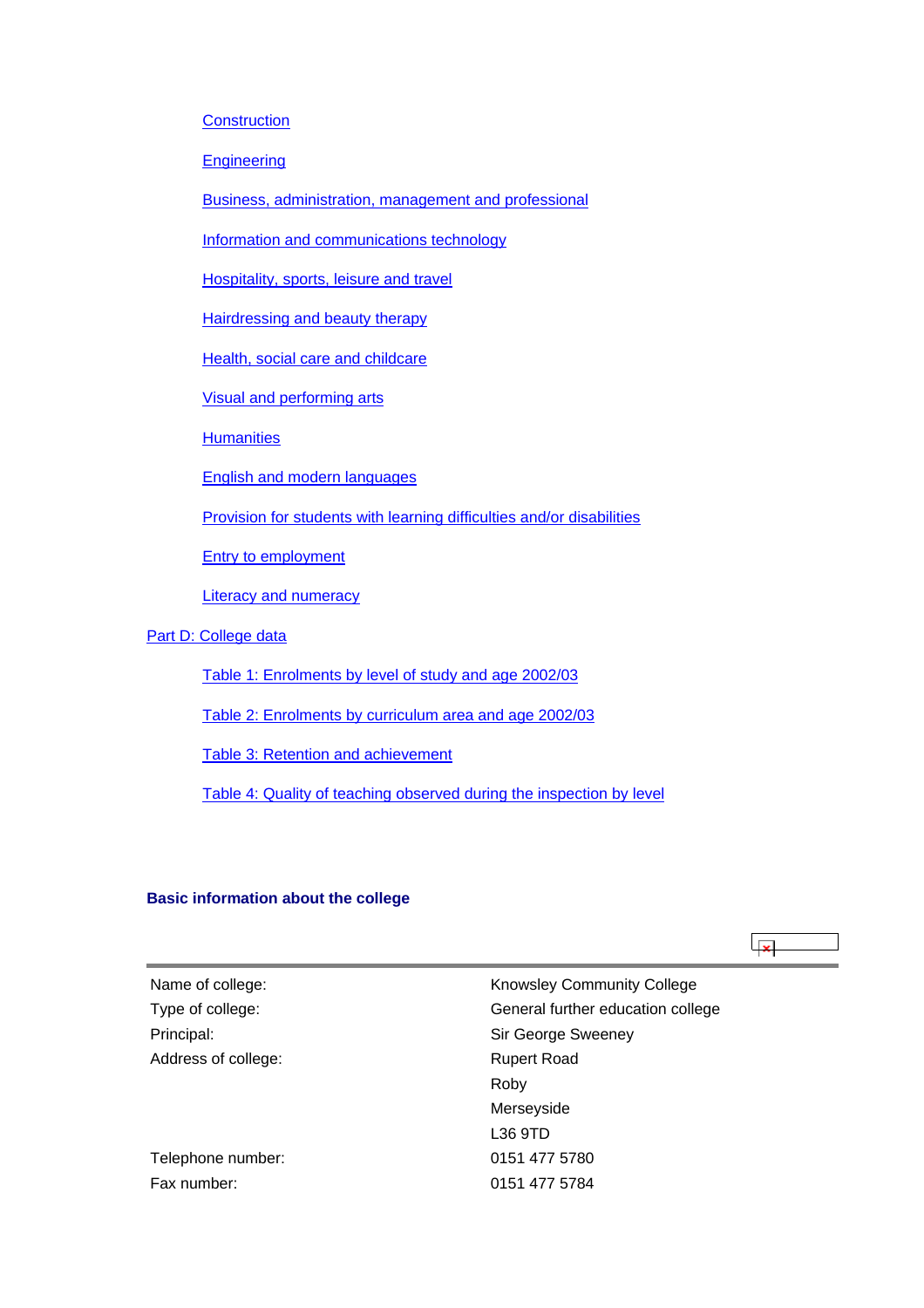<span id="page-2-0"></span>Chair of governors: Les Hill Unique reference number: 130486 Name of reporting inspector: John Evans HMI Dates of inspection: 3-7 & 10-13 November 2003

## **Part A: Summary**



#### **Information about the college**

Knowsley Community College was formed in 1990 from the merger of Kirkby College of Further Education, Knowsley Central Tertiary College and the sixth forms of Kirkby schools. The college operates in a very challenging environment. Knowsley, in which more than 70% of the students reside, is one of the most economically deprived boroughs in the country. The unemployment rate for young people aged 18 to 24 is approximately 45% and the most recent census figures revealed that 40% of children lived in households where no adult was in employment. The proportion of pupils eligible for free school meals is almost three times the national average at secondary level. Knowsley has a high percentage of adults with low literacy and numeracy skills: 22% and 20%, respectively, compared with 15% and 12% nationally. The level of qualifications in the borough is well below the national average. The pupil absence rate in local schools is the third highest in the country and only 30% of pupils leave school with five General Certificate of Secondary Education (GCSE) qualifications at grade C and above, compared with 51% nationally. The proportion of 16 year olds who stay on at school or college has risen to 58%, but this remains 26% below the national average.

The college provides courses in all the areas of learning funded by the Learning and Skills Council (LSC). In 2002/03, the college had 11,912 students, of whom 79% were aged 19 or over. Some 20% of all students studied full time and 80% studied part time in the day or evening. The highest percentage of enrolments, more than 60%, was at entry level or for qualifications at level 1. Some 63% of students are female. There is a broad gender balance on full-time courses, but women outnumber men two to one on part-time courses. Students from minority ethnic groups comprise a small proportion of the student body, which reflects the local population.

The college has two main campuses in Roby and Kirkby, and a smaller campus in Knowsley village for land-based courses. In 2002 the college re-organised into three sub-colleges: the Roby sixth form college, focused on the students aged 16 to 19; the skills and enterprise college, spread across the three sites, for work-related learning; and the adult and community education college, which provides adult `return to learn' provision at both main sites and some 160 community venues. The college also has large numbers of work-based learners and a very large entry to employment (E2E) programme. It is a leading player in Knowsley Collegiate, an initiative involving all schools across the local education authority (LEA), in which the college makes a major contribution in providing courses for school students aged 14 to 16. The college's mission is, `serving the learning needs of individuals and the community'.

**How effective is the college?**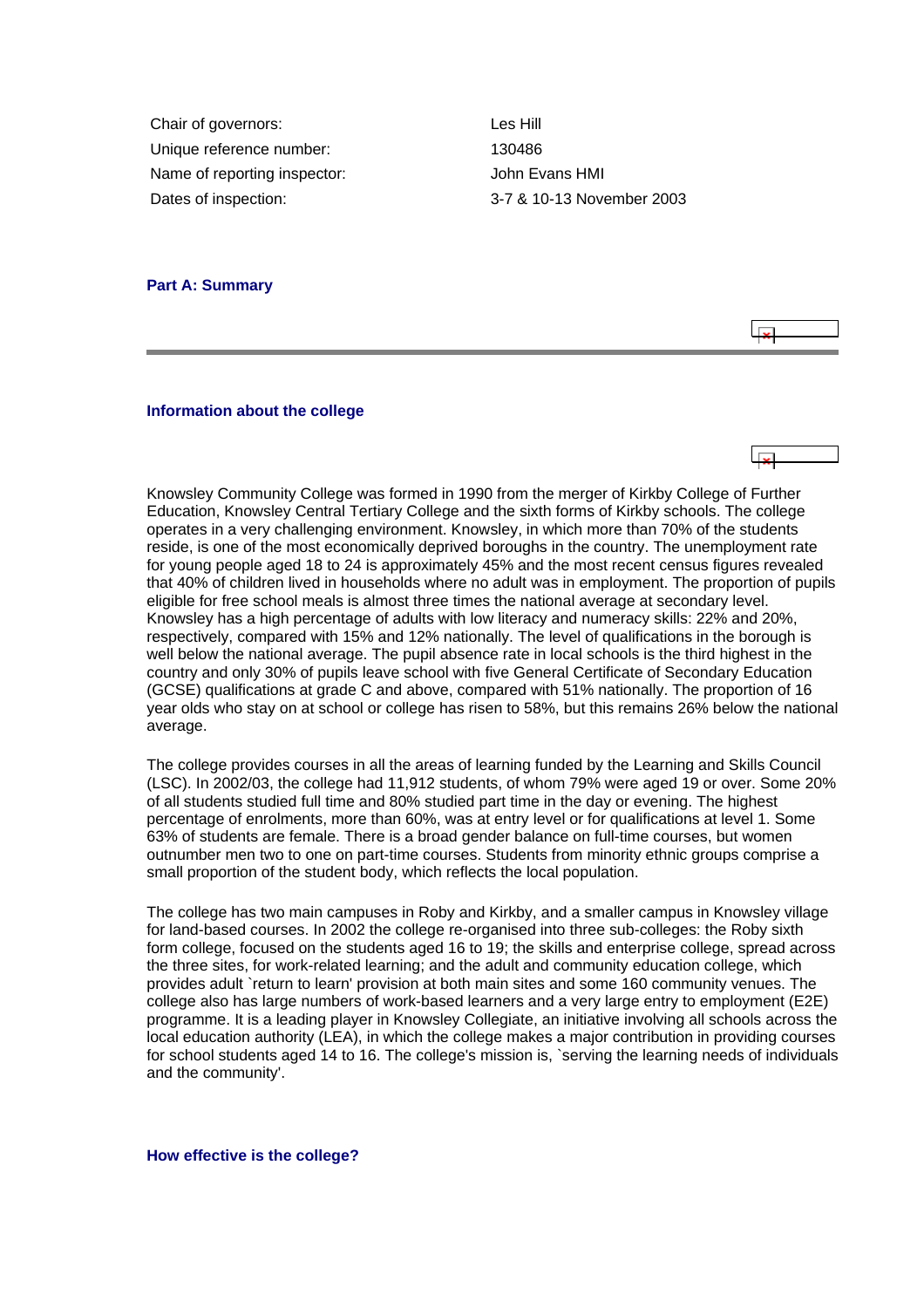The inspection graded the quality of provision in 15 curriculum areas. Inspectors judged teaching, learning and attainment to be outstanding in two areas, good in eight, satisfactory in four, and unsatisfactory in one. The quality of work-based learning was satisfactory in three of the areas inspected and unsatisfactory in the fourth. The college's main strengths and the areas that should be improved are listed below.

## *Key strengths*

- o very high retention rates
- o high pass rates on most courses
- o students' very good progress from their starting points
- o well-planned and effective teaching
- o good accommodation and resources
- o comprehensive initial assessment and good learning support
- o effective use of value added processes to help students make progress
- o outstanding responsiveness to the needs of the local community and employers
- o significant and high-quality contribution to extending 14 to 16 learning opportunities
- o good advice, guidance and support services, including high-quality student induction
- o outstanding leadership and governance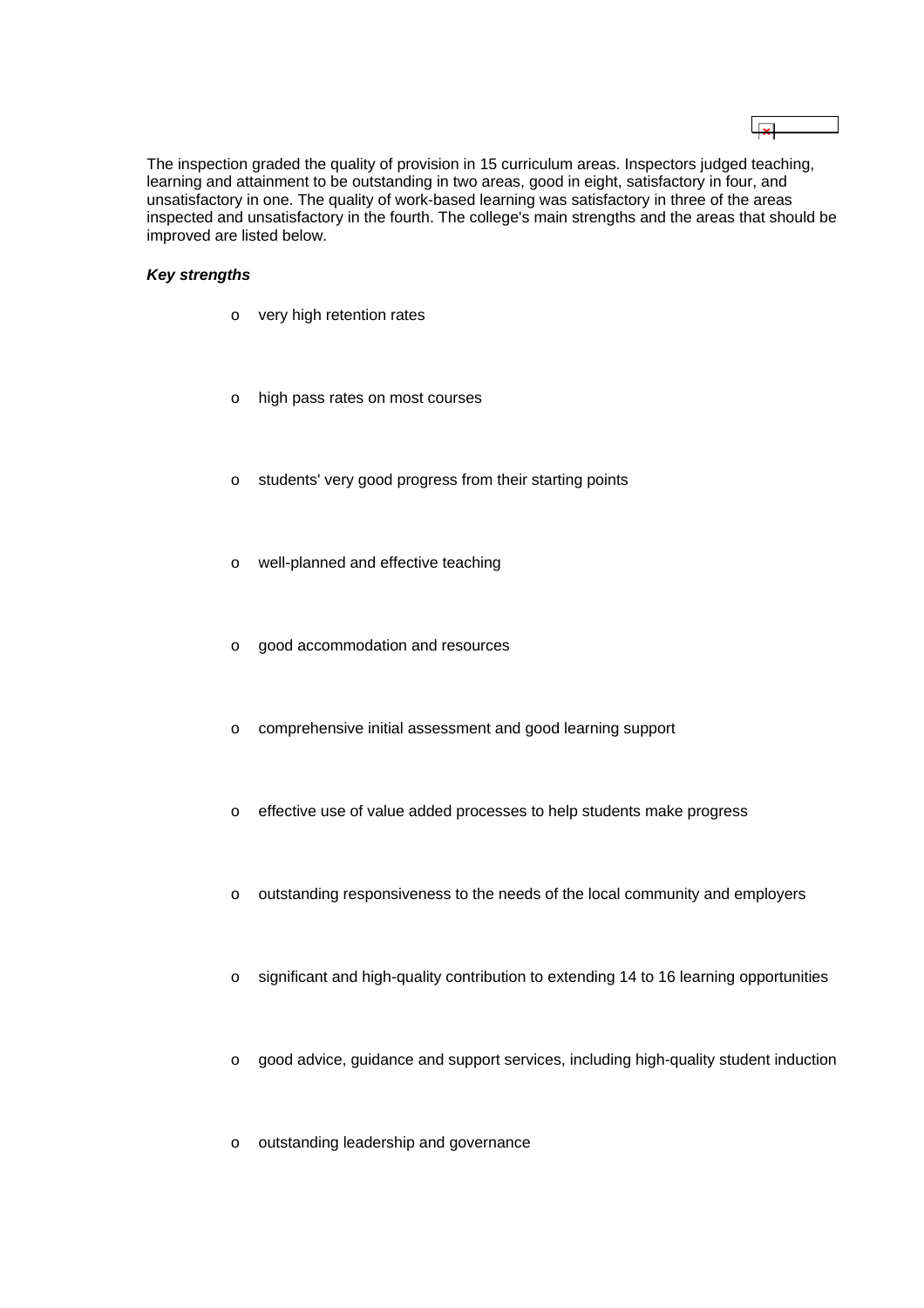- <span id="page-4-0"></span>o robust and extensive quality assurance which effectively addresses weaknesses
- o exceptional commitment to partnership and collaboration
- o shared values and commitment to inclusion amongst all staff.

## *What should be improved*

- o achievements on work-based learning programmes
- o pass rates on some courses
- o students' attendance and punctuality
- o unsatisfactory provision in animal care and work-based learning in construction
- o use of information and learning technology (ILT) in lessons
- o more consistent implementation of differentiated learning activities.

Further aspects of provision requiring improvement are identified in the sections on individual subjects and courses in the full report.

## **Quality of provision in curriculum and occupational areas**

*The table below shows overall judgements about provision in subjects and courses that were inspected. Judgements are based primarily on the quality of teaching, training and learning and how*  well students achieve. Not all subjects and courses were inspected. Inspectors make overall *judgements on curriculum areas and on the effectiveness of leadership and management in the range: Outstanding (grade 1), Good (2), Satisfactory (3), Unsatisfactory (4), Very Poor (5).*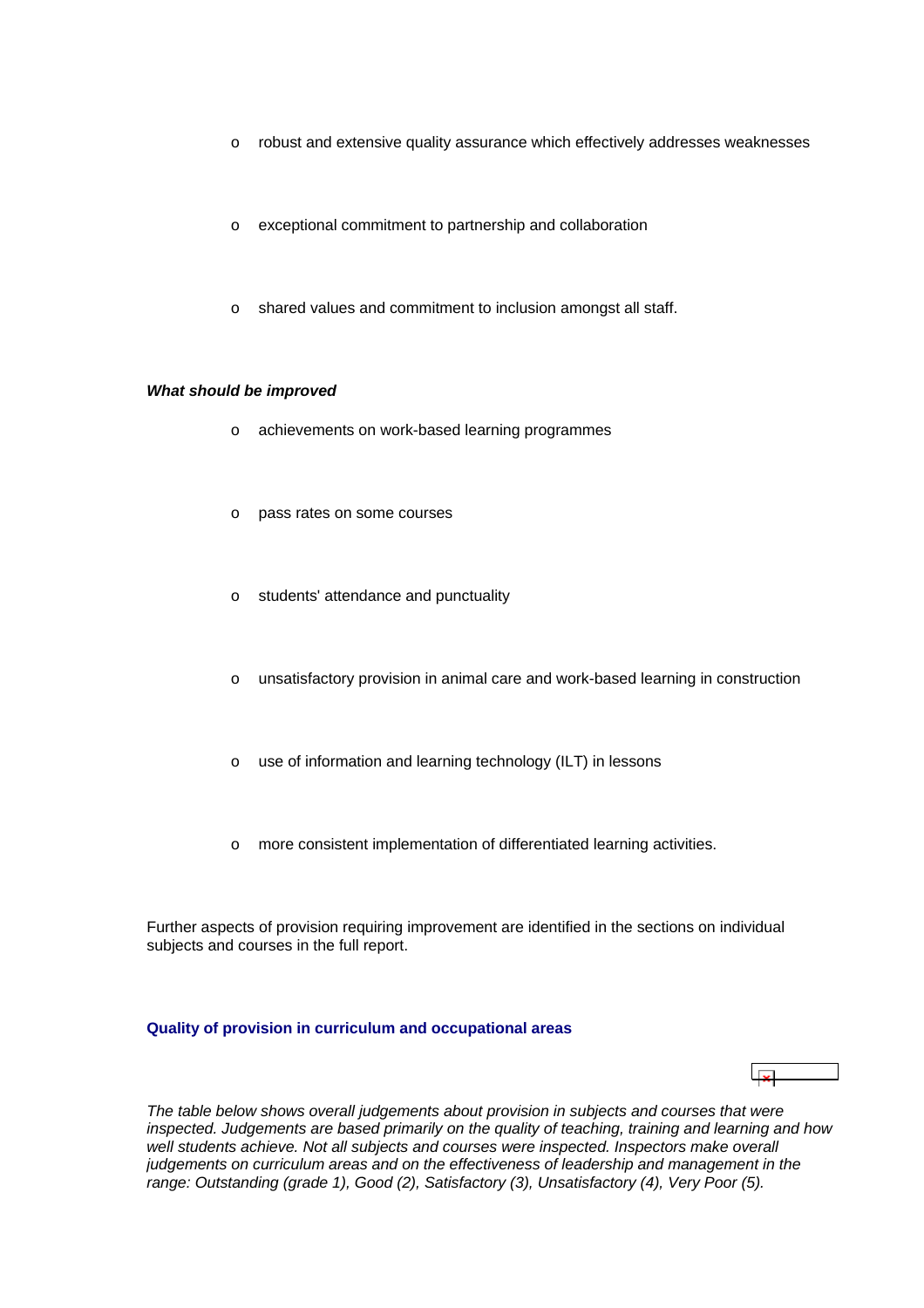| Area                                                        | Overall judgements about provision, and comment                                                                                                                                                                                                                                                                                                                                                                                                                                                                                                                |
|-------------------------------------------------------------|----------------------------------------------------------------------------------------------------------------------------------------------------------------------------------------------------------------------------------------------------------------------------------------------------------------------------------------------------------------------------------------------------------------------------------------------------------------------------------------------------------------------------------------------------------------|
| Science and mathematics                                     | Good. Students achieve well in most GCSE subjects and on the<br>access to higher education (HE) course. Pass rates are unsatisfactory<br>for some General Certificate of Education Advanced Subsidiary (GCE<br>AS) subjects. Much teaching is good, particularly in statistics and on<br>the access course, but teachers make little use of ILT. Assessment is<br>good and students' progress is well monitored.                                                                                                                                               |
| Animal care and<br>horticulture                             | Unsatisfactory. Horticulture contributory grade: satisfactory. There<br>are high pass rates and good teaching on horticulture courses, which<br>are enriched through local partnerships. Students' achievement is low<br>in animal care, where there is much unsatisfactory teaching, poor<br>development of practical skills and weak course management.<br>Resources are inadequate in animal care and not used to best effect<br>in horticulture. There is poor practice in assessment and in the<br>monitoring of students' progress.                      |
| Construction                                                | Satisfactory. Work based learning contributory grade:<br>unsatisfactory. Pass rates at level 1 are high and students with low<br>prior attainment make significant progress. Specialist facilities and<br>technician support are excellent, but teaching methods lack variety.<br>There is insufficient breadth of provision in carpentry and joinery.<br>Curriculum management is very effective in widening access to<br>learning. Achievements and the co-ordination of on-the-job and off-<br>the-job training are poor on work-based learning programmes. |
| Engineering                                                 | Good. Work based learning contributory grade: satisfactory. There<br>are high pass rates on many courses. Practical teaching is good and<br>specialist resources for teaching and learning are of high quality.<br>Individual learning plans and progress reviews are not thorough<br>enough. Students have good work placements, but there are<br>insufficient work placements for foundation modern apprentices.<br>Curriculum management is good.                                                                                                           |
| Business, administration,<br>management and<br>professional | Good. Retention rates are high, but pass rates are more variable.<br>Most teaching is good and assessment is used very effectively to help<br>students make progress. A wide range of administration courses are<br>provided at flexible times both in the college and on employers'<br>premises. There is insufficient tutorial support for part-time students.<br>Curriculum management is good.                                                                                                                                                             |
| Information and<br>communications<br>technology             | Good. Retention rates are high and pass rates on many courses are<br>significantly above the national average. Most teaching is good.<br>Outreach provision is extensive and a wide range of courses are<br>available within the college and the community. Students progress<br>well, but progression beyond level 2 by community-based students is<br>poor.                                                                                                                                                                                                  |
| Hospitality, sports, leisure<br>and travel                  | Good. Pass rates are high on most hospitality and tourism courses.<br>Most teaching is good in both theory and practical lessons, but some<br>theory lessons are too long for level 2 students. Resources are used<br>well to promote good learning. Few part-time courses or courses<br>below level 2 are available. Teachers have good industry links and<br>display high levels of morale and commitment. Course management,<br>including quality assurance, is good.                                                                                       |
| Hairdressing and beauty<br>therapy                          | Outstanding. Work based learning contributory grade: satisfactory.<br>Pass rates are extremely high and are well above the national<br>averages on all courses. Most teaching is good or better and the<br>standard of practical and written work by students and work-based<br>learners is high. Teachers and students adhere impeccably to industry<br>standards of presentation and customer care. Specialist resources are                                                                                                                                 |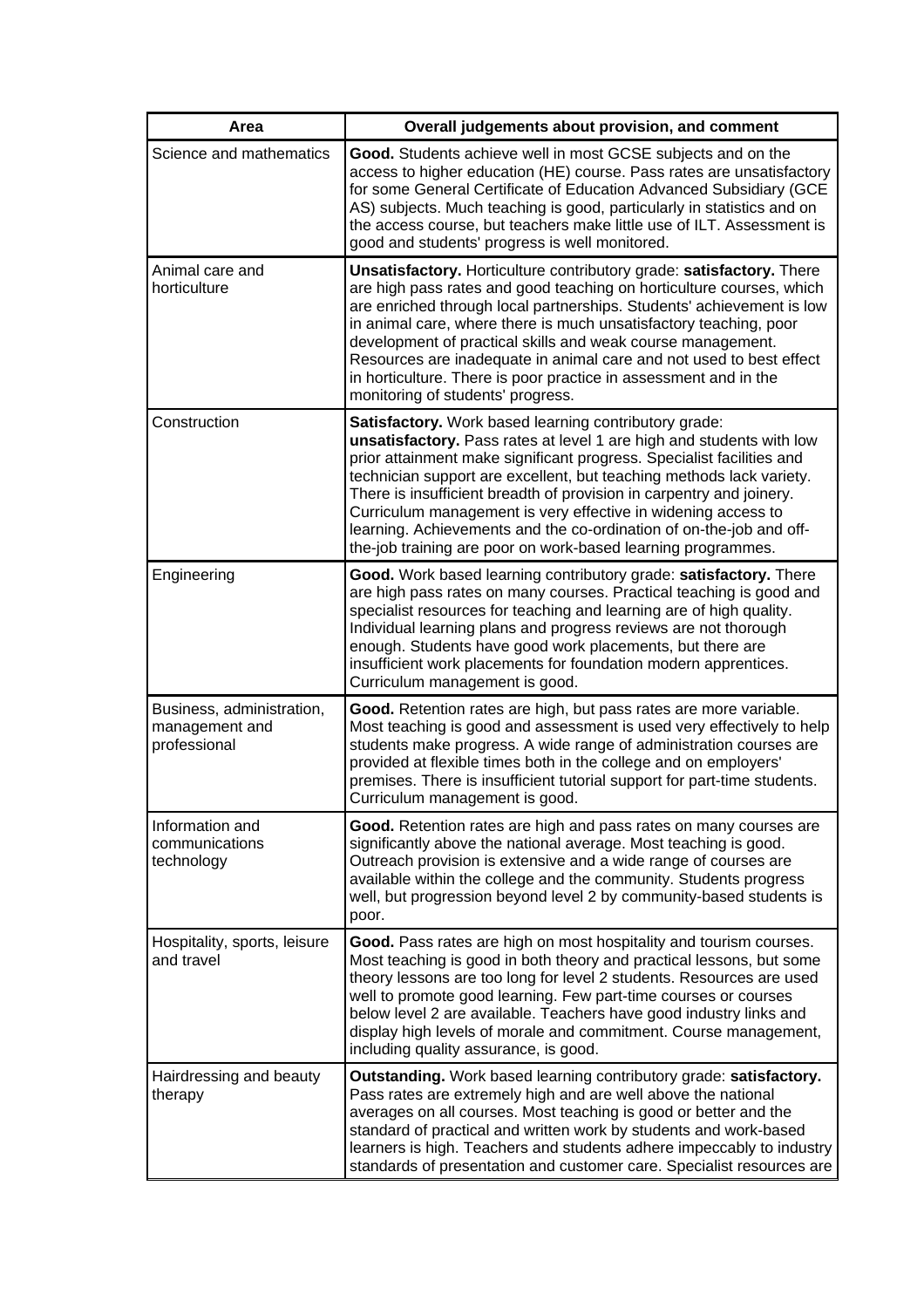|                                                                             | excellent and strong pastoral and subject support helps keep students<br>motivated. On work-based learning programmes, retention and pass<br>rates are low.                                                                                                                                                                                                                                                                                                                                                                                                                                                              |
|-----------------------------------------------------------------------------|--------------------------------------------------------------------------------------------------------------------------------------------------------------------------------------------------------------------------------------------------------------------------------------------------------------------------------------------------------------------------------------------------------------------------------------------------------------------------------------------------------------------------------------------------------------------------------------------------------------------------|
| Health, social care and<br>childcare                                        | Satisfactory. Work based learning contributory grade: satisfactory.<br>There are high retention and pass rates on childcare courses. Pass<br>rates on health and social care programmes are poor, with slow<br>progress made by modern apprentices. Students develop a wide<br>range of caring skills and competences which enable them to<br>progress to further study or employment. Key skills are not sufficiently<br>developed in vocational lessons. The college is very responsive to<br>sector skills needs.                                                                                                     |
| Visual and performing arts                                                  | Good. Retention rates are mostly high and there are high pass rates<br>on most courses. Students achieve significantly above their expected<br>grades on art and design, film studies and media studies courses.<br>Teaching and learning are good on performing arts and levels 1 and 2<br>art and design courses. There are excellent resources and extremely<br>high levels of student satisfaction. Good practice is well shared. There<br>are low pass rates in key skills, which are poorly integrated on some<br>courses.                                                                                         |
| <b>Humanities</b>                                                           | Satisfactory. Retention rates are high on GCSE courses but are<br>mostly low on advanced courses. Pass rates are high for most GCE<br>Advanced level (A-level) subjects and history students achieve higher<br>than their expected grades. Pass rates at GCSE are low and most<br>GCE AS students achieve below their expected grade. Achievement<br>on access courses is very high. Much teaching is good, but some is<br>unsatisfactory. Subject teams are self-critical and have a strong<br>commitment to raising achievement.                                                                                       |
| English and modern<br>languages                                             | Good. Retention and pass rates are generally high. There is much<br>good and dynamic teaching in English, which results in high-quality<br>classroom contributions from students. Good use of assessment is<br>made to raise standards. Weaker lessons allow little or no opportunity<br>for learners to participate actively. Some poor communications<br>hamper the management of outreach language provision.                                                                                                                                                                                                         |
| Provision for students with<br>learning difficulties and/or<br>disabilities | Good. Teaching is good: teachers and learning assistants<br>communicate well with students and provide clear demonstrations. All<br>students, regardless of their level of learning difficulties, are included<br>well in every lesson activity and develop effective learning skills to<br>meet their own personal development objectives. Lesson planning for<br>the towards independence course does not always identify specific<br>skills for development, which makes students' progress difficult to<br>assess. Courses are designed to meet a broad range of individual<br>students' needs and are well managed. |
| Entry to employment                                                         | Satisfactory. Retention rates are good, with a number of students<br>achieving positive outcomes by entering full-time education or<br>employment. Teaching is good across all aspects of the programme.<br>The launch of the programme has been well managed through an<br>effective partnership network. Planning of individual pathways is<br>underdeveloped, with insufficient setting of short-term targets and<br>weak reviews of students' progress.                                                                                                                                                              |
| Literacy and numeracy                                                       | <b>Outstanding.</b> Retention and pass rates are excellent and represent<br>good progress towards national targets. Teaching is very good in most<br>lessons. Learning resources are good and there are well-equipped<br>specialist workshops. Value added processes are consistently applied<br>across all courses and monitoring and measuring of students'<br>progress is excellent. Good practice is well shared and curriculum<br>management is very effective.                                                                                                                                                     |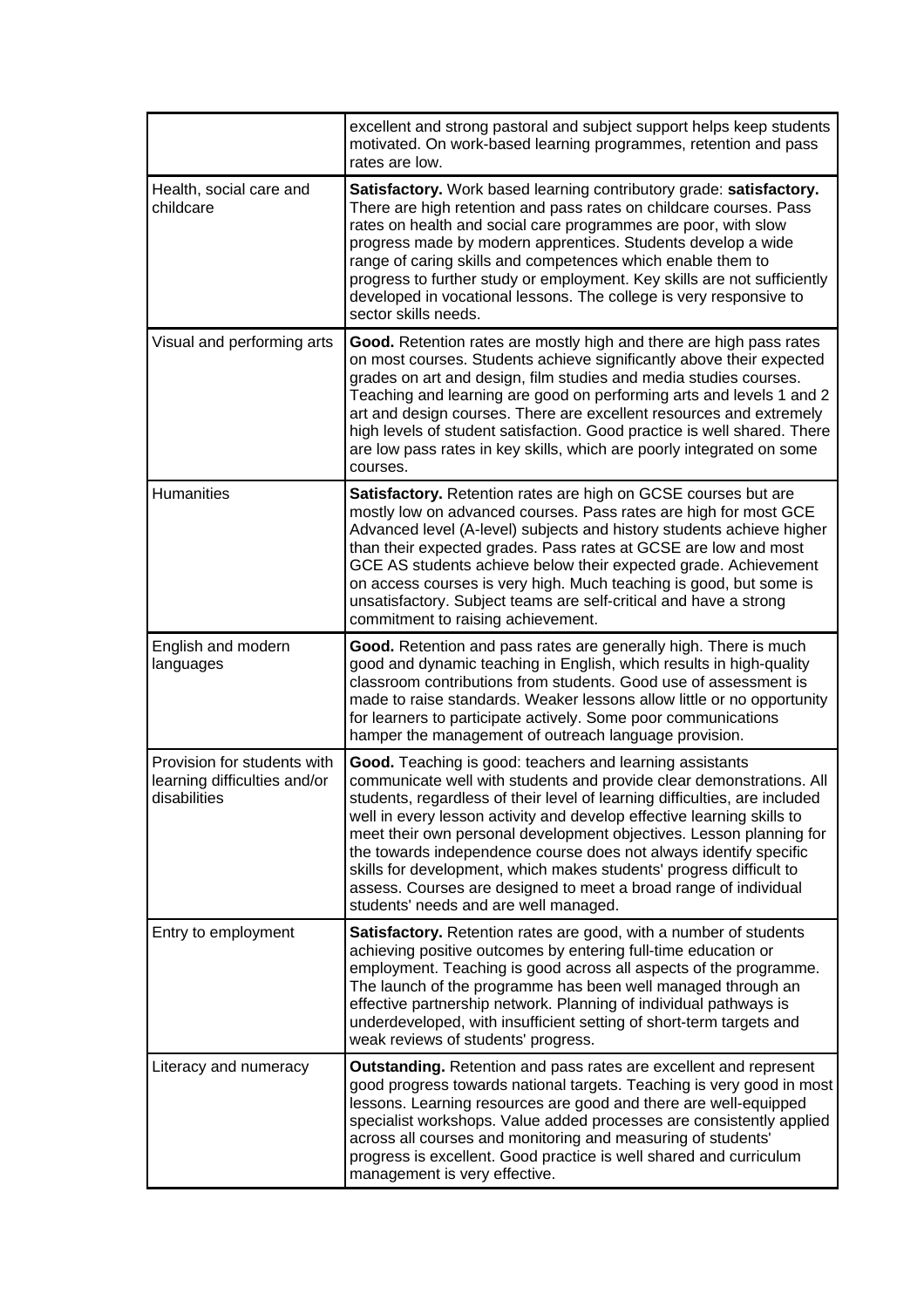#### <span id="page-7-0"></span>**How well is the college led and managed?**

احل

Leadership and management are outstanding. College management is highly responsive to national and local priorities. Shared values of inclusion, raising individual aspirations and supporting students to achieve are fundamental to the college and are well understood by staff and students. Quality assurance is rigorous, extremely comprehensive and very effective in raising standards. The college self-assessment report is self-critical and inspectors agreed with most of the grades awarded. Retention and pass rates for students aged 16 to 18 and for adult students have improved year on year at most levels, and at all levels they are now significantly above the national average for similar colleges. The college's value added data clearly indicate that students with low prior achievement make significant progress. Achievements on work-based learning programmes, however, remain low. The college demonstrates an exceptional commitment to widening participation and to working in partnership and collaboration, for example, in the establishment of the Knowsley Collegiate for students aged 14 to 16 and in the provision of a very extensive literacy and numeracy programme. Governors are very well informed and monitor the financial and academic performance of the college closely. Curriculum management is mostly good and curriculum areas are very well supported by efficient and well-managed support services. Staff morale is high. Financial management is strong and the college provides good value for money.

#### **To what extent is the college educationally and socially inclusive?**

The college's response to educational and social inclusion is outstanding. The college is strongly aware of the social and economic context in which it works. There is an exceptional commitment at all levels to widening participation in one of the most economically deprived areas of the country. Over half of course provision is at entry level or level 1, reflecting the needs of the local community. Many of these courses are designed for adults considering re-entry to formal education. Courses are delivered in a wide range of outreach venues and in students' own homes, in order to attract students who would not otherwise attend the college. The college accommodates everyone wanting to learn; courses are never `full'. Since the last inspection, good progress has been made in promoting equal opportunities. The college has amended its equal opportunities policy and procedures to comply with recent race relations and disability discrimination legislation. Student data are thoroughly analysed by gender, ethnicity, age and disability. Non-discriminatory practices are firmly embedded across the range of college services. Provision for students with learning difficulties and/or disabilities has been extended to accommodate a wider range of learning and behavioural difficulties. The college is making a significant contribution towards meeting national literacy and numeracy targets.

#### **How well are students and trainees guided and supported?**

Guidance and support for students are very good. Initial advice and guidance are effective in directing students on to appropriate courses. The college provides a good range of specialist support services, which are well planned and efficiently managed. Students value the college counselling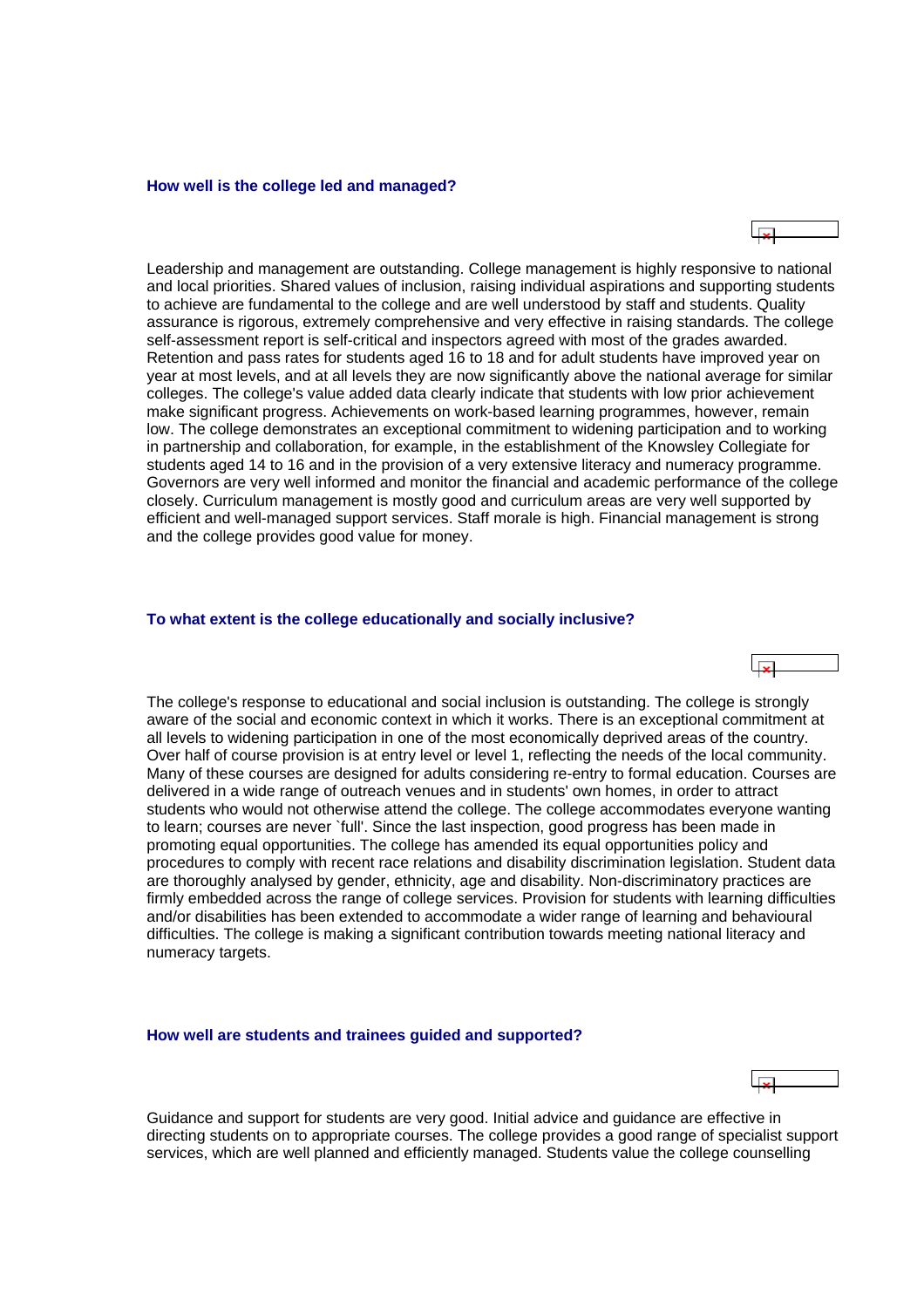<span id="page-8-0"></span>careers advice and guidance are available to all students. Tutorial support for students is good in most curriculum areas, but in a few areas there is insufficient tutorial support for part-time students. Students receive high-quality inductions on to their courses and there are effective arrangements for late starters. There are clear and effective procedures for recognising poor punctuality and attendance, which have lead to improvements. Learning advisers work alongside curriculum teams to provide additional pastoral support and motivation for students. Arrangements for additional learning support are good and literacy and numeracy support in lessons is sometimes excellent. Support services are continually monitored, evaluated and improved. Teachers provide much additional academic and pastoral support outside of lessons.

#### **Students' views of the college**

Students' views about the college were taken into account and a summary of their main comments is presented below.

#### *What students like about the college*

- o approachable and supportive staff
- o friendly and adult atmosphere
- o the quality of teaching, especially practical
- o encouragement and confidence gained from the internal value added system
- o college facilities, especially access to information technology (IT)
- o enrichment opportunities
- o safe and secure environment
- o inclusiveness of the college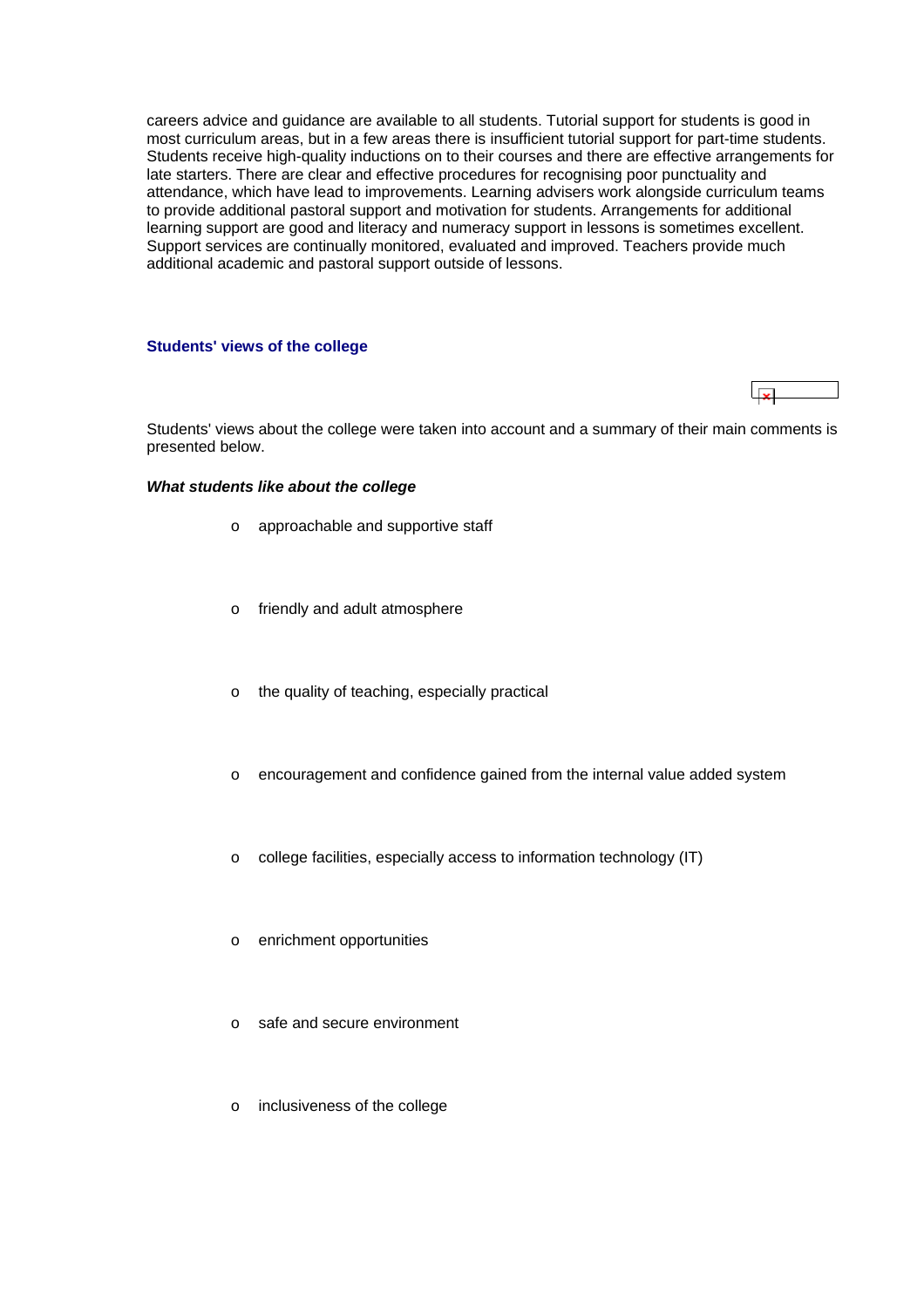o useful and informative inductions.

#### <span id="page-9-0"></span>*What they feel could be improved*

- o space and the cost of food in refectories
- o transport links and car parking
- o provision of an Autumn half-term break
- o three-hour lessons.

## **Other information**

The college inspection report will normally be published 12 working weeks after the formal feedback of the inspection findings to the college. Once published, the college has two months in which to prepare its post-inspection action plan and submit it to the local LSC. The college's action plan must show what action the college will take to bring about improvements in response to issues raised in the report. The governors should agree it before it is submitted to the local LSC. The local LSC should send to Ofsted only action plans from colleges that have been judged inadequate or have been awarded a grade 4 or 5 for curriculum provision, work-based learning and/or leadership and management.

#### **Part B: The college as a whole**



#### **Summary of grades awarded to teaching and learning by inspectors**

| <b>Aspect &amp; learner</b><br>tvpe | Graded good or better<br>(Grades 1 to 3) $%$ | Graded<br>satisfactory<br>(Grade 4) % | <b>Graded less than</b><br>satisfactory<br>(Grades 5 to 7) $%$ |
|-------------------------------------|----------------------------------------------|---------------------------------------|----------------------------------------------------------------|
| Teaching 16-18                      | 63                                           | 32                                    |                                                                |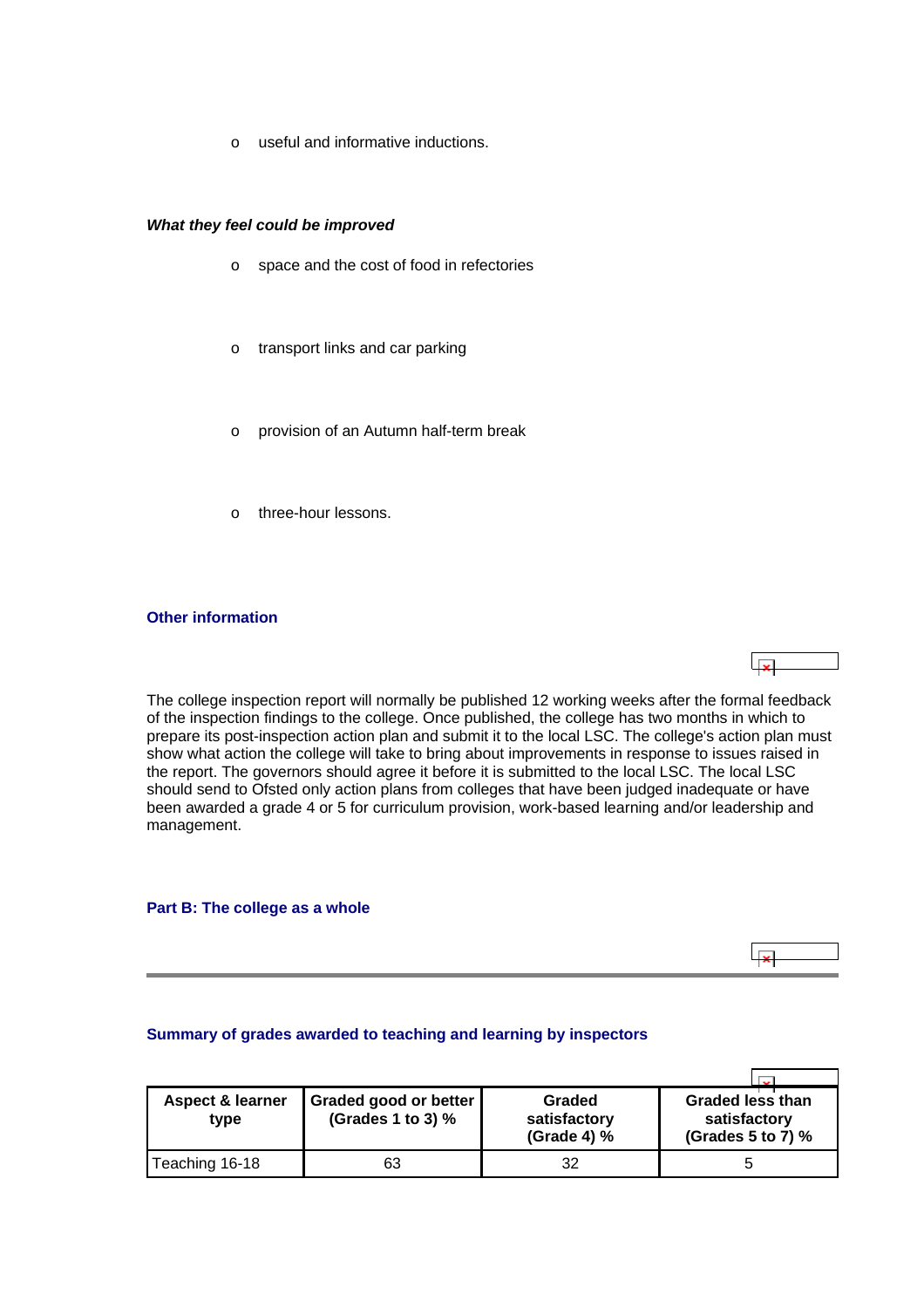<span id="page-10-0"></span>

| 19+ and WBL*   | . . |    |  |
|----------------|-----|----|--|
| Learning 16-18 | 61  |    |  |
| 19+ and WBL*   |     | 34 |  |

*Key: The range of grades includes: Excellent (Grade 1), Very Good (Grade 2), Good (Grade 3), Satisfactory (Grade 4), Unsatisfactory (Grade 5), Poor (Grade 6) and Very Poor (Grade 7).*

*\* work-based learning*

## **Achievement and standards**

1. The college offers a wide range of courses which may be studied on a full-time or part-time basis, at entry level to level 3 in all 14 areas of learning as defined by the LSC. In many instances, the college restructures national qualifications into learning programmes better suited to the needs of their students. This enables students to see the progress they are making more easily and gain accreditation which boosts their confidence at an earlier stage. The inspection sampled provision in 15 curriculum areas. Work-based training is currently provided in nine areas, with the largest numbers of trainees in construction, engineering, hairdressing and beauty therapy, and health, social care and childcare.

2. Retention rates have improved in each of the last three years for students aged 16 to 18 and adult students at all course levels. Pass rates improved for both age groups at all levels in each year from 2000 to 2002. In 2002/03, retention and pass rates were significantly above the national average for colleges of a similar type for both age groups at all levels, on long and short courses. Rates of completion of modern apprenticeship frameworks, on the other hand, are low.

3. The overall level of attendance in lessons observed by inspectors was 75%, which is just below the sector average. The college closely monitors attendance and absences are promptly followed up. A wide range of strategies have been employed to try to improve the unreliable attendance and punctuality which is a characteristic of some of the groups of students the college has successfully engaged.

4. The college's internal value added system enables students' progress to be measured from their individual starting points. Most students make good progress at the college. Achievement by students with low prior attainment is particularly good in construction, literacy and numeracy, provision for students with learning difficulties and/or disabilities and on the access to HE course. Inspectors found high standards of work in almost all curriculum areas.

#### *16 to 18 year olds*

5. In 2002/03, approximately 21% of students were aged 16 to 18. Enrolments were evenly spread between courses at levels 1, 2 and 3. Just over 70% of students were on full-time courses. Overall, retention and pass rates are well above national averages. Retention rates have improved each year since 2000/01. Retention rates were just above national averages in 2001/02 but increased significantly in 2002/03. Retention rates are now above the national average by 10% at level 1, 14% at level 2 and 8% at level 3. In 2001/02, pass rates exceeded the national average by 16% at level 1, 12% at level 2, and 4% at level 3. This placed the college in the top 10% of colleges of a similar type at levels 1 and 2, and the top 25% at level 3. The pass rate for students aged 16 to 18 on short courses also placed the college in the top 10%. In 2002/03, the pass rate at level 3 improved by a further 6%. Pass rate data for levels 1 and 2 are not yet finalised.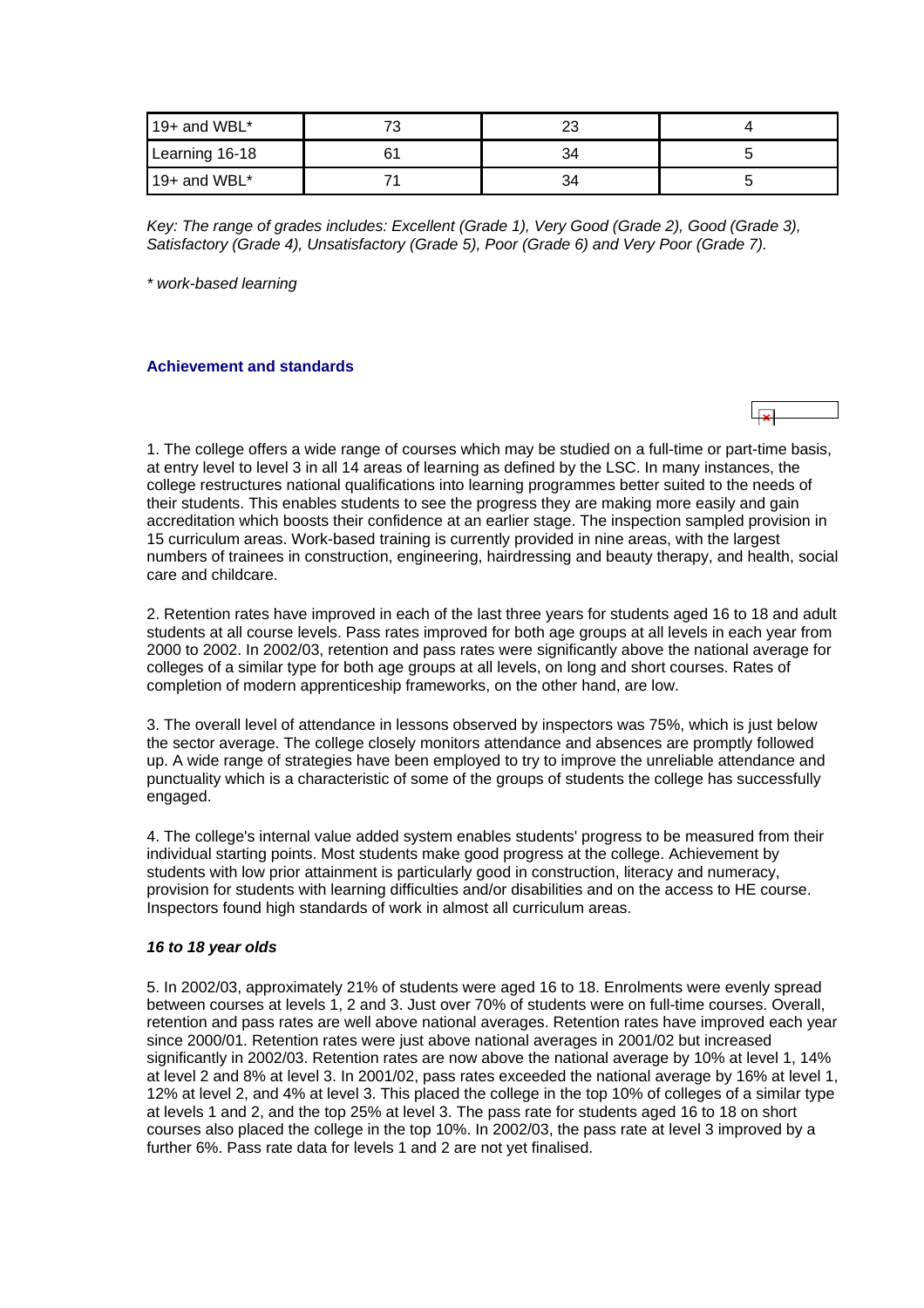<span id="page-11-0"></span>6. On GCSE courses, the retention rate for students aged 16 to 18 declined between 2000/01 and 2001/02, while the pass rate remained 5% above the national average for similar colleges. Some 80% of full-time students at advanced level take GCE AS or A-level courses compared with 20% taking vocational courses. The retention rate on advanced level courses has steadily increased over the last three years as improvements in retention on GCE AS and A-level courses have outweighed some decline in retention on vocational courses. The overall pass rate for GCE AS and A-level courses has remained above the national average through modest but steady year-on-year improvement. On the other hand, the pass rate on advanced vocational courses fell dramatically by 15% in 2002 to well below the national average but improved significantly, and returned to the national average, in 2003.

7. Data which compares students' results on advanced level courses with their previous achievements at GCSE show that, overall, students achieve higher grades than expected at GCE AS and A level. The degree of improvement is considerable on art and design, English language, French, history, film studies, media studies and statistics courses. Students on drama, geography, physical education, psychology, sociology and several Advanced Vocational Certificate of Education (AVCE) courses achieve below their expected grade. Data for other subjects show students achieving results broadly in line with predictions made on entry.

8. The college has 535 work-based learners. Of these, 90 are advanced modern apprentices, 342 are foundation modern apprentices and 103 are on National Vocational Qualification (NVQ) training courses. The college is the largest provider of construction and engineering training in the region. The achievement of modern apprenticeship frameworks is low across all the curriculum areas inspected. In part, this is due to the poor levels of achievement of key skills but in some areas there is also slow progress towards NVQ achievement.

## *Adult learners*

9. In 2002/03, approximately 79% of students were adults, 93% of whom were on part-time courses. The majority of enrolments were at level 1. Large numbers of adults enrol on short courses. For example, in 2001/02, there were 5,548 enrolments by adults on short courses.

10. Retention rates were slightly above national averages at levels 1, 2 and 3 and for short courses in 2001/02. Following significant improvements last year the retention rates for adults are now some 17% higher than the national averages at levels 1 and 2, 18% higher at level 3, and 7% higher on short courses. Pass rates have been well above national averages for several years. In 2002/03, pass rates improved by 9% at level 1 to 23% above the national average and by 9% on short courses to 25% above the national average. The pass rates at levels 2 and 3 remained the same as the previous year: 9% and 14%, respectively, above the national averages. Retention rates on outreach courses, 91% in 2002/03, are excellent. Progression rates are mostly very good. Many students progress from non-accredited leisure courses to level 1 and level 2 accredited courses.

11. The retention and pass rates of adult students on GCE AS and A-level courses are slightly lower, by 3% in 2002/03, than for students aged 16 to 18. On most other types of course on which both age groups are well represented, retention and pass rates for adult students are generally higher than for students aged 16 to 18. For example, on GCSE courses, retention and pass rates in 2002/03 were 3% higher for adults than for younger students. On NVQ courses, the pass rate for adult students is broadly similar to the pass rate for students aged 16 to 18 at all levels.

#### **Quality of education and training**



12. Teaching, learning and attainment were graded by inspectors in 284 lessons. Teaching was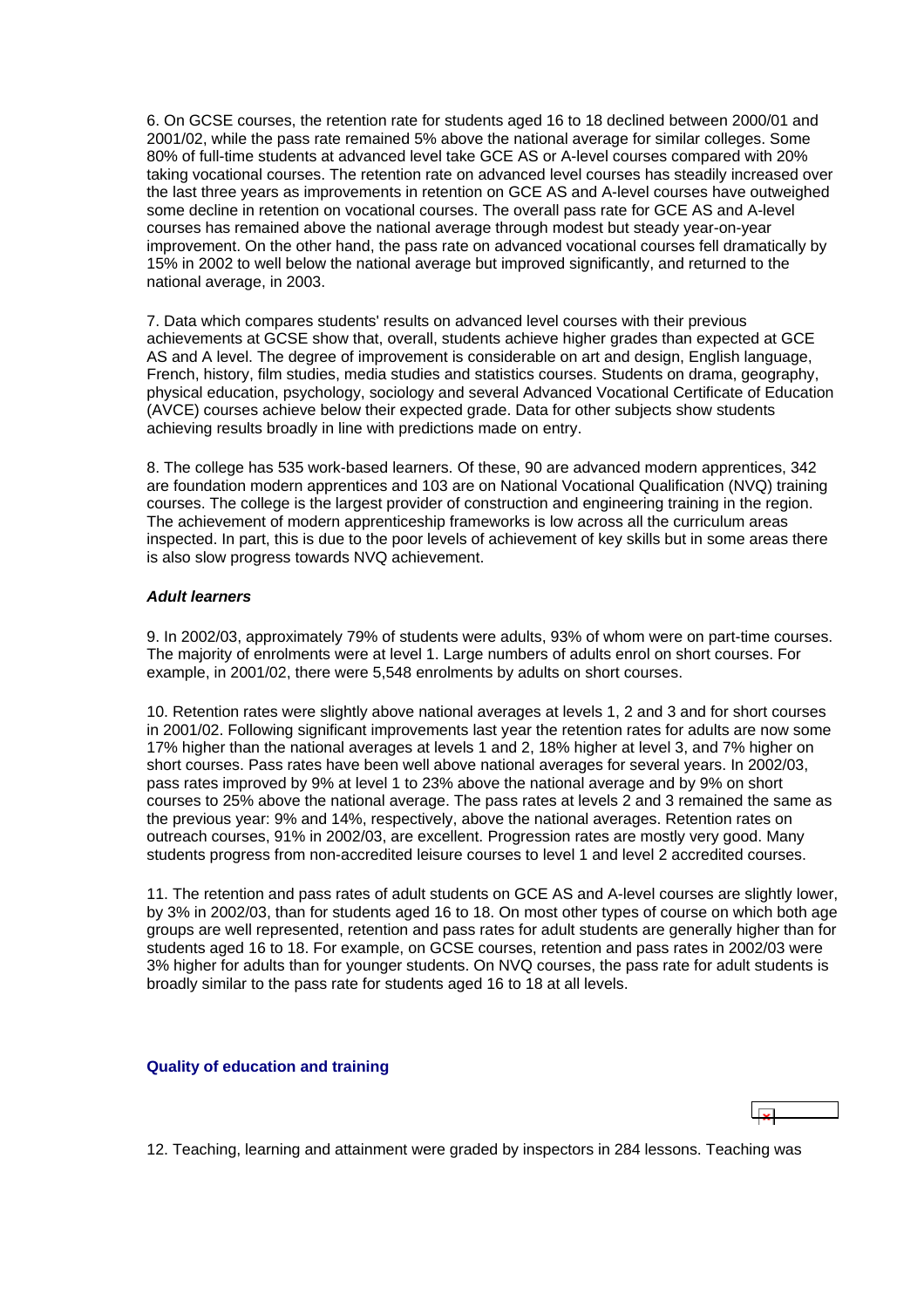colleges. Teaching was graded as very good or excellent in 27% of lessons, which is above the national average. The highest proportion of good or better teaching was in business, administration, management and professional, information and communications technology (ICT), hairdressing and beauty therapy, visual and performing arts and literacy and numeracy. The weakest teaching was in animal care and horticulture, where 27% was judged unsatisfactory. The amount of unsatisfactory teaching was also significant in construction and humanities. Learning was good or better in 65% of lessons observed, satisfactory in 30% and less than satisfactory in 5%.

13. Adults are better taught than students aged 16 to 18 and they also learn more effectively. Teaching in 77% of lessons for adults was good or better compared with 63% for students aged 16 to 18. In most curriculum areas, however, classes contain a mix of students aged 16 to 18 and adults. The best teaching and learning, significantly above the national average, is at entry level, and the least effective is at level 1. Teaching and learning are particularly strong on GCE A-level courses and generally least effective on GCE AS courses, where students take time to adjust to the level of work.

14. In the better lessons, teaching is well-planned and learning is stimulating and productive. Teachers recap previous learning, explain new ideas clearly and are skilled at ensuring that students understand them and contribute meaningfully in class. Understanding is checked regularly and thoroughly. Students make good progress in lessons; their time is well-managed and there is much mutual respect between teachers and students. Teachers' expectations of all students are high. In hairdressing and beauty therapy, learning is outstanding, with many opportunities for students to gain important hairdressing skills in salons. Students are highly motivated and have excellent working relationships with teachers who deliver high-quality teaching and training. In business, administration, management and professional, lessons are well managed and there is very good involvement of all learners. Excellent use is made of realistic business environments to train students in new skills. In literacy and numeracy lessons, students have clear learning plans and wellthought-out individual objectives which help their learning to progress quickly. In hospitality lessons, there are clear strategies to cater for the needs of all students. Teachers assign cookery tasks according to ability levels and this allows them to spend more time with the students who learn more slowly.

15. In the weaker lessons, there are insufficient strategies to challenge and extend students across the range of abilities. Some more able students finish early and are left with little to do. There are no clear strategies to restructure teaching when it is known that some learners will be late. Although personal tutors have identified students' preferred learning styles, this information is not acted on to the same degree in all curriculum areas. Questioning by teachers is sometimes general and superficial, with students' understanding not being sufficiently checked. While there is sufficient access to ILT resources outside lessons, teachers make infrequent use of it in classrooms to promote learning. In animal care, too much ineffective teaching fails to engage students actively in lessons or provide them with appropriate opportunities to make progress. In some humanities lessons, students are not given enough support to develop the necessary skills of analysis, investigation and evaluation. In some very crowded construction lessons, learning is disrupted by students arriving late or leaving the classroom without the knowledge of the teacher. In health, social care and childcare, the progress of some students is slow owing to a lack of suitable work placements.

16. In some areas, the development of students' practical skills is too slow. For example, in construction and engineering, the lack of work placements can result in students having limited opportunities to apply practical skills within the vocational context. Students in construction do a lot of work on bench joinery, but this does not prepare them fully for the joinery skills required on building sites. In animal care, students do not have the animal handling skills required before undertaking their work placements.

17. The college has a comprehensive estate development plan. There have been significant accommodation improvements since the last inspection. These include the purpose-built sixth form centre at Roby, the construction and engineering centre at Kirkby and the 14 to 19 vocational centre at Kirkby. Most accommodation is of high standard, with well-furnished and well-equipped classrooms. One E2E subcontractor, however, has inadequate accommodation and some poor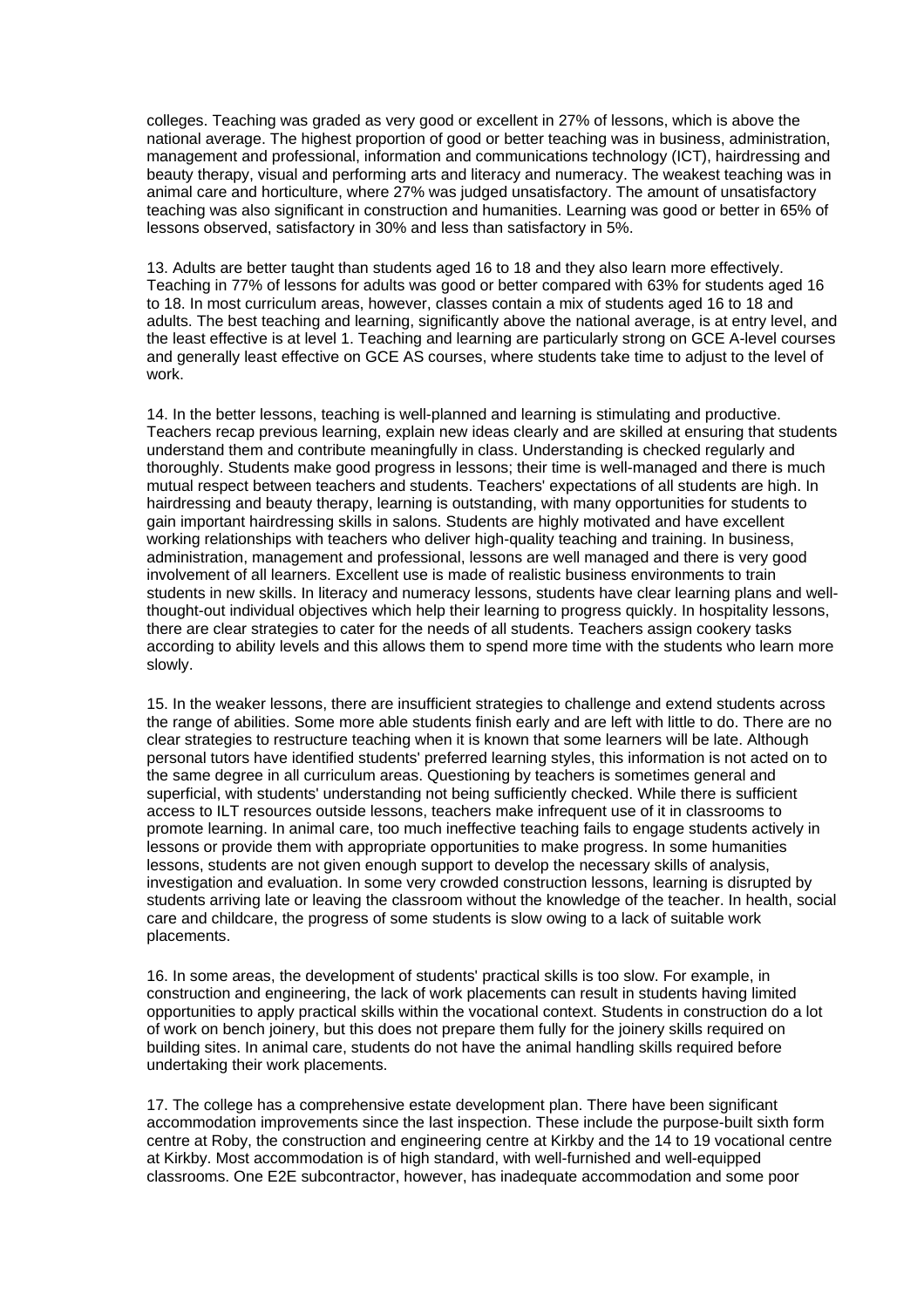learning resources. There is appropriate access for learners with impaired mobility to most of the college's main sites and outreach centres. Teaching and communal areas of the college are clean and tidy. There is a strong ethos of mutual respect in the college and facilities such as the coffee shop and refectory are shared by staff and students.

18. Access to computers is good, with one computer to every two full-time equivalent students and to every four members of staff. Computing software is of industry standard. Technicians are multiskilled and provide very effective support. For example, when laptop computers are used in outreach centres, technicians deliver and set up the equipment prior to the start of the lesson. The college has an intranet site for both students and staff. A virtual learning environment is in the early stages of implementation and is not yet widely used by students. Students can access the virtual learning environment at college or remotely from home. Some subject areas hold a wide variety of learning materials whilst others are more limited to text documents.

19. The college has more than 500 teaching and support staff. Most teachers are well qualified; some 90% of full-time and approximately two-thirds of part-time teachers have a teaching qualification. The rest are supported by the college to achieve the qualification. Staff turnover is low. There is a good system for staff appraisal and development. Staff development activities have a clear focus on improving teaching and learning. The majority of teachers have undertaken recent industrial updating. It is not, however, a systematic part of professional development. Many staff have benefited from opportunities to take on new job roles within the college. At the senior level, many managers have changed their roles and taken on new areas of responsibility as part of their development

20. Specialist resources and equipment in most curriculum areas are at least good, and often excellent. However, resources for animal care and some horticulture courses are inadequate. The college has central learning resource centres at both main sites and has also recently developed curriculum-area-specific learning resource centres. Together these provide good drop-in access to computers for students. Resources for additional learning support are good. The quality and quantity of learning resources is at least satisfactory in most subjects, although students attending community venues have more limited access to textbooks.

21. There are comprehensive college-wide policies covering all aspects of assessment. Wellimplemented procedures ensure a strong focus on students' individual needs at every stage of their learning, through integrated initial assessment, reviews, tutorials and feedback. Initial assessment includes diagnostic tests and learning styles analysis for all students and work-based learners. Subsequent reviews follow up identified needs effectively. Initial assessment on the E2E programme is particularly thorough and the results are shared fully with the students. However, this information is not yet systematically used to plan their learning effectively. In literacy and numeracy, initial assessment is extremely thorough and students' individual targets relate clearly to the national standards.

22. Assessment of students' work is good and sometimes exemplary. Assessment is well planned and work is marked and returned within strict time limits. Feedback is generally clear, detailed and constructive, and is valued by students as crucial in helping them to improve. At times, errors in grammar, spelling and punctuation are not corrected. Students are encouraged to evaluate the quality of their own work and to use the college's value added system to measure their progress. Thorough moderation ensures that students' work meets awarding body requirements and is marked fairly. There is comprehensive quality assurance of both assessment and moderation. Procedures for verification of assessment in work-based learning are good. However, there are too few workplace assessors in some areas.

23. The college has devised an effective value added system for assessing students' starting points, sharing these with students and using them as a motivational tool to measure progress and achievement. Many students enter the college with little prior achievement and low self-confidence. The system identifies a minimum level students should aspire to based on an analysis of their abilities, and monitors their progress against this. Students understand that these are minimum targets, and they are motivated to exceed them. The system is supported by clear and comprehensive documentation, such as the students' personal development portfolio, tailored to the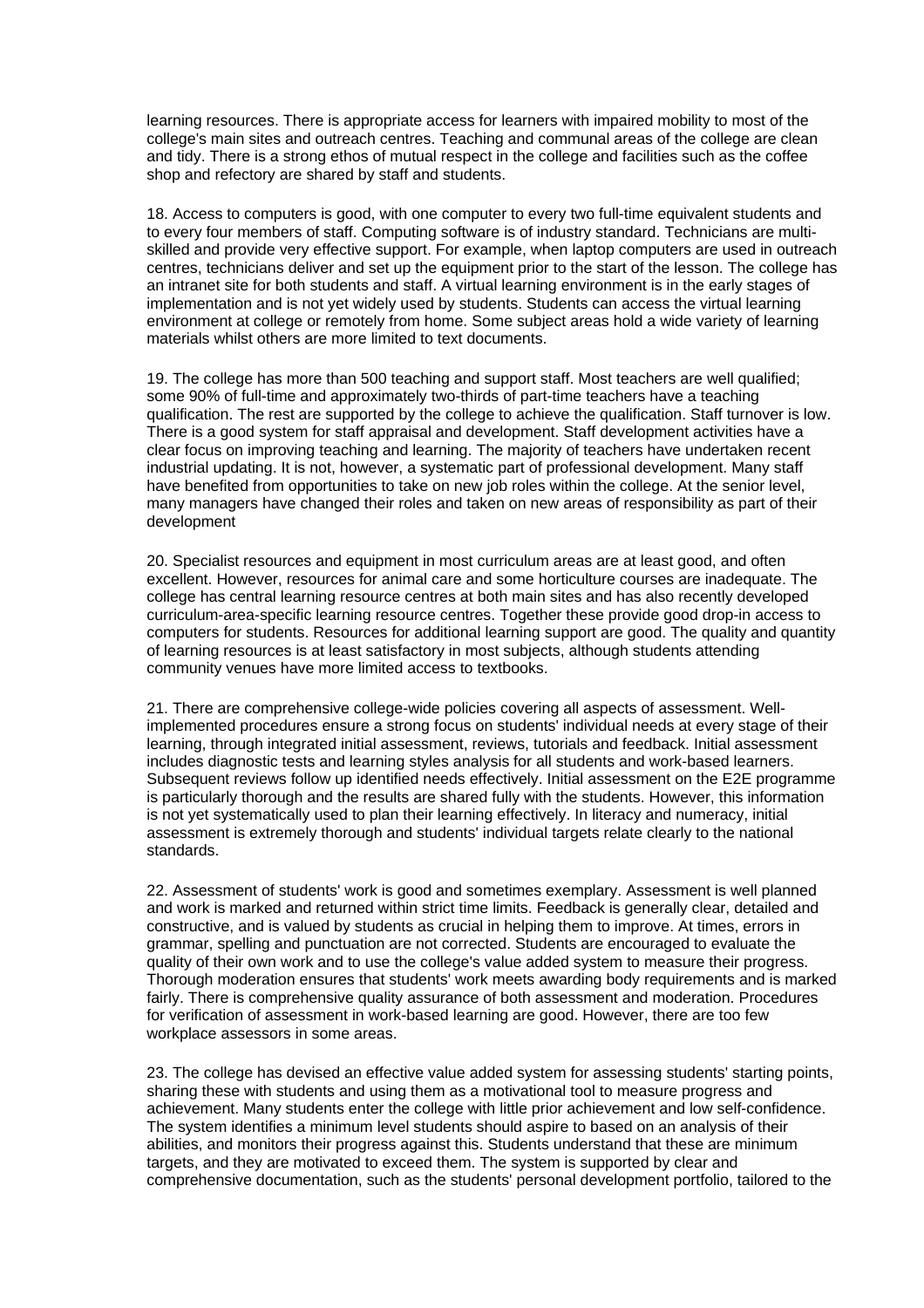needs of different types of student. Reviews are regular and rigorous. They are effective in identifying any new problems and monitoring progress with existing ones. However, in some cases, improvement targets are set without the actions needed to realise them being identified. In a few cases, too many targets are set at one time. Extra support can be arranged at any stage. The college ensures that parents or carers are informed of students' progress wherever appropriate. Students show a good understanding of the assessment process, and view it as a form of support for their learning. They know what they need to do to pass their examinations and are able to measure their own progress against exam criteria.

24. Reviews for work-based learners are usually carefully planned but, because of constraints in the workplace, do not always take place on time. Some reviews are overly descriptive and do not provide a clear evaluation of the learning and progress made. They are not always used to plan the next stages of learning or to measure the progress made. New approaches to involving employers more fully in the review process are being developed.

25. The college is outstandingly responsive to the needs of the local community, schools and employers. Widening participation is a key priority for the college and some 52% of students study in over 160 neighbourhood centres, including 2 high street learning shops. For many, the existence of such centres is vital in enabling them to access learning. The college makes very good use of European funding to support new approaches to curriculum delivery and to help it achieve its strategic aim of contributing to local economic development.

26. The college is very responsive to the needs of employers and has developed its own company, Knowsley Associates Ltd, to provide training for employers. The college offers a range of business courses at employers' premises and recently provided a major ICT and basic skills training programme for a large motor manufacturer. Employers are kept well informed of the progress of their staff through regular meetings and reports. Through its successful workforce development scheme, the college works with companies and the Trade Union Council learning services to improve basic skills in the workplace. This work has been particularly successful in the hospital and care trusts with which the college works. The college has a contract to train nursing cadets for one of the local health trusts and provides specific training for many voluntary groups. For example, neighbourhood wardens have recently completed a customer care course. The college responds supportively to local initiatives. As a result of the borough employing large numbers of classroom assistants in primary schools, the college rapidly developed successful stage 1 and stage 2 courses for some 340 classroom assistants. The college supports new businesses well. It provides office space and business advice in the new Roby centre for up to ten micro-businesses operating in their first two years. Student entrepreneurs are able to plan and market their business and seek guidance on finance. Current occupants include a multimedia company and a nail technology centre.

27. The college provides a wide range of curriculum enrichment activities for students. In horticulture, students have the opportunity to work on community landscape projects. In hospitality, sports, leisure and travel, students regularly enter and win national cookery competitions and can take extra qualifications in football coaching skills. Students in visual and performing arts have many opportunities to perform publicly, visit the theatre and galleries and follow additional qualifications in digital imaging. The college also offers a good range of enrichment activities in sports and general interest including exercise to music, weight training, dance, drama and creative cookery. Over 25% of full-time students who started at the college this year regularly attend an enrichment activity.

28. All full-time students and work-based learners have an entitlement to improve their key skills in communication, IT and application of number according to their needs or requirements of their course. Pass rates on key skills courses are consistently high and have been above the national averages for the last three years. For example, in 2000/01, the pass rate was 90% in communication at level 1 compared with the national average of 37%, and 65% in application of number compared with the national average of 29%. Regular staff development is designed to improve the integration and assessment of key skills. In a few vocational areas, there is insufficient development and assessment of key skills. For example, in animal care and business studies, schemes of work and lesson plans do not include reference to key skills and students do not understand the relevance of key skills to their vocational studies. Most basic skills are delivered through pre-vocational, vocational and leisure courses. For example, students on a level 1 ICT course work through basic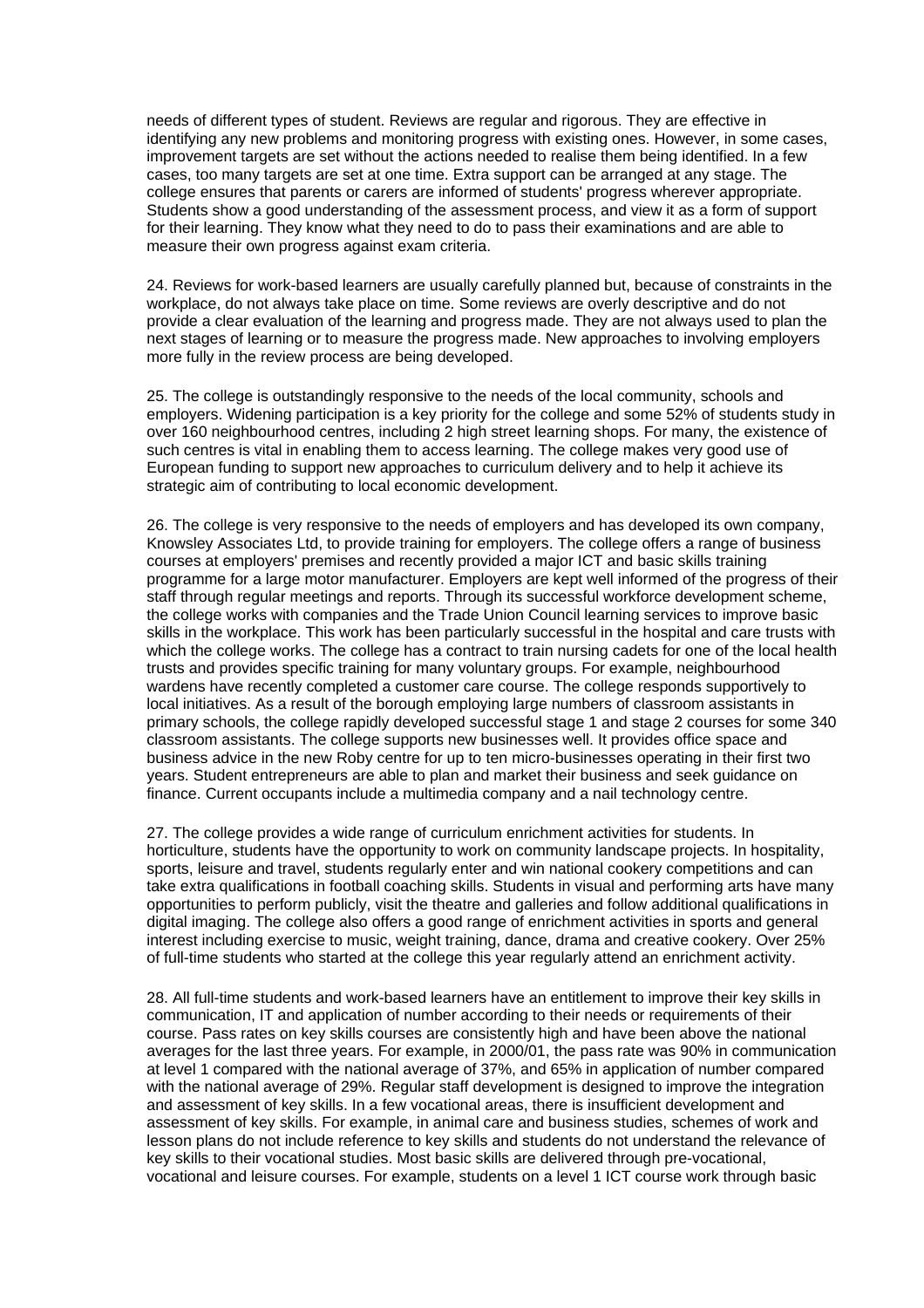skills materials to support their introduction to the computer.

29. The college makes a significant contribution to increasing the range of learning opportunities for students aged 14 to 16. About 800 pupils attend college for one day or half a day each week over two years. The college has built a dedicated centre for the teaching of these students, with exceptional facilities including a hair and beauty salon, catering kitchen, electronic laboratory and computing suites. The range of courses is excellent across the ability range, including those with special educational needs and the very able. Most qualifications provided are NVQs at level 1 or applied GCSEs. The response to local skills needs in construction and engineering is particularly strong. Other subjects available include catering, hair and beauty, health and social care, motor vehicle studies, ICT, electronics and manufacturing. Teaching for students aged 14 to 16 is good. Special visits and talks from industry specialists are provided for students. Teachers raise students' self-esteem and levels of confidence, especially among more disaffected learners, by providing sensitive support which encourages self-development. There are clear progression opportunities on to academic and vocational courses at the age of 16. The provision is well managed. There are clear communications between the partners in the collegiate, including prompt reporting of pupil absence and punctuality. There are frequent meetings and regular consultations about joint provision, planning and timetabling. For example, the college has ensured that students have easy access to bus travel after consultations with the schools showed that transport links were poor. Industrial representation on the executive committee is excellent, with representatives from large local businesses and private training providers.

30. Students receive very good guidance and support. The range of personal and specialist support services available to students is extensive. One student with severe hearing impairment was provided with a loop system in the classroom, specially adapted paper-based resources and laminated cards so that she could follow routines in a workshop situation. Students value and make good use of the student counselling service. The guidance team has achieved Matrix accreditation from the Guidance Accreditation Board for their work, which involves contributions from external partners in outreach centres. The careers education and guidance service has strong partnerships with local schools, Connexions, and HE institutions. Careers and job search resources are good. Staff conduct mock interviews with students and there is a centrally organised HE programme which includes visits, speakers, help with Universities and Colleges Admissions Services (UCAS) forms and information about financial matters.

31. Initial advice and guidance are impartial and effective in directing students to appropriate courses. All students are interviewed and, where appropriate, teachers have additional training in interview techniques. Some promotional materials, such as the college prospectus, show little representation of diversity. However, new material has been developed by student services which does challenge stereotypes and promote equality of opportunity more effectively. Induction arrangements are managed centrally but tailored to the needs of individual curriculum areas. Induction is very effective in introducing students to their courses. Students find the information relating to college services and the essential components of their course very useful. Curriculum areas can bid for funds to support induction enhancement activities. One bid led to students visiting an outward bound centre and taking part in abseiling and night orienteering. After four to six weeks, students are asked to consider whether they are on the right course and guidance is available throughout.

32. Tutorial support for students is good in most curriculum areas. However, in a few areas, there is insufficient support for part-time students. Tutors are supported by clear centralised systems, schemes of work and access to relevant staff development opportunities. There are high-quality resources to support guidance and tutorial activities. These are produced centrally and are available in hard copy and on the college intranet. Staff receive regular updates on what is available.

33. Learning advisers work alongside curriculum staff to provide additional pastoral support, ensure that induction is delivered to late starters and provide motivational interviews for students experiencing difficulties. There are regular and productive meetings between all staff involved in support for students and good practice is shared. There are clear and effective procedures for recognising poor punctuality and attendance, which administrative staff follow up the same day with telephone calls and letters as necessary. Learner support funds are used effectively to enable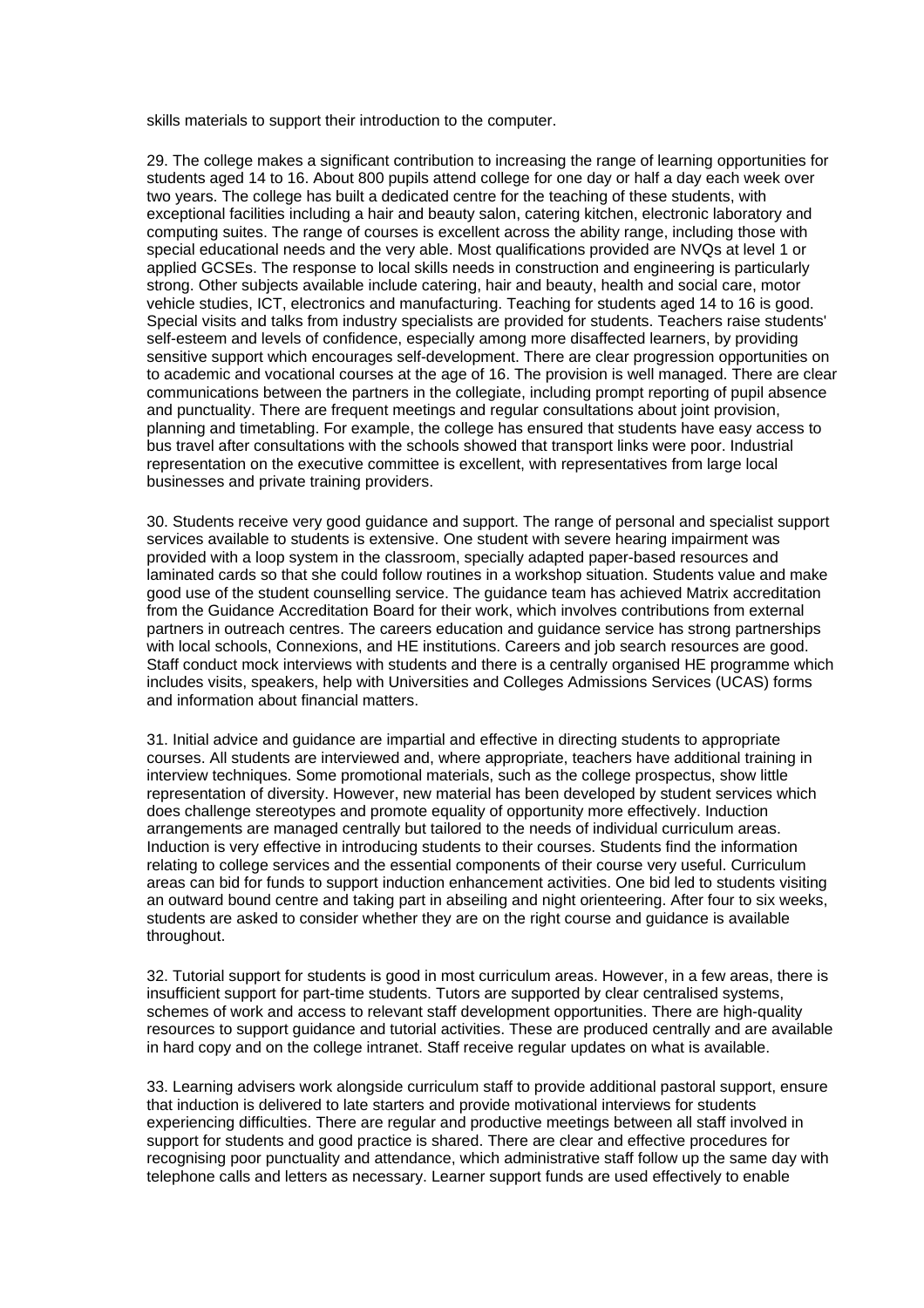<span id="page-16-0"></span>students to meet the costs of childcare, equipment and books.

34. Arrangements for additional support are very good. Support for literacy and numeracy includes individual and group work in workshops and individual support in lessons. Careful timetabling encourages students to consider additional support as an integral part of their vocational work. There are many examples of where appropriate and discreet support has enabled students to progress from foundation or part-time provision to intermediate and advanced level and to HE. Retention and pass rates for students receiving learning support are above the college average.

35. Feedback on student support services is sought and acted upon. Students complete feedback questionnaires and comment at focus groups on the delivery of key skills, basic skills and additional support arrangements. Links with other colleges provide `mystery shoppers' who visit student services, unidentified, and give feedback on the service they receive. Students show a high level of awareness of, and satisfaction with, the services available to them.

#### **Leadership and management**

36. Leadership and management are outstanding. The principal provides well-informed leadership and a clear strategic direction which is highly responsive to local and national priorities. Shared values are fundamental to the organisation and are well understood by both staff and students. They focus on developing an individual's potential, raising aspirations and providing a successful learning experience which leads to achievement. All senior managers have a curriculum background which helps to ensure that educational priorities are paramount.

37. Since the last inspection, the focus of the college's work has been in raising retention and pass rates and improving the progress made by individual students. The college has been very successful in pursuing these objectives. At all levels, retention and pass rates have been consistently and significantly above the national average for similar colleges. The college's own value added system clearly indicates that students with low prior achievement make significant progress. The college has consistently met and exceeded its enrolment, retention and achievement targets. Approximately 80% of students follow courses in curriculum areas where the provision is good or outstanding, 19% follow courses in areas where provision is satisfactory, and only 1% of students follow courses in areas where provision is less than satisfactory. The progress of work-based learners in achieving modern apprenticeship frameworks remains slow.

38. Strategic planning is extremely effective. The college has been quick to respond to national initiatives such as E2E and the national targets for literacy and numeracy. The college is very proactive in shaping the development of education and training provision in the area and has developed excellent partnerships with local employers and schools. As a pathfinder college, it has led the creation of the Knowsley Collegiate for approximately 800 pupils aged 14 to 16 in collaboration with secondary schools, the LEA and the local LSC. Strategic planning has guided major improvements to accommodation on the Roby and Kirby campuses to meet the increase in student numbers.

39. The college is exceptionally successful in widening participation. It has responded on a comprehensive scale to the need to improve local literacy and numeracy skills, including the setting up of learning shops on the high street and using ex-students as outreach workers to encourage participation. The college was able to provide immediate training in-house to employees facing redundancy in a large local company and it provides extensive basic skills training within companies as part of the local workforce development strategy. The college has rapidly developed the capacity to provide all E2E training for the Merseyside region and has consistently responded to significant increases in local demand for construction skills training. Such responses are indicative of its commitment to reversing the high unemployment and low skills base which characterise the local community.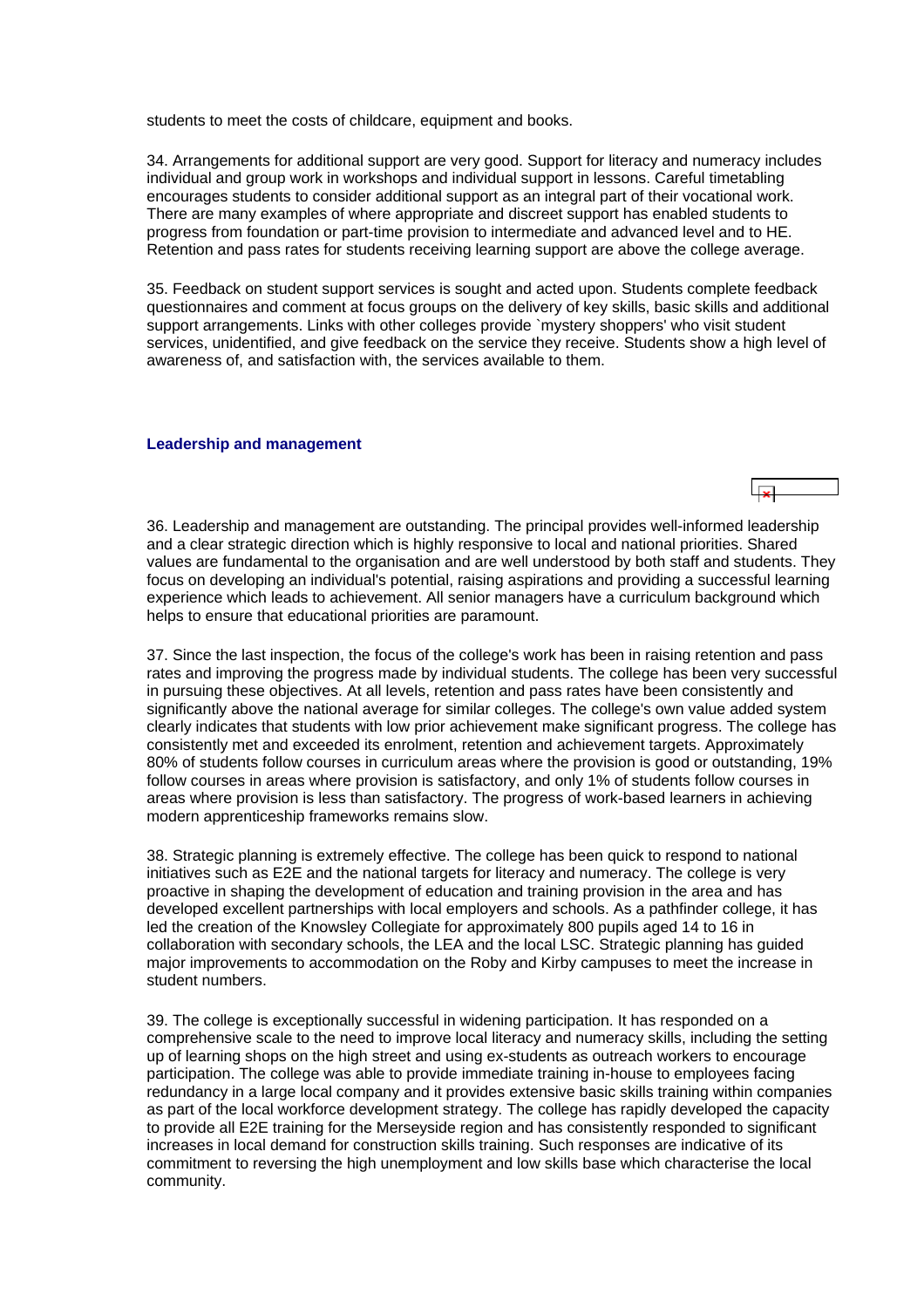40. The re-structuring of the college into three distinct divisions, the Roby sixth form college, the skills and enterprise college and the adult and community education college, has promoted greater teamwork and a stronger focus on curriculum quality in each area. Communication is particularly effective across the college sites, through a weekly bulletin, e-mail, and regular meetings and briefings including the principal's twice-yearly briefing to staff. Strategic aims, objectives and targets are succinctly communicated using a small gatefold leaflet. The principal is highly visible around the college and senior managers are very accessible. They maintain a high level of contact with students. Students' success and effective staff contributions are celebrated. Students respect the calm and ordered environment the college provides and show equal respect for the staff and for each other. The open and straightforward style of senior management is followed successfully by other managers in the college. Staff understand their roles and what is required of them. Managers are well regarded and staff morale is high.

41. Most course management is good and it is very effective in literacy and numeracy, hairdressing and beauty therapy, and provision for students with learning difficulties and/or disabilities. It is less effective in a few areas. Good management of work-based learning in engineering has led to improvements through the appointment of a work placement co-ordinator and careful quality monitoring. The management of work-based learning is satisfactory overall, although inspectors found a few instances where communications with employers had been less than effective. Managers are given clear responsibilities and appropriate autonomy. Support services are very efficiently and effectively managed. Staff in these areas are well informed about the work of the college and are adept at identifying further improvements they can make.

42. The college has a well-established quality assurance system which is both thorough and highly effective in raising standards. Procedures are well understood and implemented by staff at all levels. Feedback from students through questionnaires and focus groups thoroughly inform the quality process. Self-assessment is rigorous. The grades awarded by the college in the self-assessment report closely matched inspection grades. Self-assessment is well supported by reliable information systems and a process of internal course reviews. Students' achievements and associated resource implications are evaluated at different times in the year. Course teams are self- critical and action planning is mostly very good, leading to marked improvements. A good system of internal lesson observations, including tutorials, ensures that all teachers are observed during the year. The internal grade profile was similar to that of the inspection, although the amount of unsatisfactory teaching observed during the inspection was 3% less than in the college's own observations. Lesson observations undertaken by non-subject specialists on outreach courses are less effective in helping to raise standards. The quality assurance system is also responsive to change. Recent additions include new procedures for work-based learning and E2E, protocols for partnerships and a quality monitoring framework for 14 to 16 provision.

43. There is an extensive programme of staff development which is thoroughly evaluated and reported to governors. Staff development closely aligns individual development needs with the college strategic plan. There is an effective appraisal system linked to professional development. Teachers are encouraged to become external examiners or to engage in further qualifications and industrial updating. Much of the staff development and mentoring is focused on improving teaching and learning, ably supported by advanced teaching practitioners.

44. Governors have an excellent understanding of national and local developments and are appropriately involved in setting the strategic direction of the college. They work well with senior managers and receive high-quality information. Presentations from a range of college managers help to keep governors well informed about curriculum and college developments. Governors exercise their duties assiduously in monitoring the academic and financial performance of the college, bringing specialist knowledge and expertise to their role in committees. Inspectors noted that none of the sub-committees is chaired by a female governor. The annual governors' selfassessment leads to the clear identification of training needs. Governors have attended training on legal responsibilities in relation to special educational needs and health and safety alongside college staff.

45. Since the last inspection, the college has made good progress in promoting equal opportunities more effectively. The equal opportunities and diversity policy has been revised to reflect the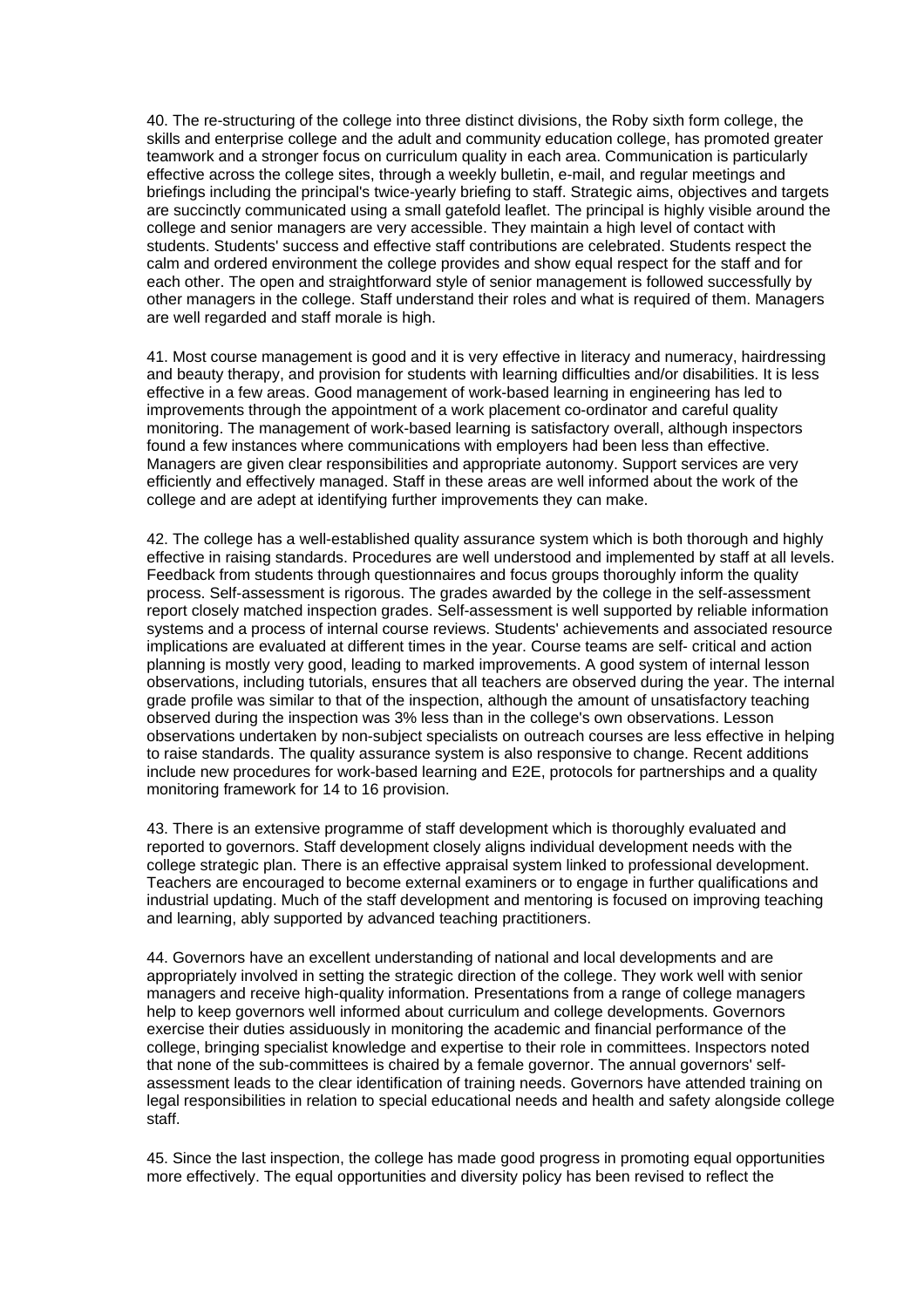<span id="page-18-0"></span>requirements of recent legislation on race relations and disability discrimination. The equal opportunities committee, which includes representatives from all curriculum and support areas, carefully monitors the impact of the policy and ensures best practice is shared across the college. There is a comprehensive programme of equal opportunities training. Good progress is being made in implementing the learning support action plan. Student and staff data are carefully analysed by ethnicity, gender, age, race and disability, and curriculum teams receive their own area analysis for appropriate action in their development plan. One outcome has been the development of a barber shop to encourage more young men into the hairdressing profession. The majority of students live in disadvantaged areas. Their retention and achievements are closely monitored and analysed. The retention rate for these students, at 82%, is close to the overall retention rate of 85%. Their achievements match the college's overall pass rate.

46. Financial management is strong. The college has retained its Category A status whilst investing substantially in new buildings and specialist equipment. All national pay agreements have been honoured. Reports to budget holders are reliable and accurate. Expenditure prioritises the needs of the curriculum. With high retention and pass rates and the significant progress made by students, the college provides good value for money.

 $\overline{1}$ 

#### **Part C: Curriculum and occupational areas**

#### **Science and mathematics**

Overall provision in this area is **good (grade 2)**

#### *Strengths*

- o very good achievement on the access to HE course
- o high pass rates on most GCSE courses
- o good teaching and learning in statistics lessons and on the access to HE course
- o good assessment and monitoring of students' progress.

#### *Weaknesses*

o unsatisfactory achievement on some GCE AS courses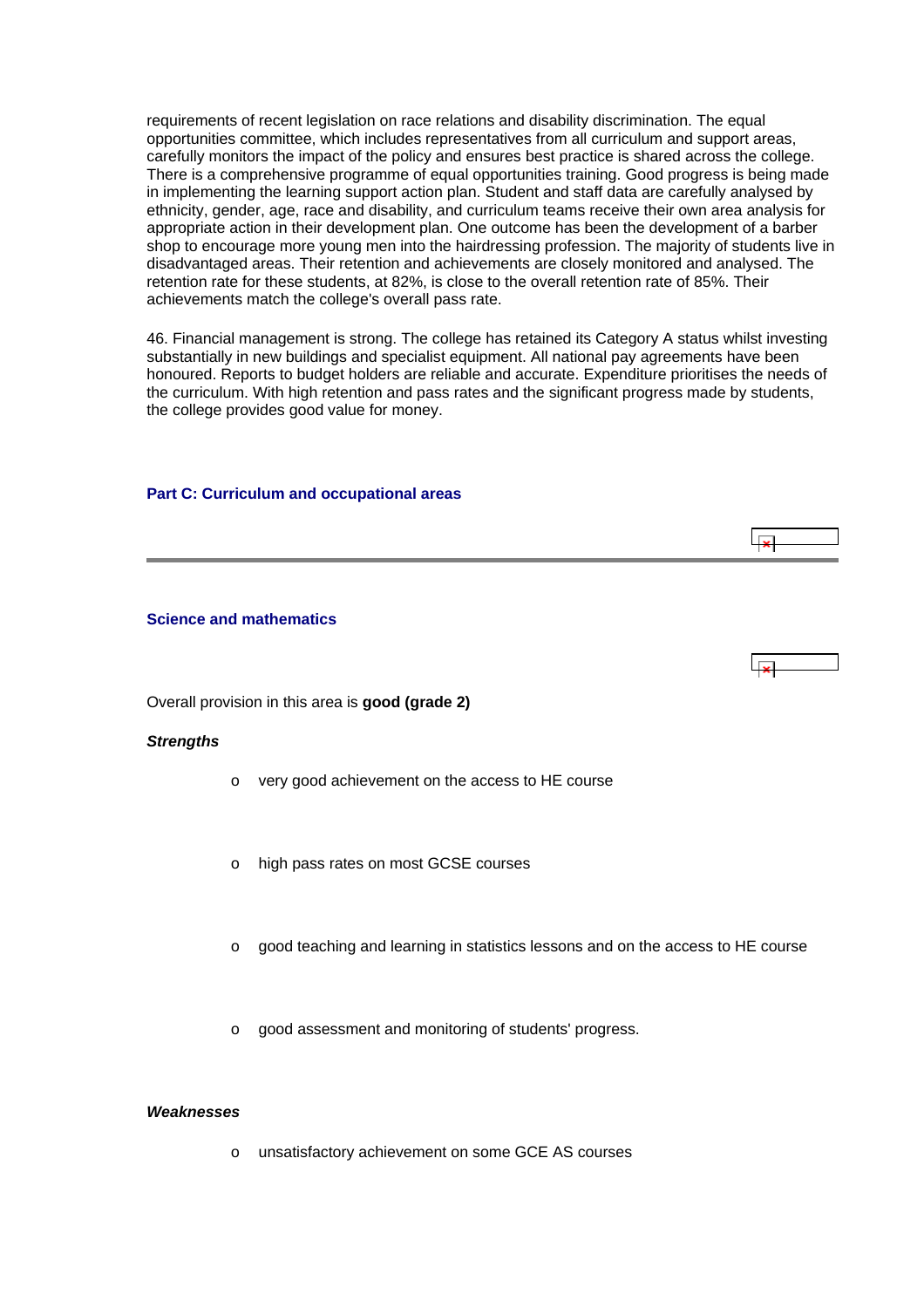o insufficient use of ILT in lessons.

## *Scope of provision*

47. The college provides GCSE courses in mathematics and science for full-time students and in human physiology in the evening for adult students. A numeracy course is offered to students for whom GCSE is not appropriate. There is a wide range of GCE AS and A-level courses in physics, chemistry, biology, mathematics and statistics. The college also offers a wide range of science and mathematics units as part of the access to HE course. These include human physiology, biology, health studies, statistics and mathematics at level 3 and biology at level 2, as well as core mathematics.

## *Achievement and standards*

48. There is good achievement on GCSE courses. Pass rates at grades A to C for GCSE mathematics, science and human biology have been well above the national averages in each of the last two years. Achievement in all the science and mathematics options on the access to HE course is very good, with most students completing the course and a near 100% pass rate for all subjects. There is good progression from this course to HE. Achievement on a number of GCE AS courses is low. For example, pass rates for biology, chemistry and mathematics are significantly below the national averages; this contributes to low rates of progression to these subjects at GCE A-level. Pass rates for most GCE A-level subjects are broadly in line with, or just above, national averages. In statistics, however, retention and pass rates are high; GCE AS students achieve significantly above their expected grades, and one GCE A-level student obtained the highest mark in the country for Assessment and Qualifications Alliance statistics in 2003.

49. The access to HE course is characterised by the high standard of class discussion. In one lesson which looked at the causes and prevention of cancer, students gave short presentations after some research in groups. With encouragement from the teacher, they were able to articulate their findings clearly and began to use more scientific language with confidence. In most GCE A-level lessons, students show good subject knowledge and a sound understanding of essential concepts. Mathematics students show good understanding of basic statistical ideas and techniques when calculating the variance of random variables. GCE AS science students are less secure in their understanding. Some do not have the basic knowledge that would be expected at this stage of their course

| Qualification               | Level | <b>Completion year:</b> | 2001  | 2002  | 2003 |
|-----------------------------|-------|-------------------------|-------|-------|------|
| <b>GCSE</b> mathematics     | 2     | No. of starts           | 164   | 149   | 155  |
|                             |       | % retention             | 75    | 66    | 82   |
|                             |       | % pass rate             | 36    | 62    | 50   |
| <b>GCSE</b> science         | 2     | No. of starts           | $***$ | 63    | 51   |
|                             |       | % retention             | $***$ | 75    | 73   |
|                             |       | % pass rate             | $***$ | 74    | 59   |
| <b>GCSE</b> human           | 2     | No. of starts           | 28    | $***$ | 17   |
| physiology/human<br>biology |       | % retention             | 89    | $***$ | 59   |
|                             |       | % pass rate             | 48    | $***$ | 80   |

#### *A sample of retention and pass rates in science and mathematics, 2001 to 2003*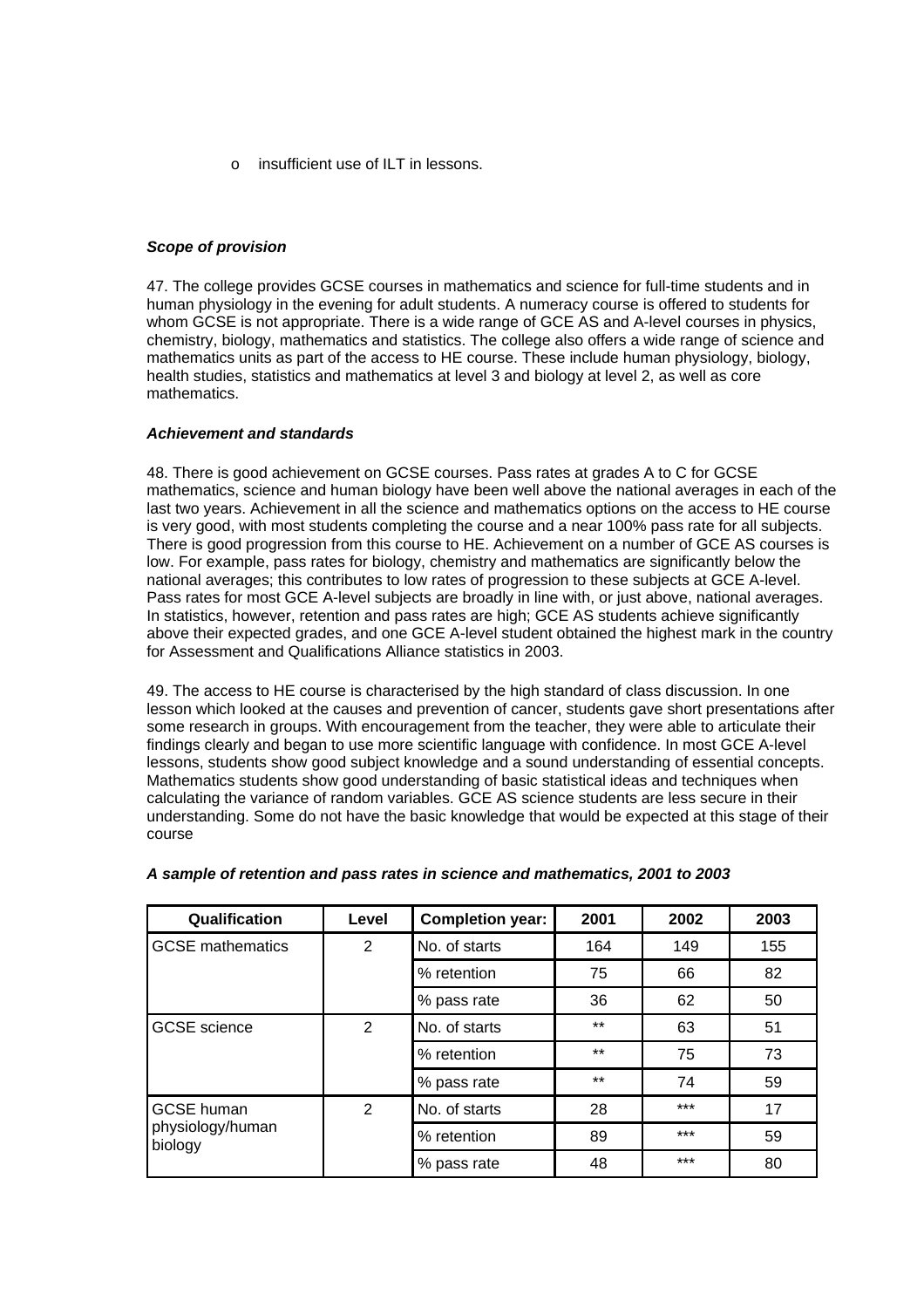| <b>GCE AS biology</b>                                | 3 | No. of starts | 43  | 36  | 32  |
|------------------------------------------------------|---|---------------|-----|-----|-----|
|                                                      |   | % retention   | 79  | 64  | 84  |
|                                                      |   | % pass rate   | 76  | 39  | 44  |
| GCE A-level biology *                                |   | No. of starts | 25  | 19  | 15  |
|                                                      |   | % retention   | 56  | 84  | 87  |
|                                                      |   | % pass rate   | 86  | 88  | 77  |
| Access to HE (science<br>and mathematics<br>options) | 3 | No. of starts | 71  | 129 | 123 |
|                                                      |   | % retention   | 90  | 83  | 85  |
|                                                      |   | % pass rate   | 100 | 100 | 99  |

*Source: ISR (2000 and 2001), college (2002)*

*\* retention rates for GCE A-level 2002 and 2003 are in-year* 

*\*\* course did not run* 

*\*\*\* fewer than 15 starters enrolled*

## *Quality of education and training*

50. Much teaching is good. Teachers generally display very good subject knowledge and are able to explain scientific theory in a clear and logical way. Lessons are well organised and well structured. In science, a variety of tasks are used to sustain student interest during long lessons. In mathematics and statistics, the presentation of worked examples on the whiteboard sets a good example to students of how to set work out properly. In the best lessons learning is enhanced by good questioning of students. For example, in a lesson in which students had measured the rate of photosynthesis by oxygen production, the teacher followed up with an examination style question. Through a series of timely prompts, students were able to think the full response out for themselves and produced good written answers. In GCSE mathematics lessons, the teachers always ask students to explain their reasoning behind answers. In one successful lesson, in which students were calculating probabilities without the use of calculators, questioning by the teacher revealed a fundamental misunderstanding by some students of how to add decimals together. The teacher was then able to address the problem. In statistics lessons, there is a good dynamic between the teacher and the students, with plenty of positive feedback used to build students' confidence.

51. In less effective lessons, teachers do not question students sufficiently. In some science lessons, the tasks do not fit together in a coherent way, which results in learning which is not sufficiently sequential. Teachers do not make enough use of ILT in their teaching. For example, in a mathematics lesson, the teacher sketched graphs by hand when the use of a computer would have accelerated the learning.

52. Teachers are well qualified in their subject. Most teaching is in specialist rooms. Laboratories are suitable for their purpose. Mathematics classrooms are well furnished but do not have computers readily available. Most students have new textbooks that are well matched to their needs and to the courses. Worksheets prepared by teachers are of a high standard both in content and presentation.

53. Students' work is assessed regularly and thoroughly in all subjects. Work is returned promptly to students accompanied by a coversheet giving the grade, information about what they could do to improve their work and the relevant references they need. Where appropriate, students are asked for corrected versions. Work is also clearly annotated, with small mistakes highlighted and written advice provided on more significant misconceptions. There are common assessment review points on all courses. These are used to identify any support each student might need. There are opportunities for students to transfer to more appropriate programmes, for example, from GCE AS mathematics to statistics or from GCSE mathematics to City and Guilds mathematics. Weekly assignments ensure that the assessment process keeps students well informed about their progress in relation to their target grades. Good assessment methods on the access to HE courses in have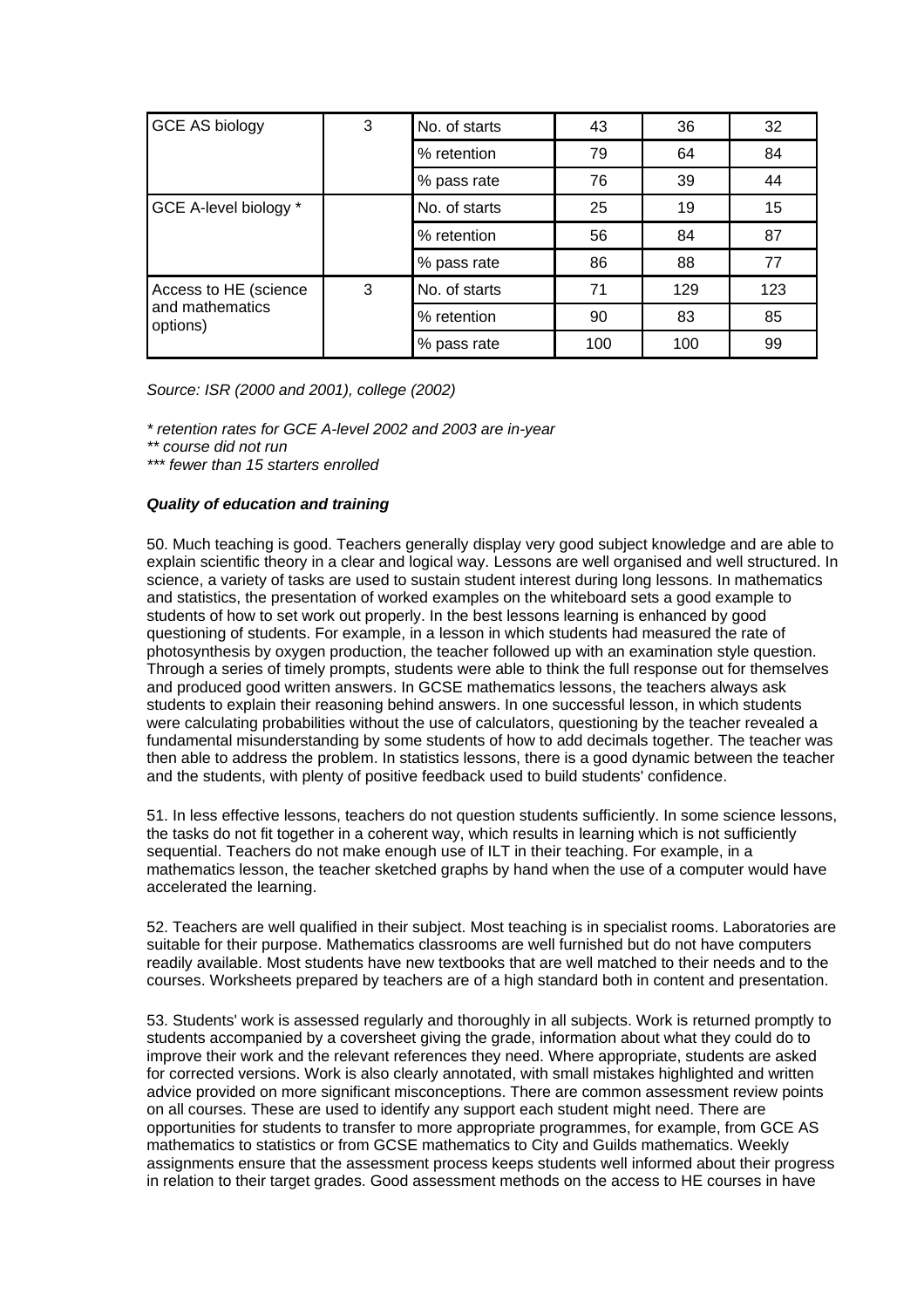<span id="page-21-0"></span>been highlighted in external moderation reports. In science and mathematics units, timed tests are the main method of formal assessment. Good internal moderation is supported by regular team meetings and cross-marking by other teachers.

54. Students are given clear advice and guidance about their course, what is expected of them and what they need to be able to do to be successful. Although a good range of GCE AS subjects is available, there are no alternative courses for those students with low GCSE grades who find the work too difficult. The college is aware of this problem and has started to enrol students with lower than average GCSE grades on three GCE AS subjects rather than four. Those who succeed at GCE AS and progress to GCE A-level are successful. Time-tabled support sessions are provided by subject teachers. A learning adviser is available to help students with more generic study skills. Students value the informal support given by teachers outside lessons.

#### *Leadership and management*

55. Leadership and management are good. The curriculum manager sets a high standard. Courses are well organised and quality assurance processes are implemented rigorously. The selfassessment is comprehensive and self-critical. Action plans clearly identify targets for improvement and are well monitored. Teachers are appraised on an annual basis by the curriculum manager and find the process valuable. Targets, linked to staff development, are set for each teacher. More opportunities could be taken to share good practice.

## **Animal care and horticulture**

Overall provision in this area is **unsatisfactory (grade 4)**

Contributory grade for horticulture is **satisfactory (grade 3)**

## *Strengths*

- o high pass rates in horticulture
- o good teaching in horticulture
- good enhancement of the horticultural curriculum through partnership.

#### *Weaknesses*

- o poor achievement in animal care
- unsatisfactory teaching in animal care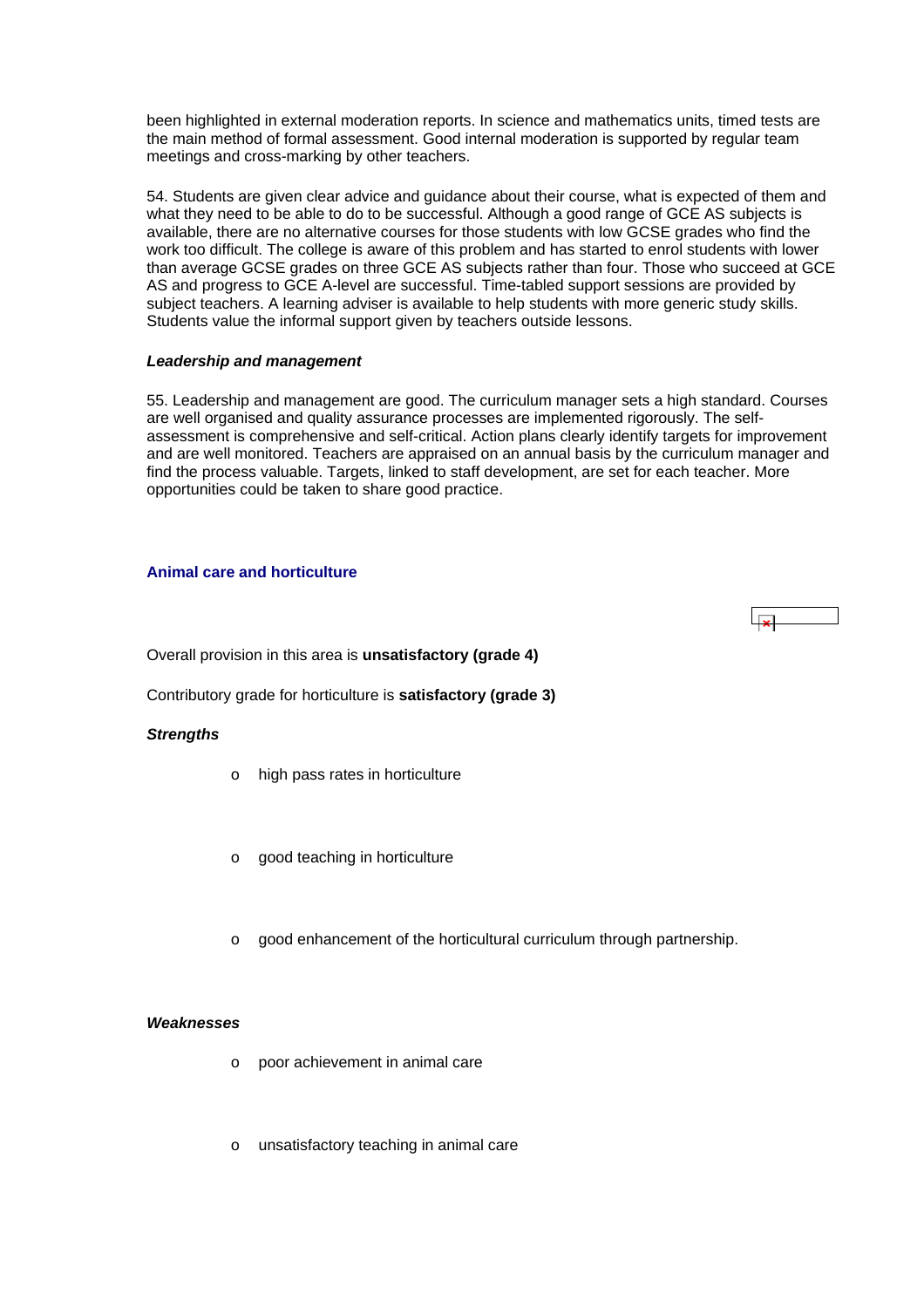- o inadequate access to and use of practical resources in animal care and in some aspects of horticulture provision
- o poor practice in assessment and monitoring progress
- weak course management in animal care.

## *Scope of provision*

56. The college offers courses at levels 1, 2 and 3 in amenity horticulture, environmental conservation and arboriculture at its Kennels centre. There are currently 25 full-time students on this provision. A further 80 students are enrolled on work-based learning programmes and part-time courses, including outreach programmes in Netherton, Wigan and Barnsley. Short courses and industrial certificates are also available. Most horticulture students are aged over 19. Full-time courses in animal care at levels 2 and 3, through the Awarding Bodies Consortium (ABC), are provided at the Roby campus. Most of the 50 students enrolled are aged 16 to 18. There are also a small number of work-based learners in animal care.

## *Achievement and standards*

57. Retention rates are satisfactory on most animal care courses, however, pass rates declined significantly in the last year compared with sector averages. Horticultural courses have variable retention rates but pass rates are high for all programmes. Poor pass rates in previous years for NVQ animal care were partly due to its inappropriate use as a secondary qualification. Standards of attainment in animal care are low, with little opportunity for students to develop practical skills. Horticulture students demonstrate high standards of practical skills. Students have adequate support to develop their learning and personal skills. Students' attendance during inspection was below the sector average.

| Qualification           | Level | <b>Completion year:</b> | 2000    | 2001 | 2002 |
|-------------------------|-------|-------------------------|---------|------|------|
| <b>ABC</b> animal care  | 2     | No. of starts           | $\star$ | 18   | 16   |
|                         |       | % retention             | $\star$ | 89   | 81   |
|                         |       | % pass rate             | $\star$ | 94   | 69   |
| NVQ amenity             | 2     | No. of starts           | 29      | 24   | 24   |
| <b>horticulture</b>     |       | % retention             | 38      | 63   | 46   |
|                         |       | % pass rate             | 27      | 100  | 91   |
| National certificate in | 2     | No. of starts           | $***$   | 15   | 17   |
| horticulture            |       | % retention             | $***$   | 60   | 76   |
|                         |       | % pass rate             | $***$   | 89   | 85   |
| ABC animal care         | 3     | No. of starts           | $***$   | 26   | 36   |

#### *A sample of retention and pass rates in animal care and horticulture, 2001 to 2003*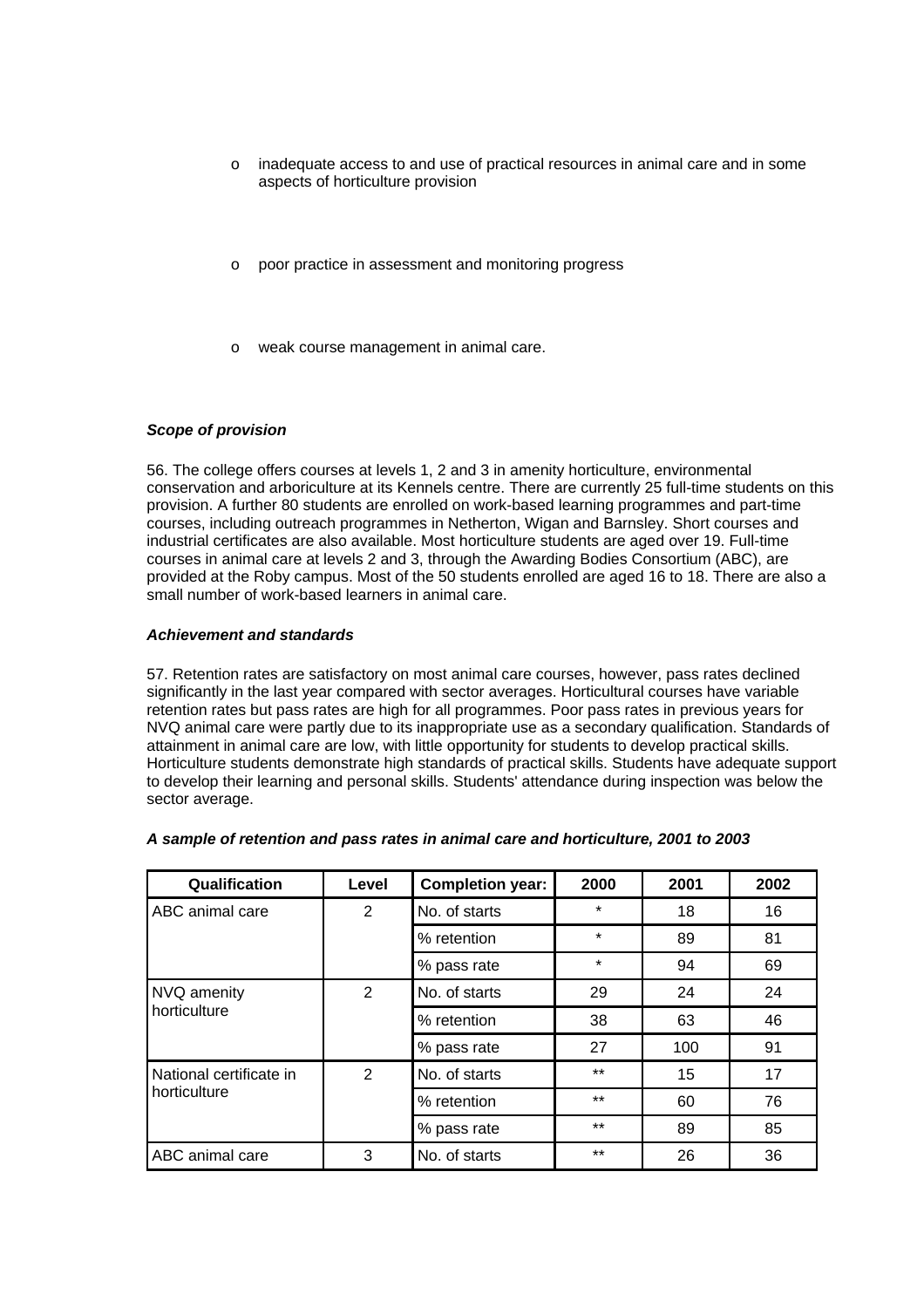| $\%$<br>retention | $***$ | $\overline{\phantom{a}}$<br>J | ົ<br>ັ'  |
|-------------------|-------|-------------------------------|----------|
| % pass rate       | $***$ | --<br>৺                       | ۵۵<br>oo |

*Source: ISR (2001 and 2002), college (2002)*

*\* fewer than 15 starters enrolled* 

*\*\* course did not run*

#### *Quality of education and training*

58. Teaching of horticulture theory and practice is good. Students have well-structured opportunities to learn new skills and show high levels of interest and commitment. Teachers plan learning activities well, enabling them to meet the needs of students working towards a variety of qualifications within a single lesson. Good use is made of real work tasks in practical teaching. In one practical class, involving the construction of a rose garden, level 2 students supervised level 1 and school students in small teams and rotated round the available jobs to gain a breadth of experience.

59. There is much weak teaching in animal care. Teachers fail to provide students with appropriate opportunities to learn. In the weakest lessons, students do not understand the tasks they are undertaking and time is wasted through poor organisation. Less successful teaching is characterised by ineffective use of questioning techniques, failure to meet some students' individual needs, insufficient use of visual aids and a lack of active participation from students.

60. Access to practical resources in animal care is poor. The lack of an on-site animal unit prevents students from having regular opportunities to handle animals and limits the development of skills associated with their routine care. In a national certificate lesson, students only had access to toy animals for first aid and were asked to develop their bandaging skills at home. This disadvantaged those without dogs as pets. There are no holding facilities for animals in classrooms, resulting in animals being unrestrained at times when they are not required for teaching. This distracts students and is potentially stressful for the animals. Arrangements for students to gain appropriate practical skills and related knowledge are unsatisfactory. Practical teaching is very limited on all courses.

61. Horticultural resources are poorly managed. Current standards of maintenance and utilisation are unsatisfactory. There are inadequate arrangements for plant identification facilities. Practical glasshouse space is not utilised to best meet the needs of learners. Students have limited access to horticultural machinery for operation and maintenance purposes. There are no drawing facilities or access to computer-aided design.

62. No teachers within either team have previous experience of national certificate or diploma courses. This has made it difficult for them to develop these courses appropriately. In animal care, the small size of the teaching team limits the range of skills available and results in large class sizes for practical handling.

63. There is poor assessment practice in both animal care and horticulture. Horticulture students are provided with the awarding body documentation but assessment plans are not available to them. Animal care students are unaware of how and when they will be assessed and there are no written assignment briefs. The standard of assessed work on national certificate and NVQ programmes is satisfactory. Feedback on assessed work in horticulture is variable in quality and students are given little direction on how to improve their work. No assessed work was available in animal care at the time of inspection. A satisfactory system of internal verification is in place for all horticulture courses and verification meetings are held periodically to discuss assessment issues.

64. The effectiveness of progress monitoring through the college tutorial system is limited due to ineffective use of targets. All students receive regular personal reviews of progress and participate in the college's added value system. On horticulture courses, targets are rarely set and on animal care courses targets for development are often not sufficiently detailed to be of value to the student.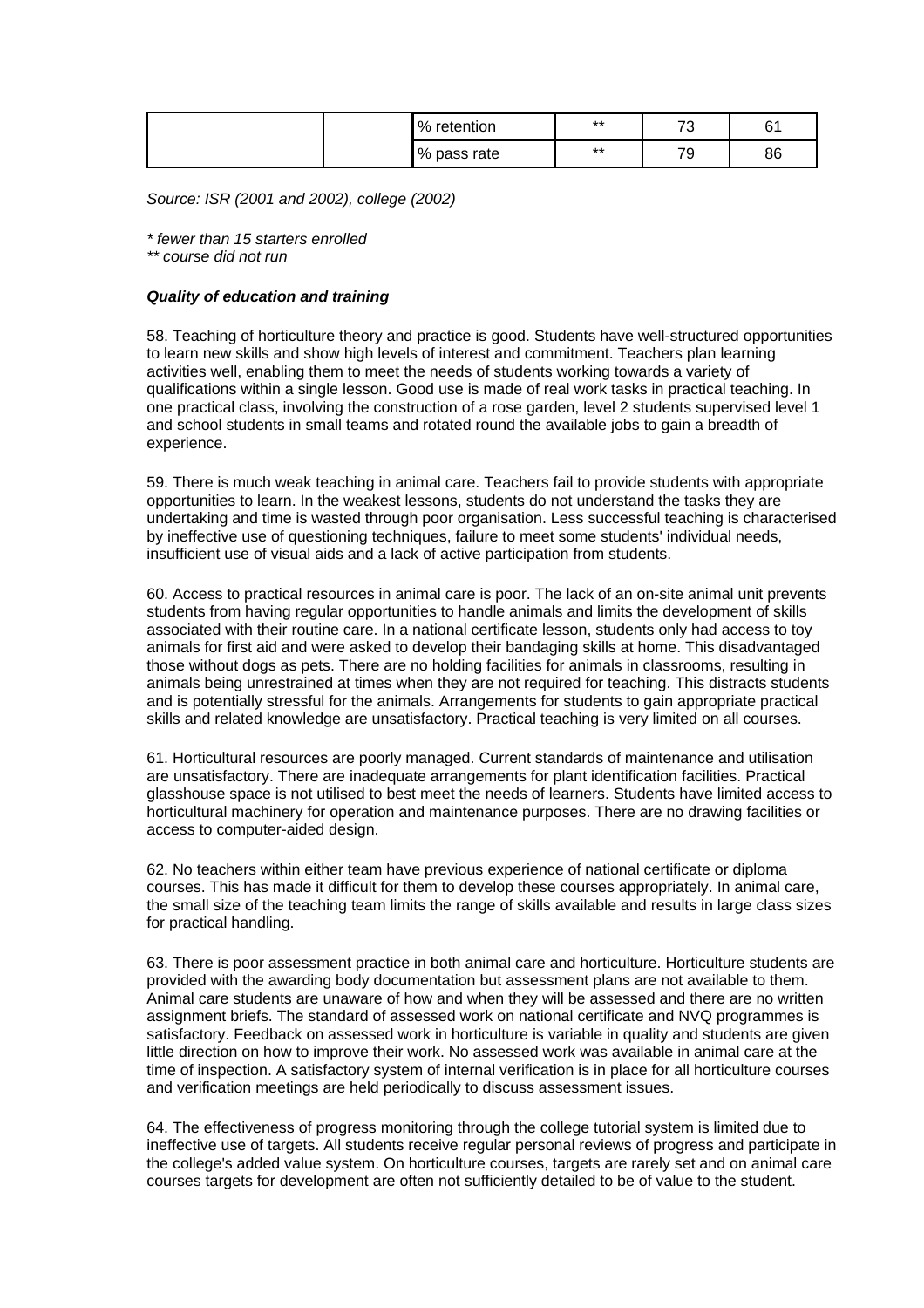<span id="page-24-0"></span>65. The range of horticulture courses is satisfactory. The horticultural curriculum is enhanced through good partnership links with local organisations. These provide students with realistic work projects, such as the use of community projects for hard landscaping and arboriculture work with local borough councils. Effective partnerships have broadened the range of horticultural courses available in response to local needs. For example, an NVQ course in environmental conservation recycling has been introduced at a recycling centre in Netherton. Such developments have widened access to training. Innovative approaches to timetabling provide horticultural students with a wide range of study options, despite low student numbers. Most qualifications offered are well suited to students' needs, but the accreditation used for the introduction to gardening course and for students aged 14 to 16 is not the most appropriate. Students aged 14 to 16 are successfully integrated into horticulture classes. Student progression in horticulture is satisfactory.

66. The range of courses is more limited in animal care. There are good levels of recruitment to all courses, but student choices are limited by the lack of a full-time course at level 1. There are no industry partnerships. Progression rates are poor; in 2003, only one-third of those studying at level 3 progressed to employment or further study. The provision of work experience is unsatisfactory. At the time of inspection, very few students had work placements arranged. The policy on access to key skills for animal care students is unclear. Students do not understand the key skills element of their programme. Some work-based learners are not working towards the appropriate level of key skills.

67. Teachers provide high levels of informal support for students. This is particularly important to horticulture students who have limited access to college-wide services. A student support worker visits the Kennels site weekly but there is a lack of understanding among staff and students regarding the support available. Animal care students have good access to college support services. There is a well-organised college-wide tutorial scheme which combines group sessions and individual reviews. This is offered to all students within horticulture and animal care. A comprehensive resource pack and student folder supports the tutorial programme. Some tutors are unable to deliver all elements of the programme adequately. For example, one equal opportunities lesson was unsatisfactory due to the teacher's own uncertainty about the subject.

#### *Leadership and management*

68. Leadership and management are satisfactory in horticulture and unsatisfactory in animal care. The horticultural team meet regularly and follow up agreed actions. Course portfolios in horticulture are comprehensive and course management is effective. Animal care course management is weak. There is a lack of appropriate record keeping and records relating to work experience and assessment, for example, are inadequate. Course portfolios are incomplete and information is difficult to access. The self-assessment for these areas failed to accurately identify the key strengths and weaknesses of the provision.

## **Construction**

Overall provision in this area is **satisfactory (grade 3)**

Contributory grade for work-based learning is **unsatisfactory (grade 4)**

#### *Strengths*

o high pass rates in 2003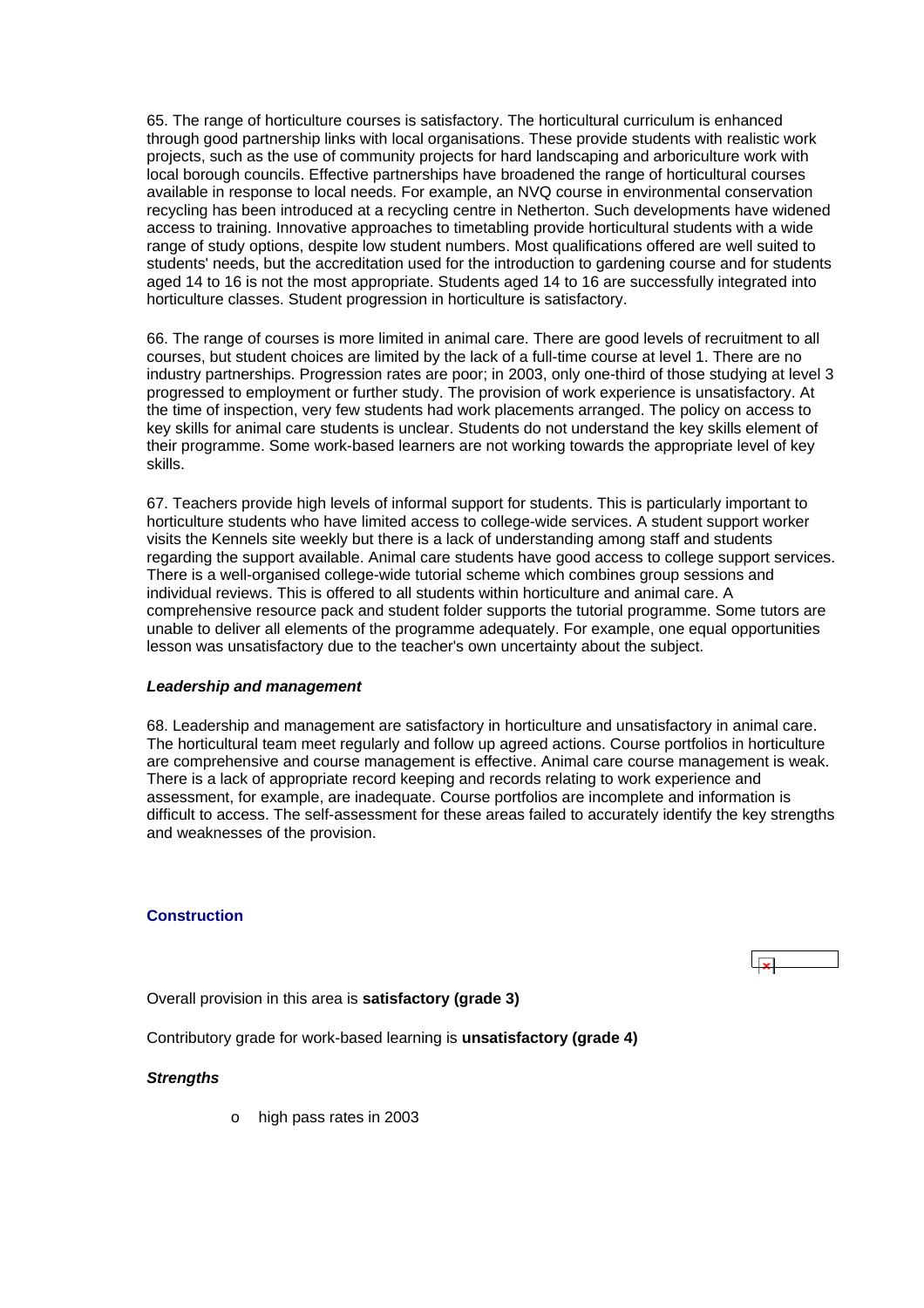- o significant progress of students with low prior attainment
- excellent central technician support
- highly responsive curriculum management.

#### *Weaknesses*

- o unsatisfactory work-based learning
- insufficient variety of methods of teaching and learning
- insufficient breadth of provision in carpentry and joinery.

## *Scope of provision*

69. The college offers a range of mostly full-time construction courses at foundation and intermediate levels. Courses cover carpentry and joinery, painting and decorating, interior design, brickwork, general construction operations and electrical installation. There are 167 students on level 1 courses, 148 students at level 2 and 4 students at level 3. Of these, 80% are aged 16 to 18 and 20% are aged 19 and over. There are also 38 foundation modern apprentices and 4 advanced modern apprentices. The construction department also attracts some 250 students aged 14 to 16 from 18 partner schools who follow a programme of study designed to give them an insight into a range of construction trades.

#### *Achievement and standards*

70. Retention rates on most courses have fluctuated from year to year, but there is a general trend of improvement. However, the number of adult students starting construction courses is falling. Pass rates on several courses have been consistently high. The pass rate for NVQ decorating occupations has been significantly higher than the national average in each of the last three years. The pass rate on the intermediate construction certificate has been significantly above the national average for the last two years. Pass rates on most courses improved significantly in 2003 to levels well above the national average. However, the completion rate for modern apprenticeship frameworks is low. At best, less than one-quarter of learners complete their framework.

71. The standard of students' work is satisfactory. Students demonstrate competence with hand tools and most are able to use their skills with confidence and work safely. In practical lessons, students with low prior achievement make significant progress and demonstrate high levels of motivation. Brickwork students confidently produce brick and concrete walls with either square or irregular base plans; the work of more able students includes brickwork structures incorporating arches. On modern apprenticeship programmes, however, students are not sufficiently challenged.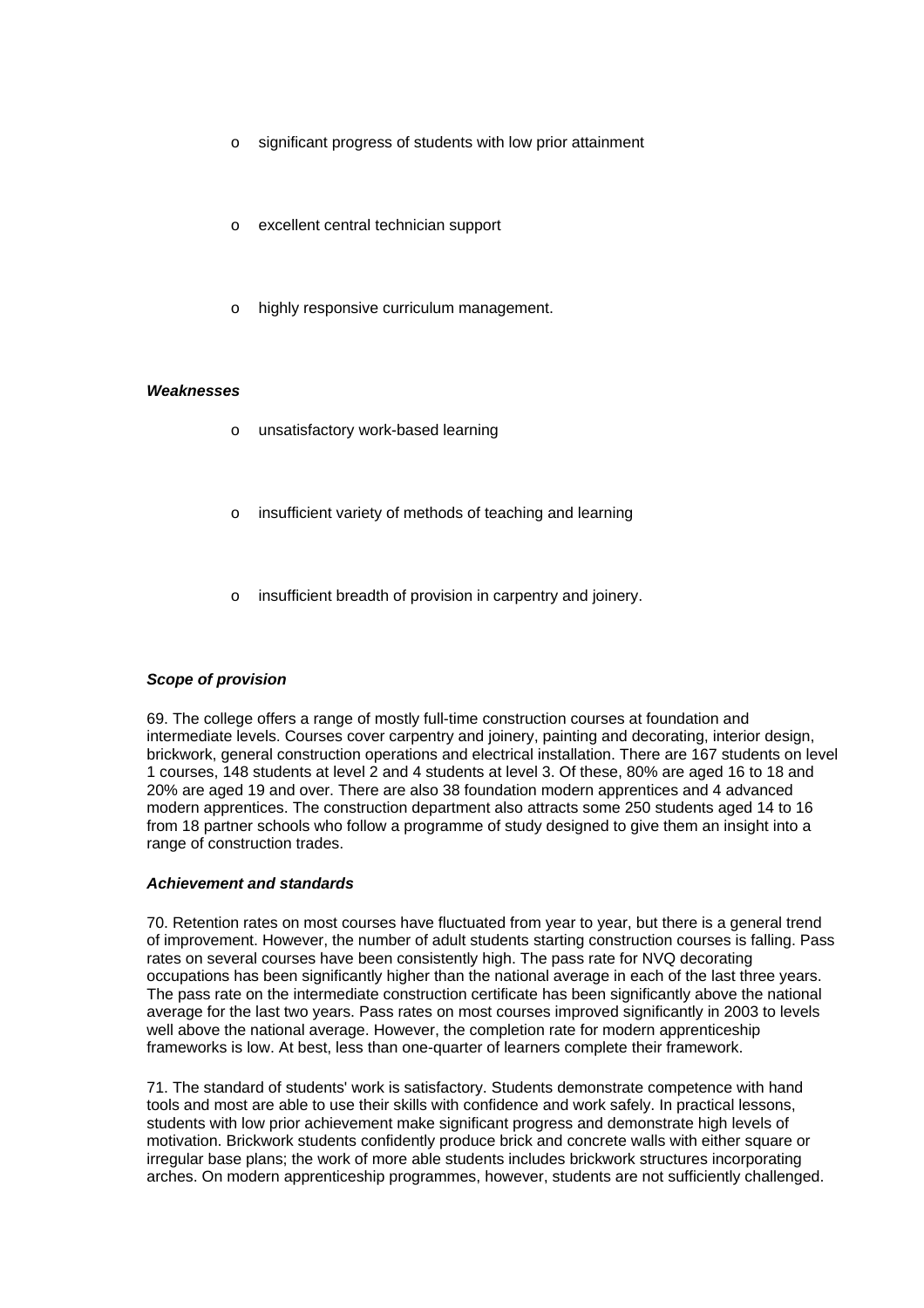## *A sample of retention and pass rates in construction, 2001 to 2003*

| Qualification                       | Level          | <b>Completion year:</b> | 2001    | 2002  | 2003 |
|-------------------------------------|----------------|-------------------------|---------|-------|------|
| City and Guilds 2380                | 1              | No. of starts           | $\star$ | 15    | 61   |
| sixteenth edition<br>regulations    |                | % retention             | $\star$ | 100   | 100  |
|                                     |                | % pass rate             | $\star$ | 60    | 95   |
| <b>Construction crafts</b>          | 1              | No. of starts           | 116     | 29    | 15   |
|                                     |                | % retention             | 35      | 38    | 80   |
|                                     |                | % pass rate             | 76      | 91    | 67   |
| <b>Construction crafts</b>          | $\overline{2}$ | No. of starts           | 135     | 85    | 26   |
|                                     |                | % retention             | 37      | 39    | 96   |
|                                     |                | % pass rate             | 82      | 64    | 92   |
| Interior design and                 | 2              | No. of starts           | 16      | $***$ | 26   |
| decorating techniques<br>(one year) |                | % retention             | 88      | $***$ | 73   |
|                                     |                | % pass rate             | 86      | $***$ | 84   |

*Source: ISR (2001 and 2002), college (2003)*

*\* course did not run* 

*\*\* fewer than 15 starters enrolled*

## *Quality of education and training*

72. Most teaching is satisfactory, however, the proportion of good or better teaching is low. In the better lessons, teachers question students' understanding regularly and students are able to develop and demonstrate a high level of understanding of the subject. Students manage their time well and take responsibility for their own learning. Aims and learning objectives are clearly stated in lesson plans and usually shared with students at the start of lessons. On most courses, good industrial standards are set and teachers expect students to achieve them.

73. In weaker lessons, teachers fail to ensure that students of different abilities are actively participating in learning. In practical lessons, there is insufficient use of whole-group demonstrations at the start of lessons to prepare students sufficiently for the key practical tasks of the lesson. There is little variation in the teaching methods used in theory lessons. These lessons are very teacherfocused, with few opportunities taken to engage students more actively. ILT is very rarely used in lessons.

74. Specialist facilities at the Kirkby campus are very good and represent a further incentive for students from under-represented groups to attend the college. The resources enable students to develop practical competences to industrial standards. The central technician resource supporting all areas of construction is excellent. Technicians are multi-skilled and provide students with correct, up-to-date and well-maintained tools and equipment, which enables teachers and students to concentrate on the learning. Teachers are well qualified, although the number who have undertaken recent industrial updating is low.

75. Students' progress is carefully monitored. Practical work is regularly assessed. Students' written work is marked and returned with constructive comments. However, much recording of assessment consists simply of boxes being ticked to indicate competent performance. This does not illuminate improvements in performance, which would contribute to the preparation of progress reports and references. Nevertheless, students are aware of their progress and can readily identify what they need to do to improve. Internal verification is satisfactory. Few work-based learners are aware that they can use evidence from the workplace towards their qualifications. Most learners' portfolios are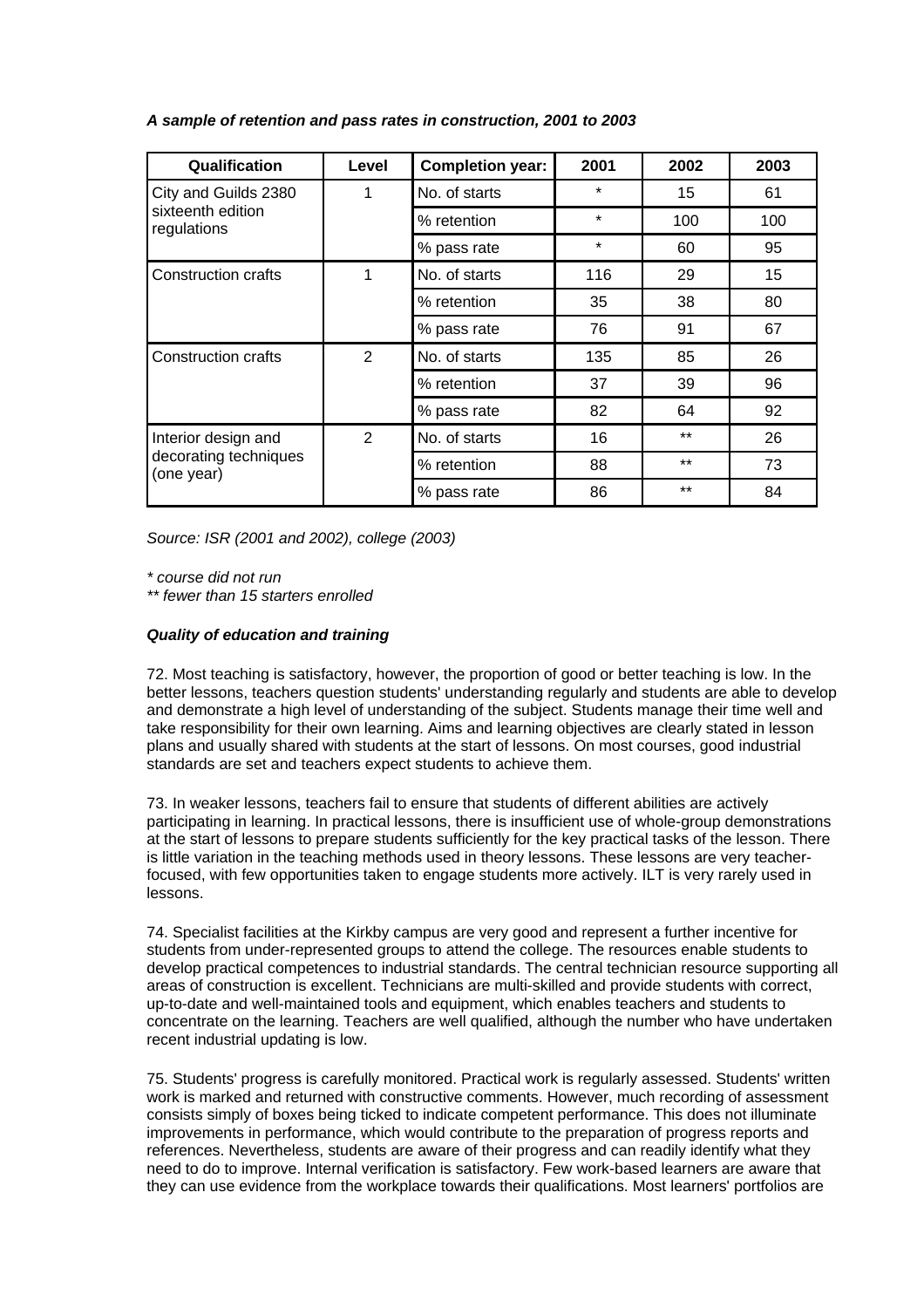<span id="page-27-0"></span>not well constructed and contain an insufficient range of evidence. Not all learners visited in the workplace were studying key skills or had been assessed. Employers have expressed concern at the lack of regular feedback.

76. The quality of information, advice and guidance to students is good. Students have individual learning plans and have their essential skills assessed through initial diagnostic tests, the results of which are fed back to the students within a reasonable time. Students receive particularly good individual support. Working relationships between staff and students are good and encourage learning. Personal development portfolios are used effectively to record improvement targets and to track progress in terms of attendance and the standard of practical work. Students are inducted well on to courses and are aware of the full range of student support services available.

77. On-the-job training for work-based learners is of an unsatisfactory standard and students do not receive good support from college staff. Not all employers understand the requirements of the NVQ. For example, some are unaware that assessment can take place at work. Progress reviews for work-based students often lack rigour. There is little employer input into action plans.

78. Work-based learners follow a standard NVQ programme relating to their modern apprenticeship. Lesson plans make some reference to individual progress with classroom work, but take insufficient account of the progress, experience or breadth of the skills learners gain on site. For example, in carpentry and joinery, the bench joinery course taken by learners does not relate to the site experience provided, which is predominantly site joinery.

## *Leadership and management*

79. There is highly responsive curriculum management. The construction department makes a significant contribution to the college's strategic aim to widen participation. A large increase in the number of students aged 16 to 18 has been accommodated this year and the number of students aged 14 to 16 has rapidly increased. The former creates pressures on resources which were not fully resolved at the time of inspection and which reduced the quality of some of the teaching observed. Established teachers have adapted their teaching methods to facilitate this growth. The self-assessment process is well managed. All staff are involved in setting improvement targets. Course review and evaluation is effective in raising standards. Actions agreed in team meetings are properly planned and monitored. Work-based learning is poorly managed.

## **Engineering**

 $\overline{\mathbf{r}}$ 

Overall provision in this area is **good (grade 2)**

Contributory grade for work-based learning is **satisfactory (grade 3)** 

#### *Strengths*

- o high pass rates on many courses
- o good practical teaching and training
- very good specialist resources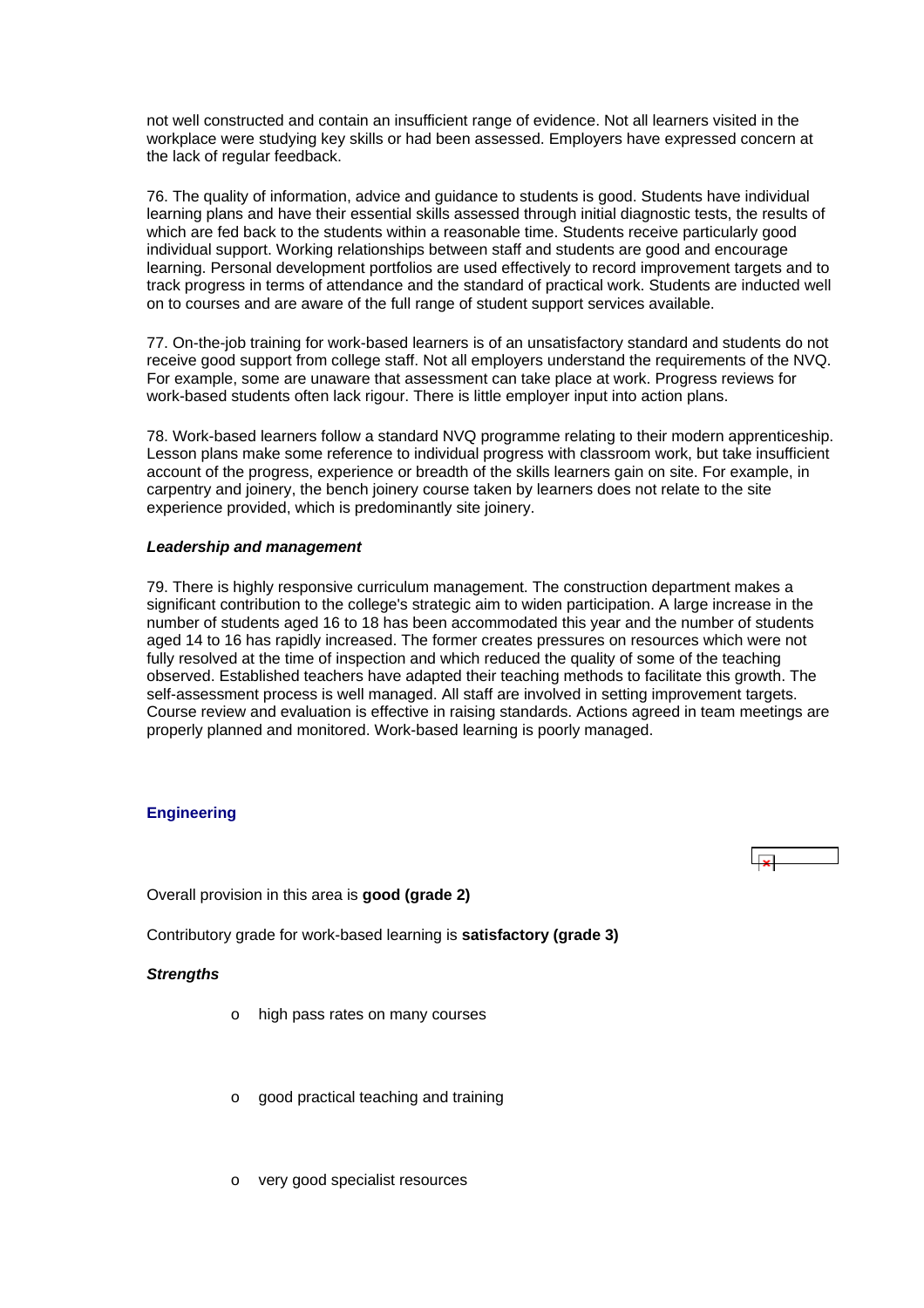o effective curriculum management.

## *Weaknesses*

- o ineffective implementation of individual learning plans and progress reviews
- o insufficient work placements for foundation modern apprentices.

## *Scope of provision*

80. There are some 635 students enrolled across a range of motor vehicle, electrical and mechanical engineering courses. One-third of these are work-based learners on foundation modern apprenticeship, advanced modern apprenticeship and NVQ programmes. For college-based students, the college offers full-time and part-time courses from entry level to level 3, but most students are taking qualifications at levels 1 or 2. Almost 200 students aged 14 to 16 are on engineering courses at the college.

## *Achievement and standards*

81. Retention rates are at least satisfactory on most courses. The retention rates on NVQ levels 1 and 2 performing engineering operations were very high in 2002/03, whereas retention rates on the City and Guilds motor vehicle progression award were very low. Retention of advanced modern apprentices is good. For the 2002/03 intake, retention rates varied from 67% for motor vehicle studies to 85% for electrical engineering. In the previous year, the retention rates were 67% and 72%, respectively. Pass rates are very high on many courses. In 2002/03, the pass rate was 100% on many full-time and part-time engineering courses. There is poor achievement by foundation modern apprentices. The framework completion rate for foundation modern apprentices who started in 2000 and 2001 is 22%.

82. The standard of students' practical work is good. Students at level 2 demonstrate competence in operating specialist equipment and completing the programme of skills' development assignments. For example, performing engineering operations mechanical students are machining relatively complex engineering components using industrial-standard centre lathes and milling machines.

| Qualification                                 | Level | <b>Completion year:</b> | 2001    | 2002    | 2003 |
|-----------------------------------------------|-------|-------------------------|---------|---------|------|
| NVQ performing<br>manufacturing<br>operations |       | No. of starts           | $\star$ | $\star$ | 148  |
|                                               |       | % retention             | $\star$ | $\star$ | 99   |
|                                               |       | % pass rate             | $\star$ | $\star$ | 100  |
| NVQ performing                                | 2     | No. of starts           | $\star$ | *       | 80   |
| manufacturing<br>operations                   |       | % retention             | $\star$ | $\star$ | 99   |
|                                               |       | % pass rate             | $\star$ | $\star$ | 100  |
| NVQ engineering                               | 2     | No. of starts           | 112     | 124     | 90   |

#### *A sample of retention and pass rates in engineering, 2001 to 2003*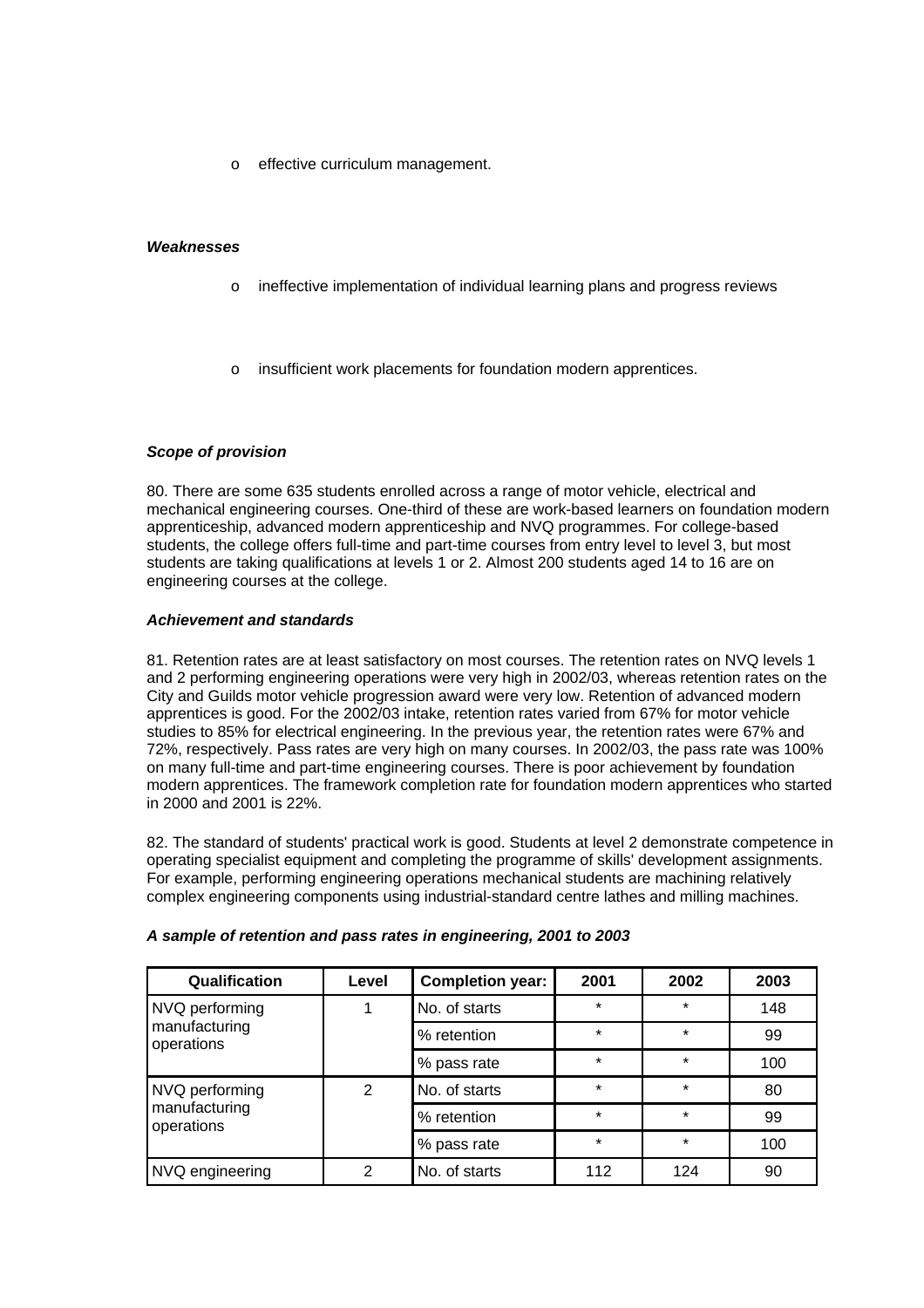| trades                  |   | % retention   | 67 | 60 | 71    |
|-------------------------|---|---------------|----|----|-------|
|                         |   | % pass rate   | 56 | 83 | 100   |
| NVQ motor vehicle       | 2 | No. of starts | 29 | 44 | 15    |
| trades                  |   | % retention   | 48 | 36 | 73    |
|                         |   | % pass rate   | 57 | 69 | 100   |
| National certificate in | 3 | No. of starts | 25 | 21 | $***$ |
| engineering             |   | % retention   | 76 | 52 | $***$ |
|                         |   | % pass rate   | 95 | 91 | $***$ |

*Source: ISR (2001 and 2002), college (2003)*

*\* course did not run* 

*\*\* fewer than 15 starters enrolled*

## *Quality of education and training*

83. Practical teaching and training are good. Work-based learners develop good practical skills by working alongside experienced colleagues. On most college courses, students work with interest through planned programmes which are effective in developing their confidence and competence. The teaching and individual guidance provided during these sessions are of a high standard. The teaching in theory lessons is more variable. In the best lessons, students' interest and learning is maintained through the use of a variety of techniques that involve a high proportion of student activity. For example, in one class, students were learning how to plot a computer-numerical-control tool path and, after a short but effective explanation by the teacher, they worked through wellconceived class exercises to develop the knowledge required. In weaker lessons, teachers talk for too long and students become disinterested. In some lessons, the question and answer techniques used are ineffective in engaging all students and participation is restricted to the more vociferous members of the class. Students develop IT skills through their key skills lessons, but make little use of them within their vocational subjects.

84. There are very good specialist resources within the new purpose-built technology centre. The centre includes mechanical, electrical and motor vehicle engineering workshops and a suite of mostly well-appointed classrooms. The workshops are spacious and equipped with a wide range of industrial-standard equipment. There is also an engineering learning centre, well equipped with computers. The facilities for teaching computer-aided design and programmable logic controllers are good, but there is little other engineering software available for students. Resources in the workplace are good. The college uses companies able to provide high-quality placements to train their apprentices. For example, garages with up-to-date maintenance and diagnostic facilities, hydraulic and pneumatic equipment manufacturers and manufacturers of components using computer numerical control technology. Teachers have up-to-date subject expertise and hold appropriate vocational, teaching and assessor qualifications.

85. Overall, assessment is appropriately planned and carried out according to awarding body requirements. Assessment on most programmes is flexible and at a time that meets the needs of the students. On college courses, assessment is used effectively to improve students' practical work. If students do not reach the required standards, further practice is often scheduled before they can progress to the next stage. Motor vehicle work-based learning assessment practices are good. Assessment observations are carried out in the workplace every two weeks. Assessment comprises of a good mix of observation, expert witness testimony, work job cards and questions on theoretical aspects of motor vehicle maintenance. Feedback to students on completion of an assessment is clear and concise. The process is quality assured by frequent internal verification. On NVQ level 3 work-based engineering, there is an over-reliance on witness testimony statements. Little assessment is carried out by direct observations and there is insufficient quality assurance through observation of assessors.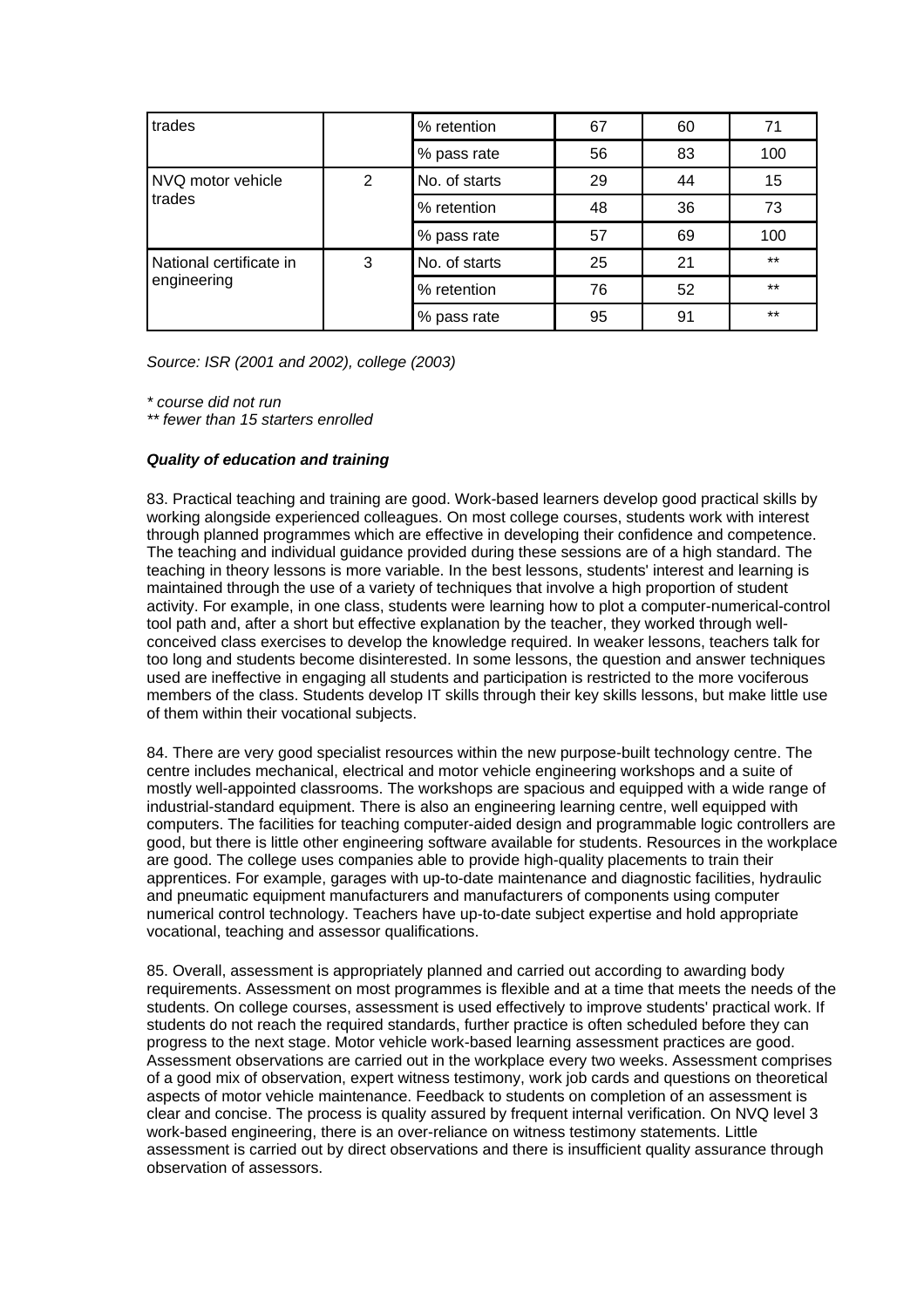<span id="page-30-0"></span>86. The range of programmes offered is satisfactory. Full-time programmes prepare the students for employment very well. The students can subsequently use the qualification they have gained as the technical certificate required by the modern apprenticeship scheme. There is extensive, high-quality provision in engineering for students aged 14 to 16 from local schools. However, there are insufficient work placements for work-based learners. Over 30% of foundation modern apprentices are without a work placement

87. Students are well supported throughout their course. Initial assessment is effective in identifying additional support needs and the provision of learning support helps students to achieve. There is good support for work-based learners. Reviews of learners' progress are undertaken frequently by occupationally competent staff. Learners are provided with the mobile telephone numbers of their assessors and appreciate this form of contact. There are weaknesses in the use of individual learning plans. Learning plans fail to set any form of interim learning targets to measure progress against and pay too little attention to the completion of key skills. Performance against targets is not evaluated rigorously enough at progress reviews or tutorials. Work-based learners do not automatically receive a copy of their completed progress review form.

#### *Leadership and management*

88. Leadership and management are good. The trend in retention and pass rates is one of improvement and pass rates on many courses are high. Quality assurance procedures are implemented rigorously. Self-assessment is thorough. Appropriate areas of concern are clearly identified, prioritised and effective action taken. For example, significant improvements have been made to resources with the investment in the new technology centre. Key skills have been introduced earlier into the programme to improve the rate of framework achievements by workbased learners.

## **Business, administration, management and professional**

Overall provision in this area is **good (grade 2)**

## *Strengths*

- o high retention rates
- o good teaching
- o assessment and monitoring which help students make good progress
- o wide range of provision in administration, including community-based courses
- o good curriculum and course management.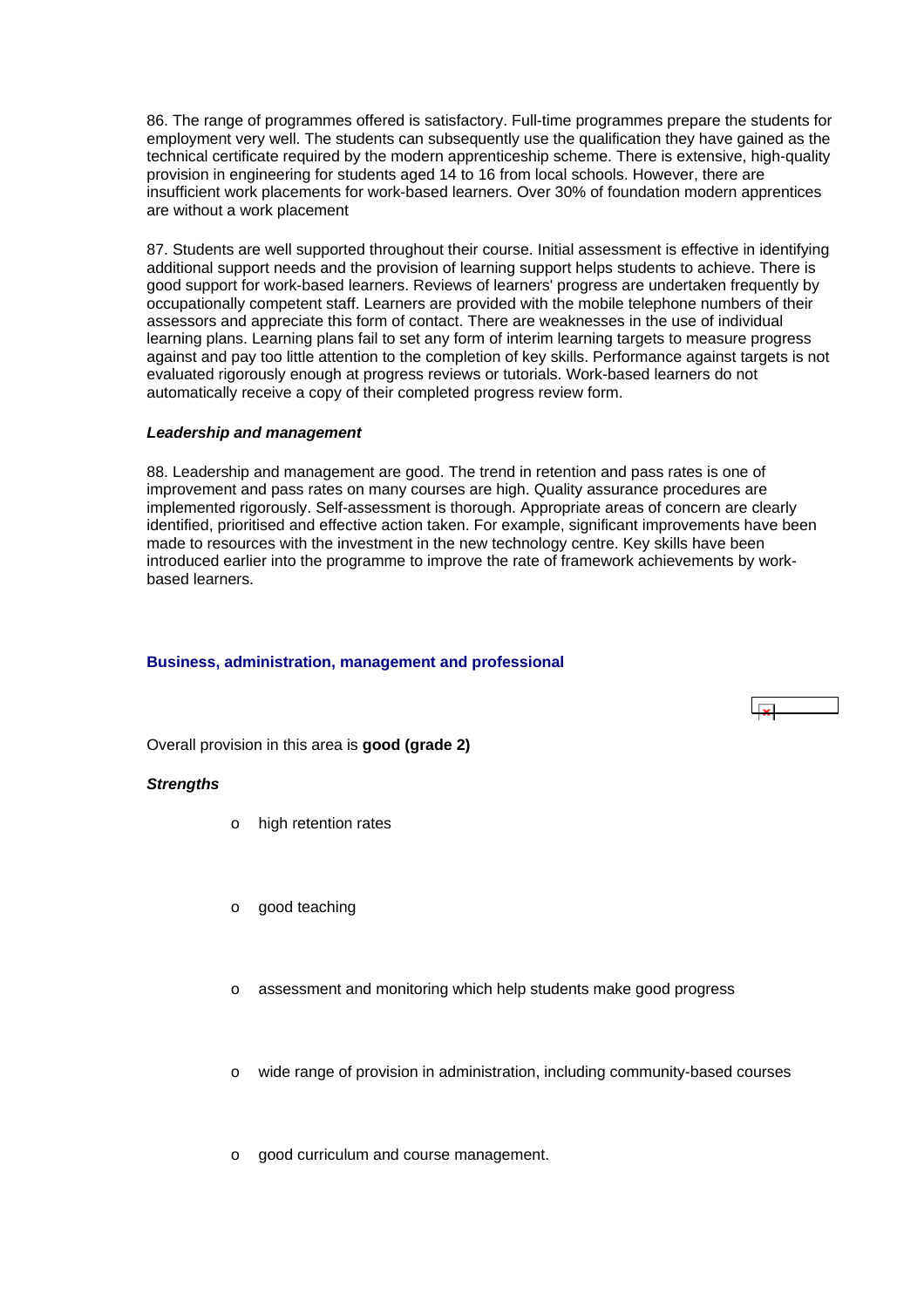#### *Weaknesses*

- o poor achievement of modern apprenticeship frameworks
- o insufficient development of key skills
- insufficient tutorial support for part-time students.

## *Scope of provision*

89. The college offers a wide range of full-time and part-time business, administration, management and professional courses. There are 113 students aged 16 to 18 on full-time courses provided at the Roby sixth form college. Some 578, mostly adult, students are taking part-time courses, either through the skills and enterprise college at the Kirkby campus or through the adult and community education college at both main sites and numerous community venues. Courses range from level 1 programmes in administration, office skills and book-keeping through to level 2, 3 and 4 programmes in business, business administration, accounting and management.

#### *Achievement and standards*

90. Retention rates have improved over the last two years and are higher than the national average on most courses. Retention rates on word processing stage 1, text processing 2, GCSE business, and NVQ business administration and NVQ accounting at level 3 were all high in 2002/03. Pass rates on most courses at level 1 are broadly in line with, or slightly above, national averages. Pass rates on NVQ level 2 accounting and GCE A-level business studies are high. Pass rates on some courses, for example, text processing stage 2, word processing stage 1 and AVCE business have declined over the last three years. Pass rates on most other courses vary from year to year with no consistent trend. Achievement of modern apprentice frameworks has been poor in both accounting and administration. Many learners fail to achieve the key skills element of the framework or fail to provide documentary evidence of past achievements to satisfy the framework requirements.

91. Some students arrive late to lessons, missing important introductory material. But the level of attendance has improved this year and is now in line with the sector average for business. Students enjoy their courses and many make significant progress whilst at the college. Data which compares students' achievements with their grades on entry indicate that students on GCE AS and A-level and AVCE courses in business generally achieve the results expected of them. Students' work is of a high standard across all courses. Students' course files are well-organised and show evidence of good note-taking. Evidence compiled in NVQ portfolios is carefully arranged. Students demonstrate good levels of attainment. In one GCE AS economics lesson, for example, the students asked many perceptive questions and displayed a good grasp of relevant economic principles in relation to reallife monopoly.

## *A sample of retention and pass rates in business, administration, management and professional, 2001 to 2003*

| <b>Qualification</b> | Level | <b>Completion year:</b> | 2001           | 2002 | 2003 |
|----------------------|-------|-------------------------|----------------|------|------|
| Word processing      |       | No. of starts           | 6 <sup>′</sup> | ና1   | 40   |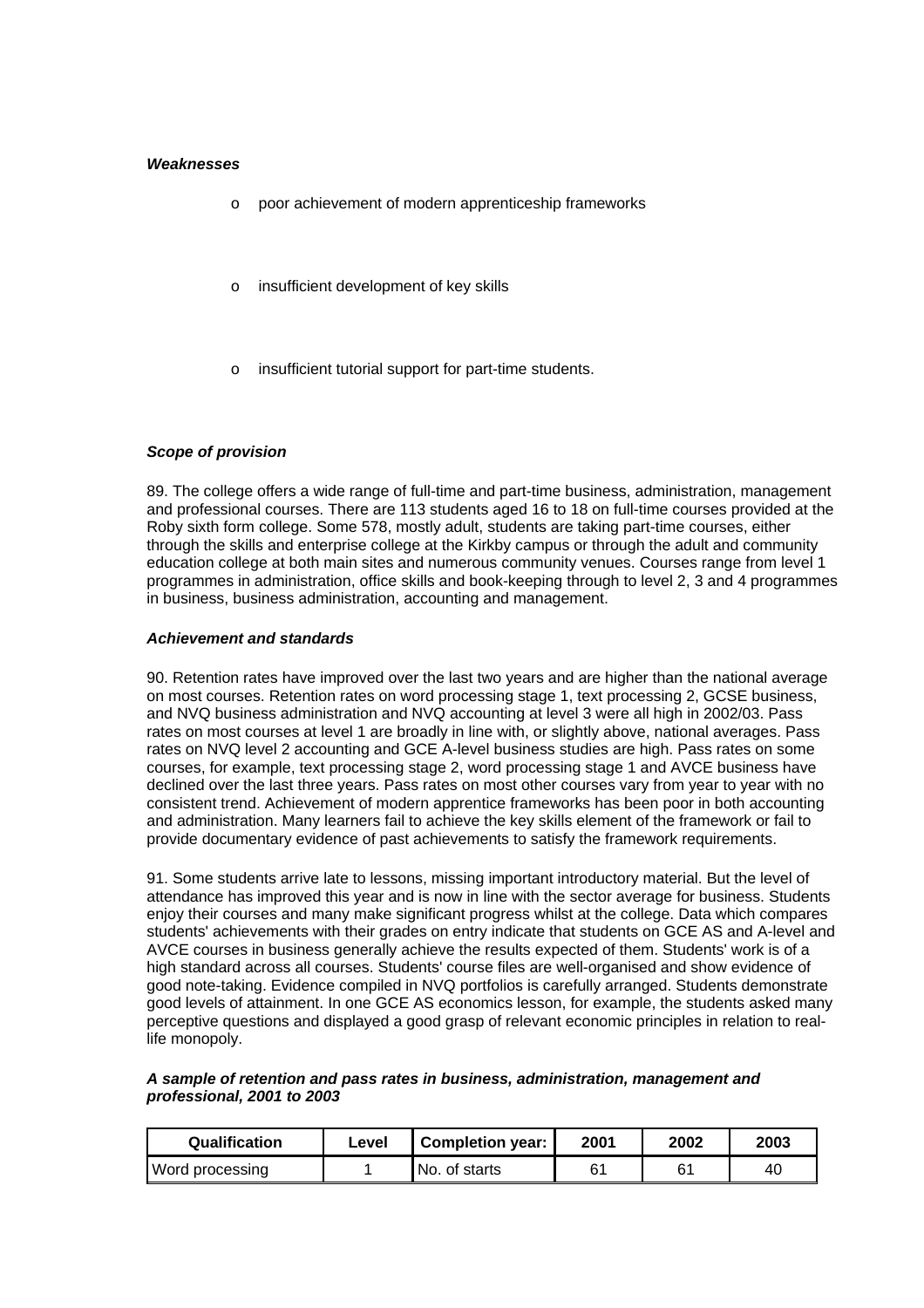|                                                  |                | % retention   | 70      | 85  | 95  |
|--------------------------------------------------|----------------|---------------|---------|-----|-----|
|                                                  |                | % pass rate   | 67      | 56  | 50  |
| Medical audio                                    | $\overline{2}$ | No. of starts | $\star$ | 33  | 25  |
| transcription                                    |                | % retention   | 91      | 97  | 96  |
|                                                  |                | % pass rate   | 80      | 81  | 79  |
| NVQ accounting                                   | 3              | No. of starts | 38      | 39  | 55  |
|                                                  |                | % retention   | 76      | 79  | 100 |
|                                                  |                | % pass rate   | 66      | 48  | 55  |
| AVCE double award /<br>GNVQ advanced<br>business | 3              | No. of starts | 57      | 50  | 63  |
|                                                  |                | % retention   | 89      | 76  | 83  |
|                                                  |                | % pass rate   | 55      | 58  | 83  |
| <b>GCE AS business</b>                           | 3              | No. of starts | 57      | 50  | 63  |
|                                                  |                | % retention   | 89      | 76  | 83  |
|                                                  |                | % pass rate   | 55      | 58  | 83  |
| NVQ administration<br>(secretarial)              | 3              | No. of starts | 19      | 27  | 21  |
|                                                  |                | % retention   | 100     | 100 | 90  |
|                                                  |                | % pass rate   | 84      | 85  | 37  |

*Source: ISR (2001 and 2002), college (2003)*

*\* fewer than 15 starters enrolled*

## *Quality of education and training*

92. Standards of teaching are high. Teaching is good or better in most lessons. In these lessons, teachers draw on their own and students' experience and use up-to-date business examples. Many lessons involve students successfully in their own learning. For example, in a level 1 administration lesson, the teacher provided students with a sheet of A3-size paper which they then folded in stages down to A8 size; at each stage students wrote down the size. This was then related to the various sizes of envelope, with students again writing down the sizes. The explanation of the appropriate usage of the paper sizes and related envelopes was then clearly appreciated by the students. This was a good example of the teacher tailoring the lesson to the preferred learning style of the majority of the group. In a GCE AS economics lesson, students asked many perceptive questions and displayed a good grasp of relevant economic principles in relation to real-life monopoly. Lessons are well planned and, in most cases, the lesson objectives are shared with the students at the start. In the better lessons, teachers successfully recap the learning at the end of the session and check that learning has taken place. The time dedicated by some teachers to helping students who are late or who have previously been absent to catch up on work missed can leave the rest of the class unproductively occupied.

93. Resources are generally good. Teachers are well qualified and experienced in their subject and most have a recognised teaching qualification. Students have access to industry-standard IT equipment, but there is scope for much greater use of ILT in teaching and learning. Teachers have taken opportunities to update their commercial experience. However, there are insufficient appropriate placements for work-based learners and full-time students.

94. The assessment and monitoring of students' progress is good. Assignments are returned promptly, marking is thorough and feedback is detailed and supportive. On the GCE AS and A-level business studies and economics courses, students benefit from a standard homework report-back format that provides both formative and summative assessment. Improvement targets are set in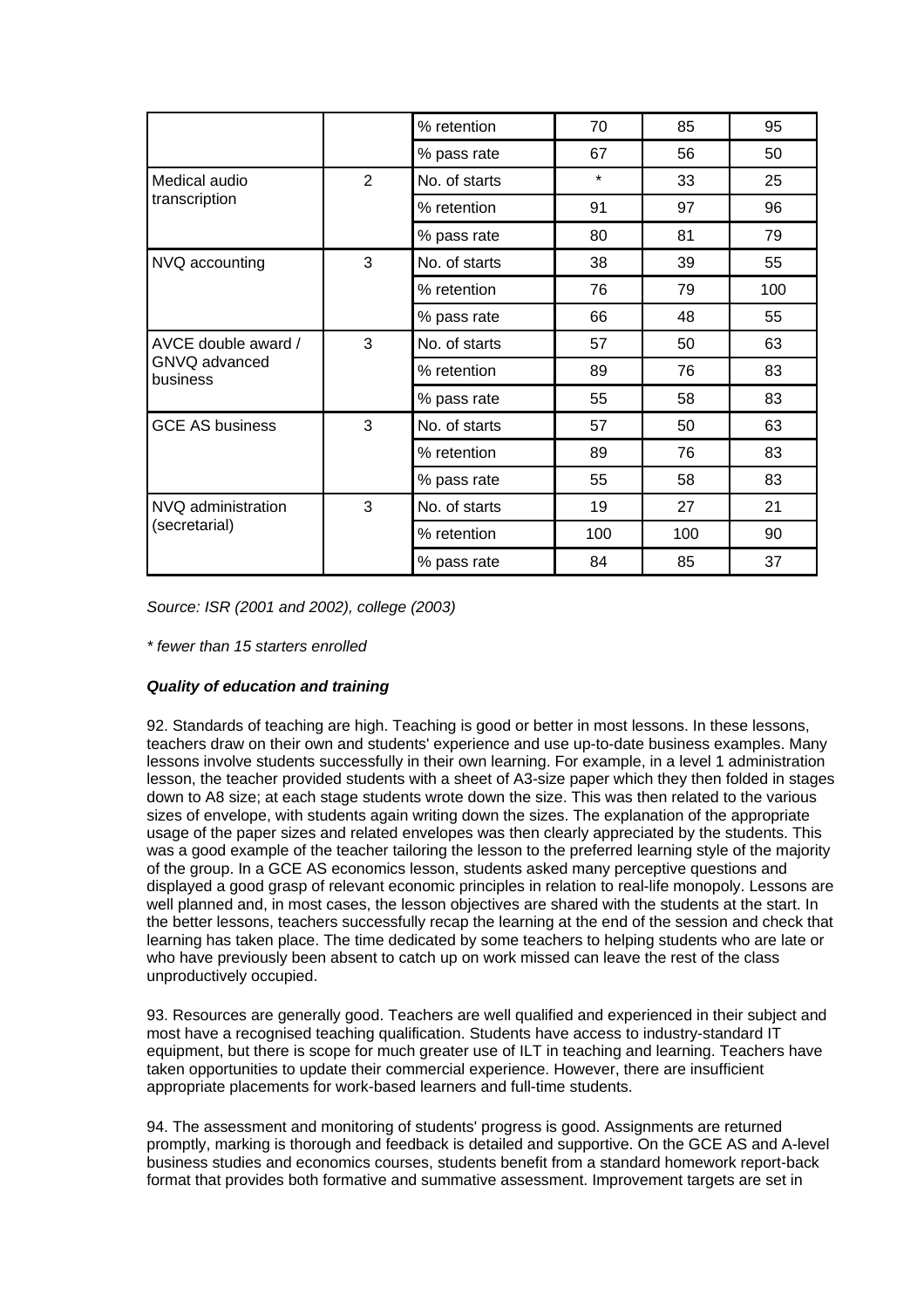<span id="page-33-0"></span>conjunction with the students and detailed records of progress are kept. Administration students are set regular short-term targets that are rigorously checked. Initial assessment of full-time students is thorough and identifies appropriate support needs. Assessment is also used to identify each student's preferred learning style, which then enables teachers to tailor lessons, where possible, to the students' preferences.

95. The curriculum offer broadly meets the needs of learners; most courses offer progression from one level to another. A good range of courses is provided on employers' premises. Six administration courses and three accounting courses are provided at community venues, with plans to offer two supervisory and several other courses in the community in the near future. These courses provide both students and employers with the opportunity to improve their training without the inconvenience of attending college. There are limited opportunities to study business at levels 1 and 2. The delivery and assessment of key skills is not well integrated within students' vocational studies.

96. Students speak highly of the support provided by teachers. Full-time students regularly have their progress reviewed. Personal issues which can impact on students' progress are often discussed. Part-time students can request tutorial support and some have tutorial time built into programmes. However, the availability of support and guidance for part-time students depends too heavily on the individual skills and commitment of their academic tutor. Good careers guidance and advice is readily available for all students. Most students have a comprehensive induction. Those that join late have only a brief induction. Parents of students aged 16 to 18 and employers of sponsored students are regularly informed of students' progress.

#### *Leadership and management*

97. Curriculum and course management are good. The college's quality assurance procedures are implemented effectively. A detailed and self-critical programme review was carried out in November 2002. The comprehensive action plan that followed from this has been well-managed at section level to raise standards in many areas. There have been improvements in the management of key skills, work-based learning, schemes of work and the recording of progress. Attendance levels have improved in the current year. Resources are deployed in ways which support learning effectively.

#### **Information and communications technology**

Overall provision in this area is **good (grade 2)**

#### *Strengths*

- o good achievement on college and community-based courses
- o good teaching and learning
- o successful strategies to widen participation.

#### *Weaknesses*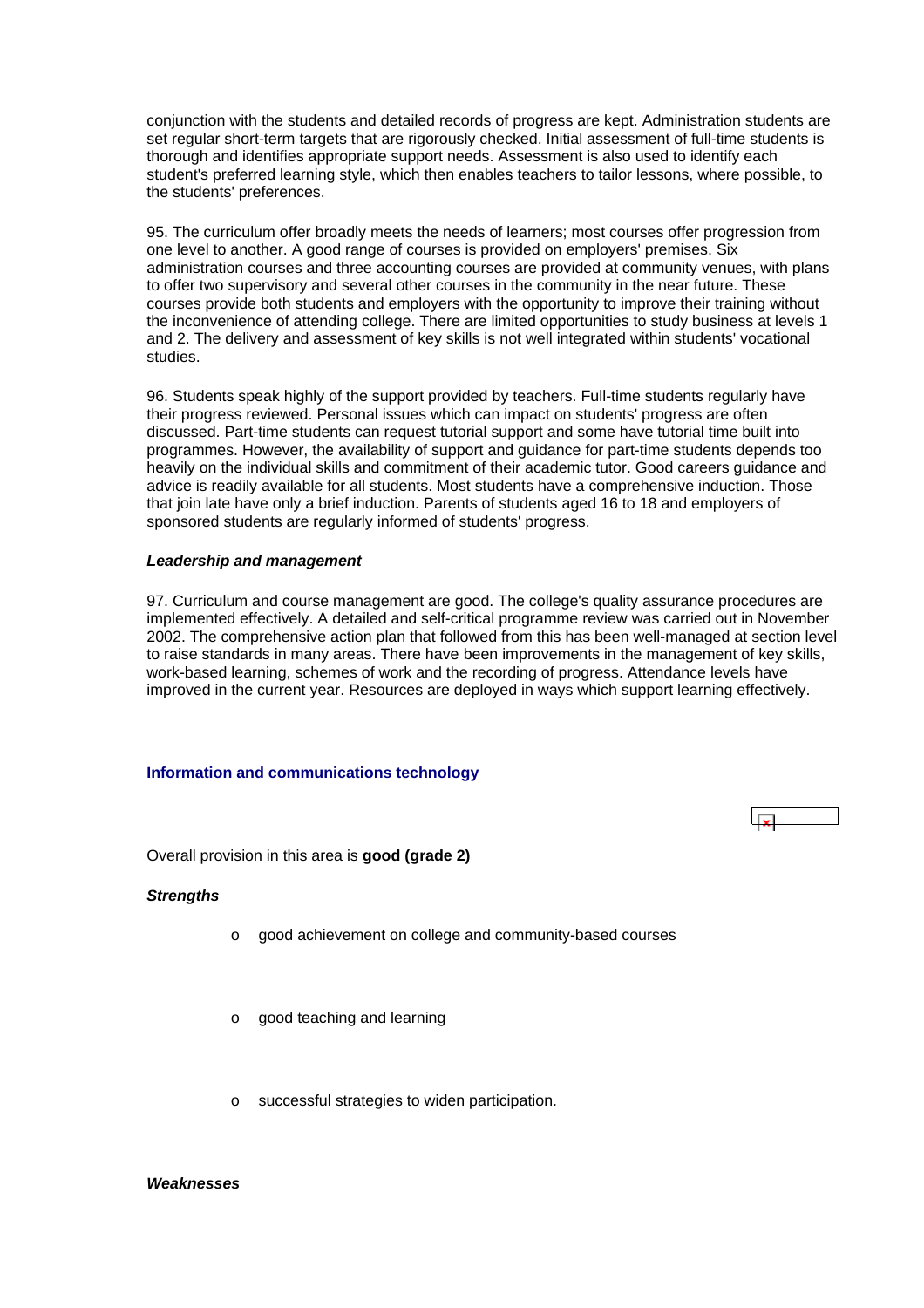o limited progression from level 2 to level 3 courses by community-based students.

## *Scope of provision*

98. The college offers a broad variety of computing and IT programmes for both students 16 to 18 and adult students. Courses available on a full-time basis include General National Vocational Qualification (GNVQ) foundation and intermediate, AVCE and GCE AS courses, Business Technology Education Council (BTEC) first diploma and national certificate in e-media, the Oxford, Cambridge and RSA examination (OCR) certificate in computer installation and maintenance, national certificate for IT practitioners and a professional development certificate in computing. Parttime courses for adults include the Merseyside Open College Network (MOCN) introduction to computing modules, the new computer literacy and information technology (CLAIT) course and CLAIT plus, integrated business technology (IBT), the European computer driving license (ECDL), computer maintenance, visual basic and City and Guilds e-qualifications. There are just over 1,800 students on ICT courses, of whom 63% are adults. There is a very small number of learners on work-based learning programmes in ICT.

## *Achievement and standards*

99. Retention and pass rates in most courses have shown continuous improvement over the last three years. For example, retention and pass rates in the one-year CLAIT course have improved from 72% and 62%, respectively, in 2001/02 to 88% and 70% in 2002/03. Retention rates on most courses are well above the national averages. Retention rates are particularly good on part-time courses, such as CLAIT and ECDL, with high student numbers. Pass rates on most courses are high. The pass rates on CLAIT, ECDL, IBTII and AVCE courses are significantly above the national averages. Retention and pass rates are also very high on the key skills IT courses. At level 2, for example, the pass rate is more than three times the national average. Retention and pass rates on work-based learning programmes are low.

100. Attendance and punctuality have improved over the past year. Students are highly motivated. The quality of students' work is particularly high on the courses in e-media.

| Qualification           | Level          | <b>Completion year:</b> | 2001    | 2002 | 2003  |
|-------------------------|----------------|-------------------------|---------|------|-------|
| CLAIT (one year)        | 1              | No. of starts           | 1,240   | 571  | 296   |
|                         |                | % retention             | 72      | 78   | 88    |
|                         |                | % pass rate             | 62      | 68   | 70    |
| <b>ECDL</b>             | $\overline{2}$ | No. of starts           | 146     | 227  | 274   |
|                         |                | % retention             | 82      | 80   | 79    |
|                         |                | % pass rate             | 76      | 88   | 70    |
| <b>IBT</b>              | $\overline{2}$ | No. of starts           | 117     | 64   | 25    |
|                         |                | % retention             | 87      | 80   | 96    |
|                         |                | % pass rate             | 47      | 51   | 71    |
| Key skills IT           | $\overline{2}$ | No. of starts           | 234     | 183  | 165   |
|                         |                | % retention             | 88      | 92   | 93    |
|                         |                | % pass rate             | 80      | 82   | $***$ |
| <b>AVCE ICT (single</b> | 3              | No. of starts           | $\star$ | 29   | 58    |

## *A sample of retention and pass rates in information and communications technology, 2001 to 2003*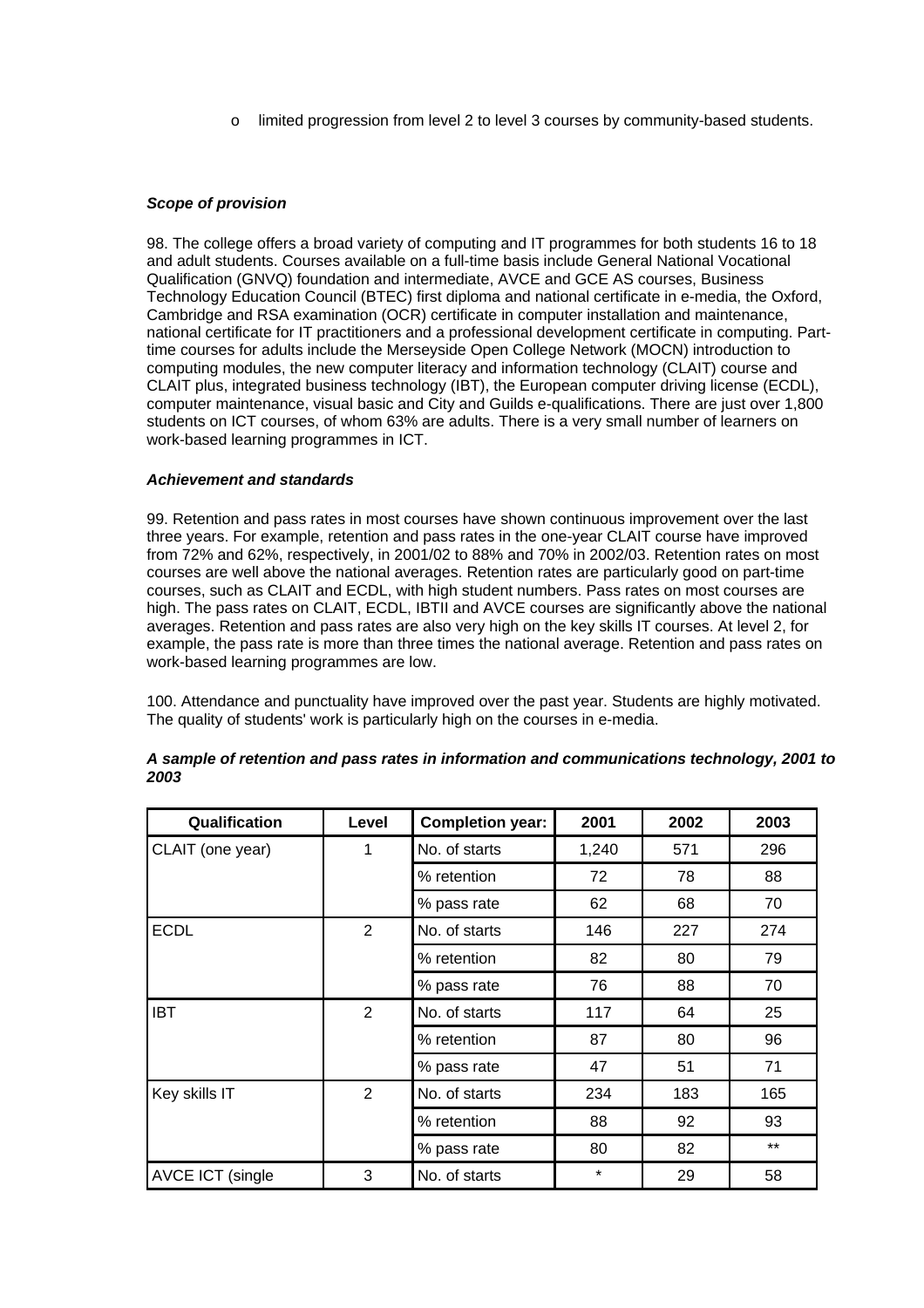| award) | %<br>retention | * | 90 | 90 |
|--------|----------------|---|----|----|
|        | % pass rate    | * | ັ  | 63 |

*Source: ISR (2001 and 2002), college (2003)*

*\* fewer than 15 starters enrolled* 

*\*\* data not yet available*

## *Quality of education and training*

101. Teaching and learning on ICT courses are good. Teaching and learning are good or better in a large majority of lessons. Schemes of work and lesson plans are well developed. On full-time courses, teachers take into account the preferred learning styles of the students on the course and plan lessons carefully to enable students to use a variety of different learning styles. This helps to engage all students and encourages high levels of participation. In the better lessons, questioning is used to recap previous learning and to stimulate thought on new tasks. In many lessons, there is clear action planning which enables students to decide their learning objectives at the beginning of the lesson. Assignments used on the national certificate in e-media and first diploma in media provide students with challenging and satisfying work, for example, in enhancing picture quality with a variety of overlays and creating graphical images that fade and pulse. One first diploma student researched details of all Formula One racing circuits and profiles of the drivers and produced the findings on CD-ROM. In some lessons, more typically on part-time courses, there is an over-reliance on one learning method. There is little differentiated learning material available for students.

102. Full-time students benefit from very good resources that reflect current industry standards and provide good opportunities for network, installation and maintenance training. There are also good facilities for media students. Within this area, there is a 1:1 ratio of computers to students. Library resources are good, with a wide range of current publications. Teachers are well qualified and experienced in their field of expertise. Learners on work-based programmes receive off-the-job training in the business and technology room, which is well equipped with work stations and two support staff.

103. All students complete a basic skills initial assessment on starting their course. Full-time students identified as having potential additional support needs are referred to student services for more detailed assessment. All students are assessed to identify their individual learning styles. The personal learning plans of full-time students reflect their learning needs, and lesson planning takes this into account. Lesson planning on part-time courses is not as responsive to the results of learning styles assessment. Course assessment is good. Assignment briefs are clear and include opportunities for and advice on grading. Assignments are well structured and challenging. Assessment methods include a wide range of online tools designed to test students' knowledge and understanding. On the national certificate in e-media course, students regularly undertake short question and answer assessments online and receive the results within minutes. More formal assessment of completed work is carried out and good use is made of digital photographs to enhance the process. Marked work is returned to students promptly. Formal and informal feedback to students is clear and helpful, indicating how they can improve.

104. The college has effective strategies to recruit adult students on to a range of part-time IT courses at its main sites and at a large number of outreach centres located close to local communities. These centres are welcoming and supportive for students who are re-entering education after many years. Days and times of attendance are offered to suit students' personal needs. Laptops are used to provide training in students' homes. Detailed and user-friendly information on IT learning opportunities is widely distributed throughout the community. The college also responds to the IT training requirements of local businesses, such as hospitals and a soft drink manufacturer.

105. The range of full-time courses was significantly extended in 2002 at levels 2, 3 and 4. There are good progression opportunities at all levels for full-time students. There are insufficient opportunities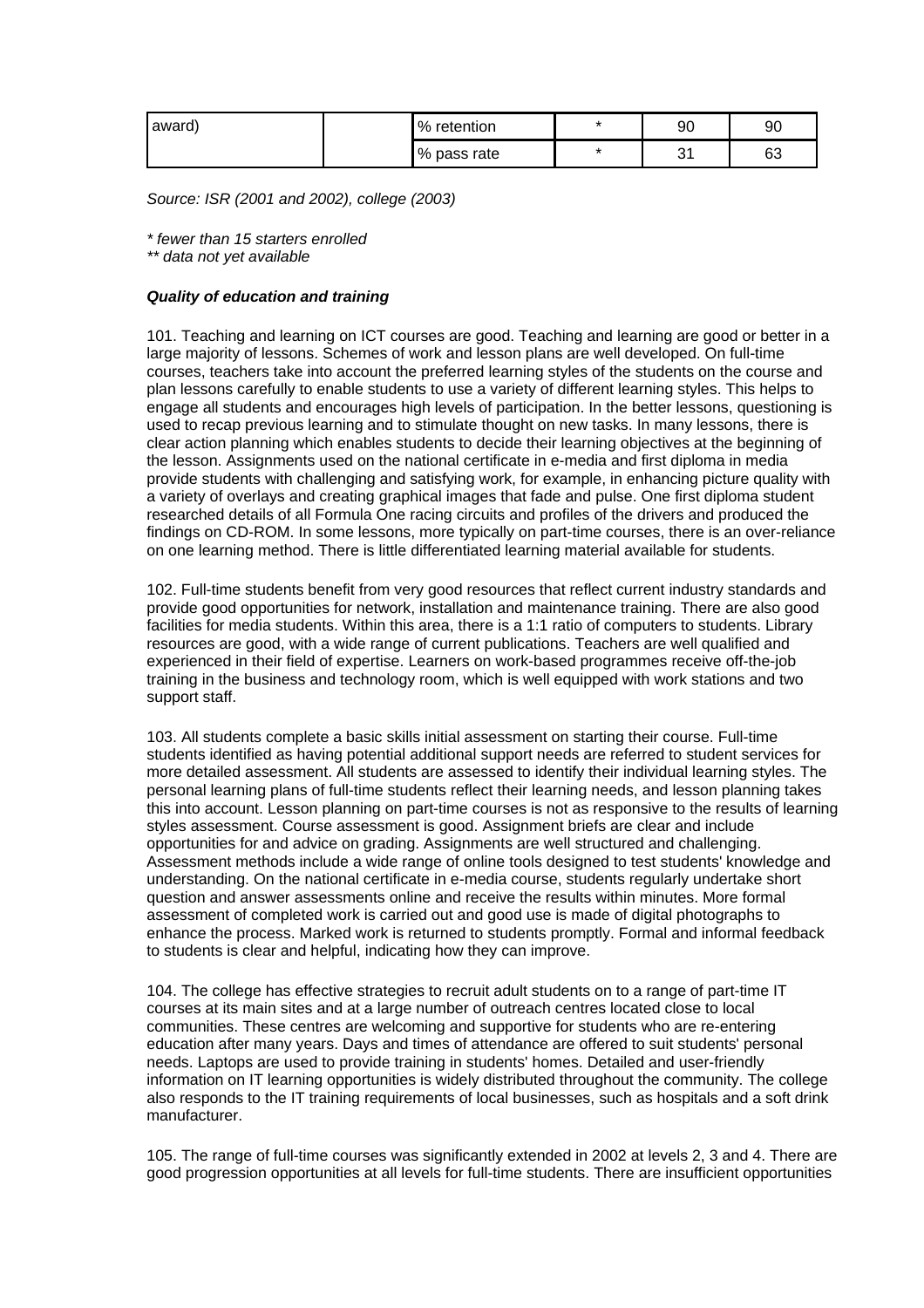<span id="page-36-0"></span>for community-based students to progress to level 3 qualifications. Opportunities available at the main college fail to attract community-based students who have achieved their level 2 qualification, due to poor transport links and a reluctance to leave the more social atmosphere found in the outreach centres.

106. Support for students is good. Full-time students with a range of additional learning needs, including dyslexia and basic skills, are well supported in lessons as well as having access to specialist workshops. For those part-time students who have additional learning needs, a learning support tutor is allocated who attends the outreach locations at regular intervals. A variety of guest speakers are invited to address full-time students during tutorials and provide information on career opportunities.

#### *Leadership and management*

107. Leadership and management are good. There have been clear improvements in students' achievement. Team leaders have been appointed within the full-time provision to manage the implementation of the development plan and ensure targeted quality improvements are understood and pursued by all staff. Key weaknesses identified in the last self-assessment report, to which all staff contributed, have been addressed. New initiatives to further improve retention rates have been developed. Co-ordination of the extensive outreach provision is satisfactory.

#### **Hospitality, sports, leisure and travel**



Overall provision in this area is **good (grade 2)**

#### *Strengths*

- o high pass rates on hospitality and tourism courses
- o good teaching and learning in theory and practical lessons
- o good use of resources to develop learning opportunities
- o high levels of staff morale and commitment
- o good course management and quality assurance.

## *Weaknesses*

o theory lessons that are too long for level 2 students.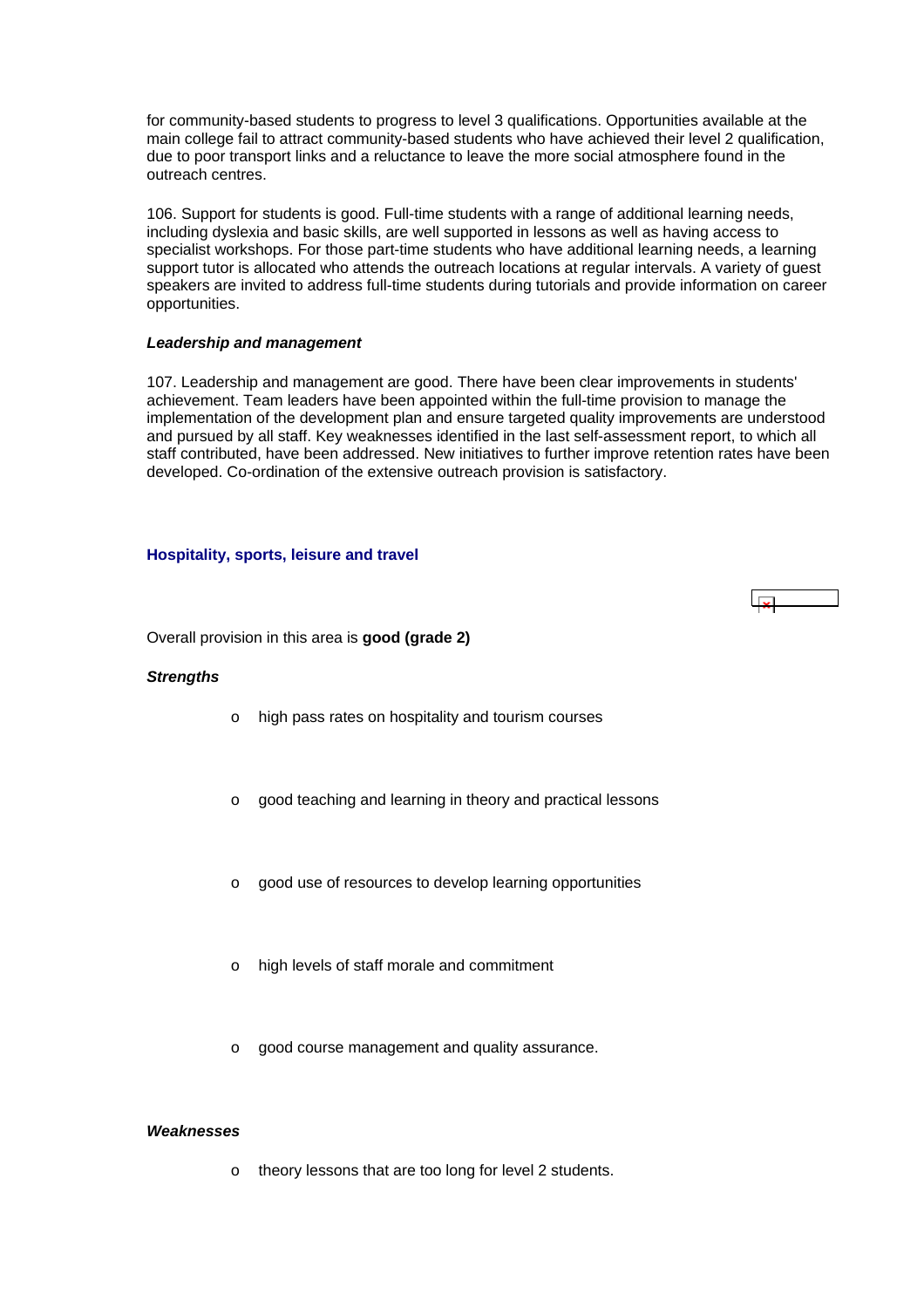## *Scope of provision*

108. The college offers a range of courses in hospitality, catering, leisure, travel and tourism and sport. Craft cookery is available at levels 2 and 3 on a full-time and part-time basis. There are GNVQ intermediate and advanced courses in travel and tourism, and first and national diplomas in sport studies. There are small numbers of work-based learners in each of hospitality, sports and travel and tourism.

## *Achievement and standards*

109. Retention rates on most hospitality courses are just below the national average. On the GNVQ advanced hospitality and catering course they are above the national average. Retention rates on most other sports and travel and tourism courses are broadly in line with the national average. Pass rates are high on most courses. Pass rates on NVQ level 1, GNVQ intermediate and GNVQ advanced hospitality and catering courses are outstanding. They have reached 100% in each of the last three years. Pass rates on level 2 NCFE sport and leisure are high and have been above the national average for the last three years. Pass rates for GCE AS sport and recreation, on the other hand, have been poor for the last three years.

110. Students' attendance averaged 80% during the inspection. Students are highly motivated. Most work is well presented and of a high standard. Students use ICT well and their work includes very effective use of word processing, desktop publishing, spreadsheets and databases. Students demonstrate good research skills and work effectively on their own and in small groups. Students on the GCE AS sport and recreation and NCFE sport and leisure courses display good practical and coaching skills and a well-developed ability to relate theory to practice. Catering craft students display high levels of culinary skills and achieve high standards in food production. Advanced craft students produce work of a very high standard.

| Qualification                                             | Level | <b>Completion year:</b> | 2001 | 2002 | 2003    |
|-----------------------------------------------------------|-------|-------------------------|------|------|---------|
| NVQ food preparation                                      | 1     | No. of starts           | 16   | 22   | 42      |
| and cookery                                               |       | % retention             | 69   | 86   | 69      |
|                                                           |       | % pass rate             | 100  | 58   | 100     |
| Intermediate certificate                                  | 2     | No. of starts           | 38   | 17   | 25      |
| in retail travel<br>operations                            |       | % retention             | 76   | 88   | 72      |
|                                                           |       | % pass rate             | 90   | 100  | 78      |
| NCFE sport and leisure                                    | 2     | No. of starts           | 59   | 49   | 26      |
|                                                           |       | % retention             | 78   | 69   | 84      |
|                                                           |       | % pass rate             | 78   | 97   | 68      |
| GCE AS sport and                                          | 3     | No. of starts           | 34   | 43   | 28      |
| recreation                                                |       | % retention             | 88   | 74   | 78      |
|                                                           |       | % pass rate             | 60   | 69   | 50      |
| AVCE double award<br>travel and tourism and<br>precursors | 3     | No. of starts           | 34   | 43   | $\star$ |
|                                                           |       | % retention             | 88   | 74   | $\star$ |
|                                                           |       | % pass rate             | 60   | 69   | $\star$ |

## *A sample of retention and pass rates in hospitality, sports, leisure and travel, 2001 to 2003*

*Source: ISR (2001 and 2002), college (2003)*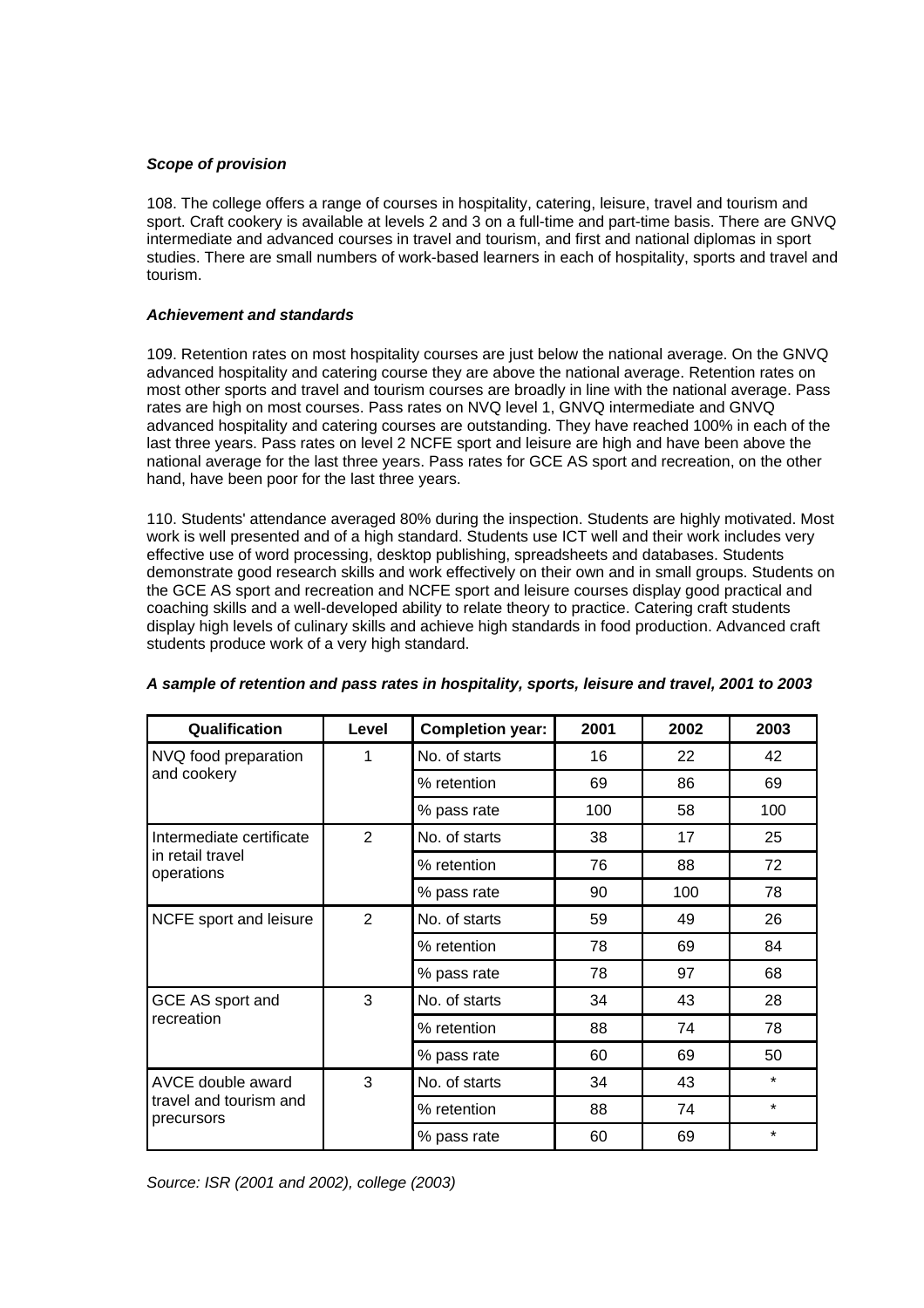#### *\* fewer than 15 starters*

#### *Quality of education and training*

111. There is much good teaching in both theory and practical lessons. Teachers have enthusiastic styles of delivery and demonstrate high levels of subject knowledge and technical competence. In the better teaching, key skills opportunities are identified by teachers, enabling students to map and record their key skills work appropriately. In good lessons, students are challenged and inspired by teachers. In one GCE A-level sport theory lesson that introduced the principles of reaction time and decision making, the teacher used a combination of techniques to maintain high levels of students' interest. Tasks were clearly explained and a stimulating introduction was provided that prompted intelligent and informed debate with the students. Once the teacher felt confident that the basic principles were understood, students were asked to identify how the knowledge could be applied. They then completed a number of practical exercises to determine reaction time. Throughout this, the teacher checked and reinforced students' previous learning through skilful questioning that linked the current activity to earlier lessons.

112. Teachers plan lessons to meet the diverse range of students' abilities and inclusive learning is well managed in many lessons. In one NVQ cookery lesson, the teacher successfully met the needs of four distinct groups of learners by giving additional tasks to the more advanced students, enabling more time to be spent with those students who required it. The good rapport between teachers and students promotes effective learning in the majority of lessons.

113. The range of food production, bakery and food service work environments provides students with good industrial experience and realistic assessment opportunities. There is a busy training travel shop that provides realistic work experience for travel students; a fitness suite enables sports studies students to develop relevant vocational skills, as well as providing recreational opportunities for college students; and a training restaurant serves members of the public. The mix of full-time and part-time teachers provides a balance that ensures stable course management and experience of current industrial practice. Teachers are well qualified and experienced.

114. Students' assessment is well planned and fairly administered. Students are aware of how much progress they have made towards their qualification. Teachers regularly set students work. Marked work is returned promptly; spelling and grammatical errors are corrected. Detailed feedback helps students to improve their performance. Meticulous progress records ensure that individual target setting and monitoring is effective. Students' attendance is closely monitored and absences are followed up on a daily basis. Parents are informed by letter where improvement is not achieved.

115. There is a wide range of courses at level 2 and a comprehensive programme of short courses. There are few courses at entry and foundation level. The range of part-time courses for adult students is limited. Sport students participate in team games and outdoor activities. Students on all courses are encouraged to enter cookery competitions and the catering section enjoys a national reputation for such activity. Students on the AVCE leisure and tourism course work well on real tasks, for example, organising and planning a complex event that involved dealing with external companies and providing a range of services for customers. There are good links with local schools. A Saturday morning cookery club provides learning opportunities for potential students.

116. Additional support needs are identified early and accurately through initial screening. Both fulltime and part-time students make good use of the additional support provided. In one lesson, additional support teachers provided literacy support for students needing to improve their GCSE English grades to enable them to progress to level 3 courses. In another lesson, an additional support teacher provided assistance in a costing exercise for package holidays, where prices had to be accurate in order to meet the lesson objectives. Subject teachers provide very regular and highly effective individual support to students.

#### *Leadership and management*

117. Curriculum management is good. Courses are well planned and course teams meet regularly.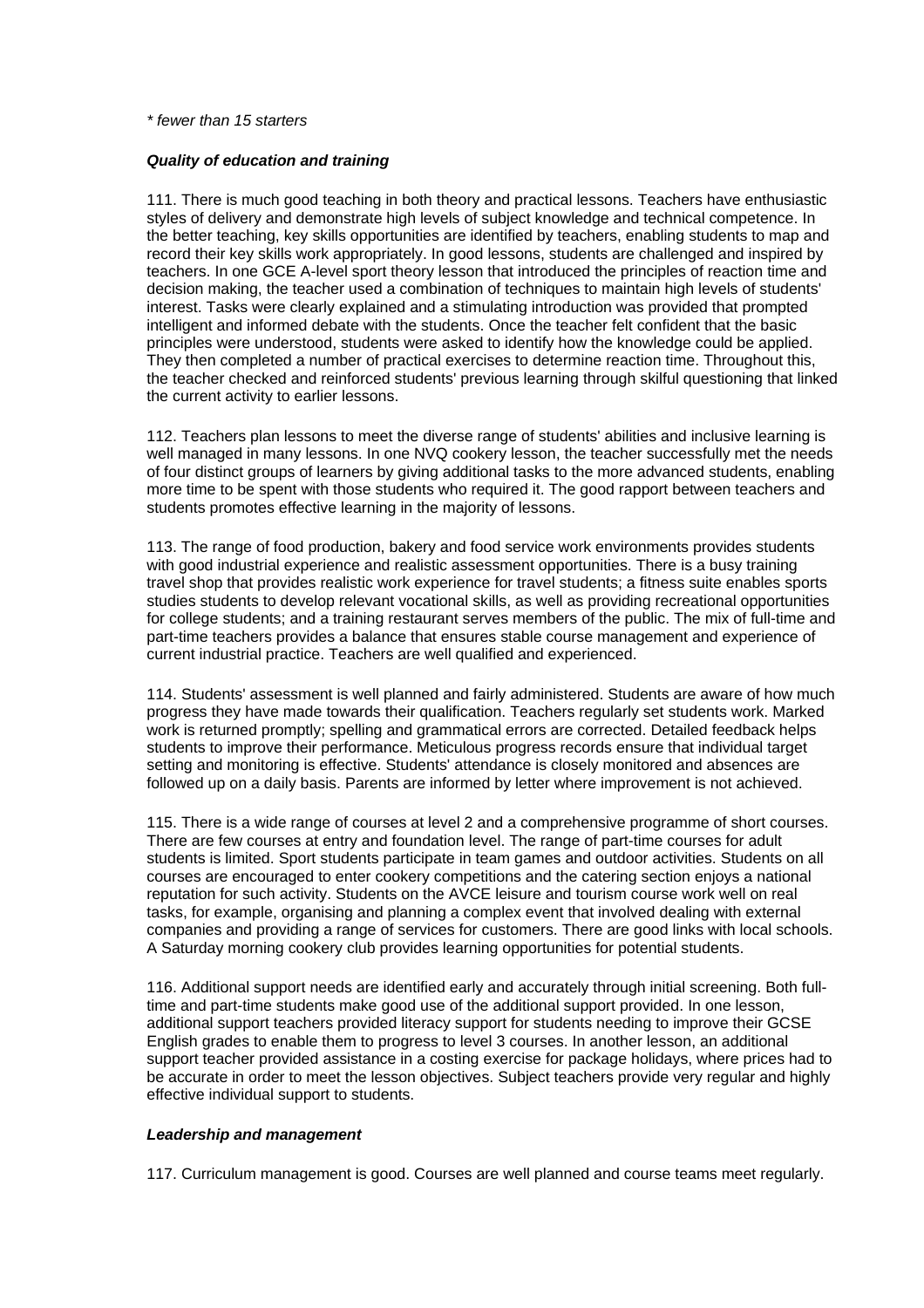<span id="page-39-0"></span>Teachers and support staff work well together and demonstrate shared purpose and commitment. There is a strong focus on improving retention and pass rates. New managers in the sports section have vigorously addressed the weaknesses identified in the self-assessment report. Improvements have been made in health and safety, curriculum enrichment and key skills. In the travel and tourism section, there have been clear improvements in computer access for students and the management of students arriving late. Curriculum managers have good access to management information and use it well to monitor their areas of responsibility.

#### **Hairdressing and beauty therapy**

Overall provision in this area is **outstanding (grade 1)**

## **Contributory grade for work-based learning is satisfactory (grade 3)**

#### *Strengths*

- o outstanding achievement on most courses
- o high standard of practical and written work
- o good teaching
- o impeccable adherence to industry standards
- o highly effective pastoral and subject support
- o very good specialist resources
- o quality assurance practices supporting high standards.

#### *Weaknesses*

o low retention and pass rates in work-based learning.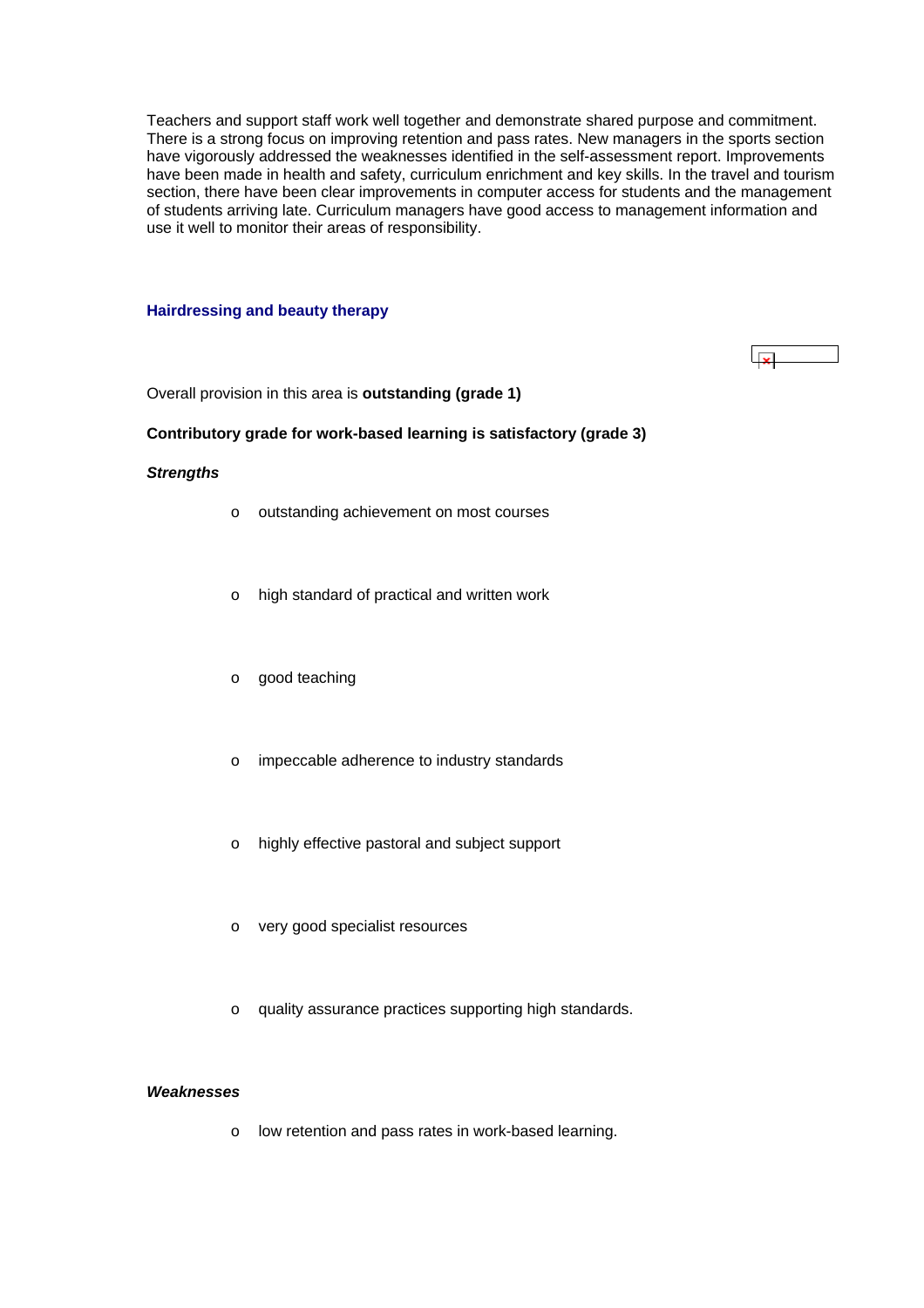## *Scope of provision*

118. The college offers a range of full-time and part-time courses, including work-based learning programmes, in hairdressing, beauty therapy and other related therapies. Courses include NVQ levels 1, 2 and 3 and a range of qualifications for other therapies; such as the Indian head massage certificate and diplomas in reflexology and holistic therapies. There are some 350 students on hairdressing courses, just over half of whom are aged 16 to 18. On beauty therapy and other related courses there are some 450 students, 56% of whom are adults. There are 32 learners on foundation modern apprenticeship programmes and 6 on the advanced modern apprenticeship scheme plus 20 learners on work-based NVQ programmes.

## *Achievement and standards*

119. There is outstanding achievement on most courses, with pass rates significantly above the national average. The pass rates on NVQ hairdressing at levels 1 and 2 were 100% in 2003. On NVQ beauty therapy at level 2 and on the manicure certificate, pass rates were 97% and 96%, respectively. Retention rates have improved over the last three years and are above the national averages on all but a few courses. Retention and completion rates for the modern apprenticeship framework are low.

120. A high standard of work is achieved in practical sessions. For example, students in their eighth week of training on the NVQ hairdressing course at level 2 were able to demonstrate vertical rolls on long hair and re-styling on mid-length hair. There is excellent development of students' professional interaction and rapport with clients. Some students manage two or three clients within a session. Work-based learners achieve a high standard of on-the-job practical skills.

121. There is good progression from the 14 to 16 provision, through all levels and into employment. For example, in hairdressing, 82% of students progressed from level 1 to level 2 last year. In beauty therapy, 85% of level 2 students progressed to level 3 and 100% of level 3 students gained employment.

| Qualification        | Level          | <b>Completion year:</b> | 2001 | 2002 | 2003 |
|----------------------|----------------|-------------------------|------|------|------|
| NVQ hairdressing     | 1              | No. of starts           | 30   | 19   | 47   |
| (short)              |                | % retention             | 97   | 63   | 100  |
|                      |                | % pass rate             | 100  | 92   | 100  |
| NVQ hairdressing (2) | $\overline{2}$ | No. of starts           | 48   | 52   | 59   |
| years)               |                | % retention             | 33   | 56   | 63   |
|                      |                | % pass rate             | 81   | 86   | 100  |
| NVQ beauty therapy   | $\overline{2}$ | No. of starts           | 66   | 28   | 37   |
|                      |                | % retention             | 50   | 68   | 78   |
|                      |                | % pass rate             | 76   | 100  | 97   |
| Manicure certificate | $\overline{2}$ | No. of starts           | 64   | 43   | 58   |
| (short)              |                | % retention             | 77   | 84   | 97   |
|                      |                | % pass rate             | 82   | 47   | 96   |
| NVQ hairdressing     | 3              | No. of starts           | 20   | 17   | 23   |
|                      |                | % retention             | 85   | 71   | 78   |
|                      |                | % pass rate             | 88   | 92   | 100  |

## *A sample of retention and pass rates in hairdressing and beauty therapy, 2001 to 2003*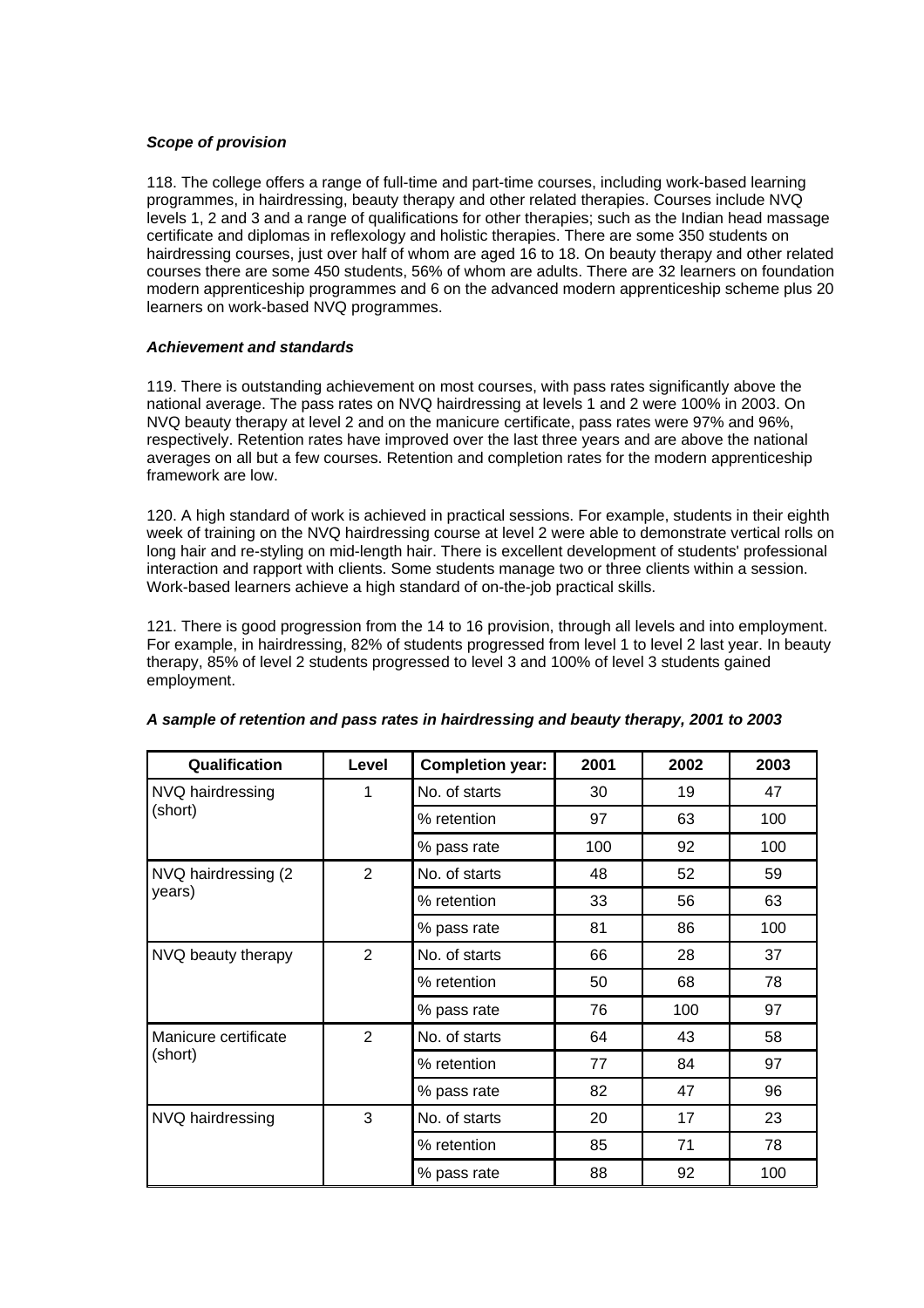*Source: ISR (2001 and 2002), college (2003)*

#### *Quality of education and training*

122. Lessons are well planned and teaching is highly effective. Students receive constructive feedback both during and at the end of lessons. Students learn well in class and remain interested and motivated by the teaching. Professional standards in both hairdressing and beauty therapy are strongly promoted. The professional appearance of both staff and students is exemplary. Students across the curriculum area, including students aged 14 to 16, adhere to the uniform code and have modern, well-styled hair and make-up, which promotes a professional image. Students are highly motivated and respectful towards each other and teachers. Students on the work-based hairdressing programmes value their off-the-job training and enjoy attending college. Most work-based learners gain very valuable experience in busy salons where they can observe a range of good hairdressing skills, although there are insufficient linkages between their on-the-job and off-the-job training. Written work is clearly marked with constructive comments on how the student can improve.

123. Teachers are well qualified and have detailed plans for continuing professional development. The specialist accommodation is spacious and well resourced, reflecting the best industry standards in decor. On the Roby campus, there are six hairdressing salons including a dedicated barbering salon, and five beauty therapy salons including a specialist nail clinic. New hairdressing and beauty therapy facilities on the Kirkby campus are used to provide courses for students aged 14 to 16. There are good arrangements for the storage of students' belongings.

124. ILT is used throughout the curriculum. All portfolio contents and assignments are word processed. All salons are linked to the computerised booking system. Photographic images of clientele are captured and stored on the facility. The sound system is also managed through this technology. The hair and beauty area in the college's virtual learning environment holds schemes of work and tutors' notes and provides instant access to subject-related websites. Students use this facility to extend their learning and to catch up when they have missed a lesson. Students have good access to computers within learning resource centres on each campus.

125. Standards of assessment are good. Assessors provide students with detailed and supportive feedback. Parents are kept well informed through parents' evenings and twice-yearly progress reports. Students have individual progress reviews every six weeks, based on the college's value added system. The process is used to set targets, plan actions and their achievement, and plan for assessment. It is very effective in motivating students. The tracking of students' progress is very thorough. Internal verification is well planned and effective. On work-based learning programmes, there is slow unit completion. Assessments are carried across a spread of elements, but there is insufficient emphasis on the completion of whole units. Progress reviews provide vague targets which lack realistic, timed deadlines. Students whose targets are not met are not challenged appropriately.

126. There is an annual hair and beauty show which involves all students and last year attracted an audience of 1,000 people. Curriculum enrichment is extensive. Students visit trade fairs, have visits from technical consultants and have opportunities to take complementary qualifications such as NVQ customer service and product-related short courses. Timetabling is not sufficiently responsive to the needs of students with family commitments, with lessons normally starting at 9am. Students with family responsibilities are permitted to arrive late, however, the lesson time is lost and is not regained. The college has links with 47 employers who provide work placements. There are two work-based assessors within these workplaces. There are some 250 students aged 14 to 16 on courses in hairdressing and beauty, in purpose-built accommodation. These students attain a high standard of practical skills and professionalism.

127. Students have a thorough initial assessment during the induction process. Induction is held over a four-week period, after which a `right choice' interview is held to confirm the suitability of each student's original choice of course. This period is also used to identify the additional support needs of students. Learning support is effectively integrated into vocational lessons. Students have good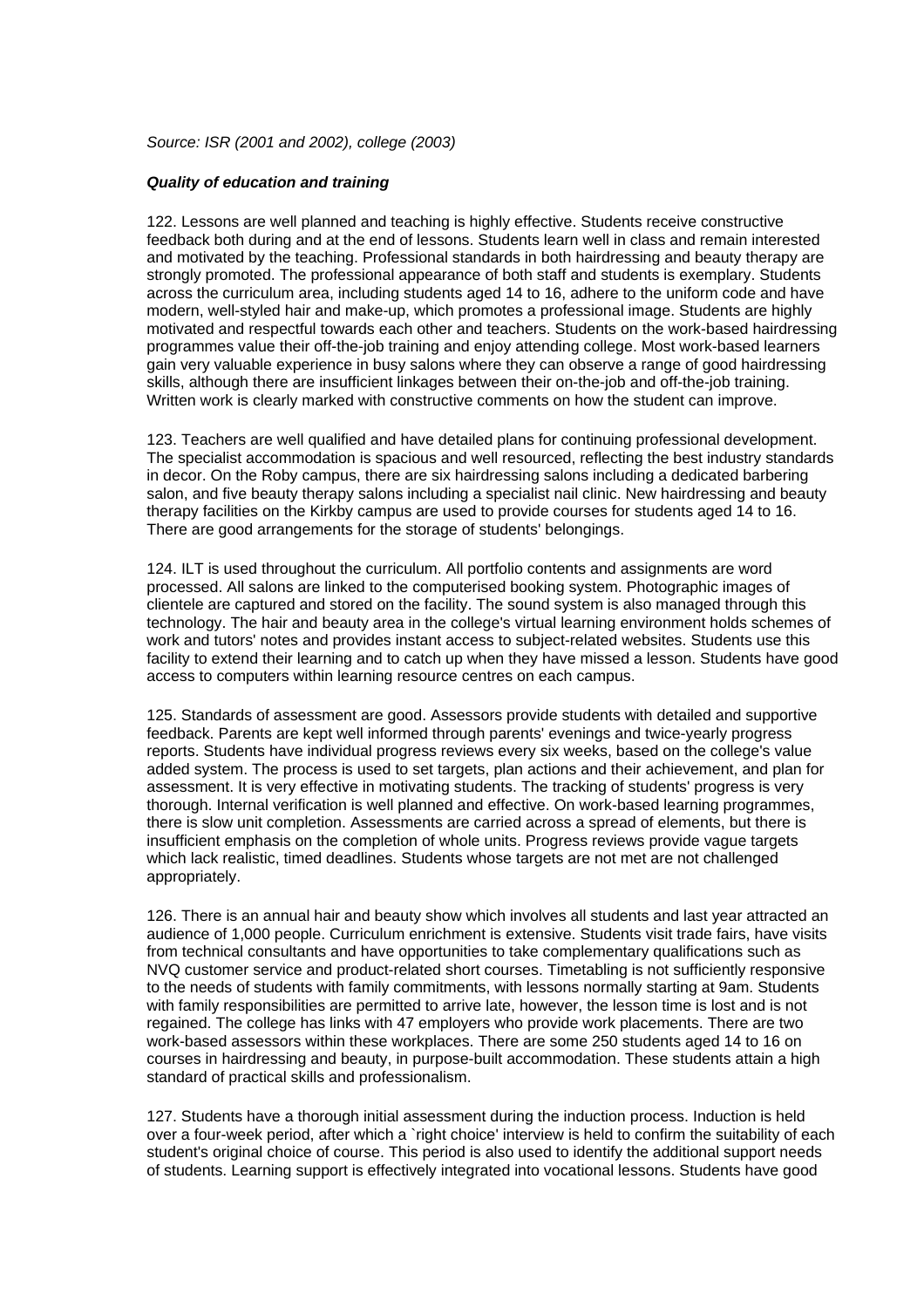<span id="page-42-0"></span>access to the range of student support services and are well informed about the support available. Teachers provide good support which is sensitive to individual circumstances and is valued by students.

## *Leadership and management*

128. Leadership and management are very good. A more strategic approach to retention has helped to achieve significant improvement on most courses. Quality audits and compliance checks are extremely thorough and lead to clear improvements. Self-assessment involves all staff and the current report is open and self-critical, recognising, for example, the weaknesses in work-based learning. Equal opportunities are well promoted and well monitored. Teachers promote good health and safety practice in all practical sessions. There is some ineffective communication with employers of work-based learners.

## **Health, social care and childcare**

Overall provision in this area is **satisfactory (grade 3)**

Contributory grade for work-based learning is **satisfactory (grade 3)**

## *Strengths*

- o high retention and pass rates on childcare courses
- o good development of caring skills
- o good assessment practice on college-based courses
- o effective target setting for students
- o good response to sector skills needs at levels 2 and 3.

## *Weaknesses*

- o low pass rates on health and social care courses
- o slow progress of students on modern apprenticeship programmes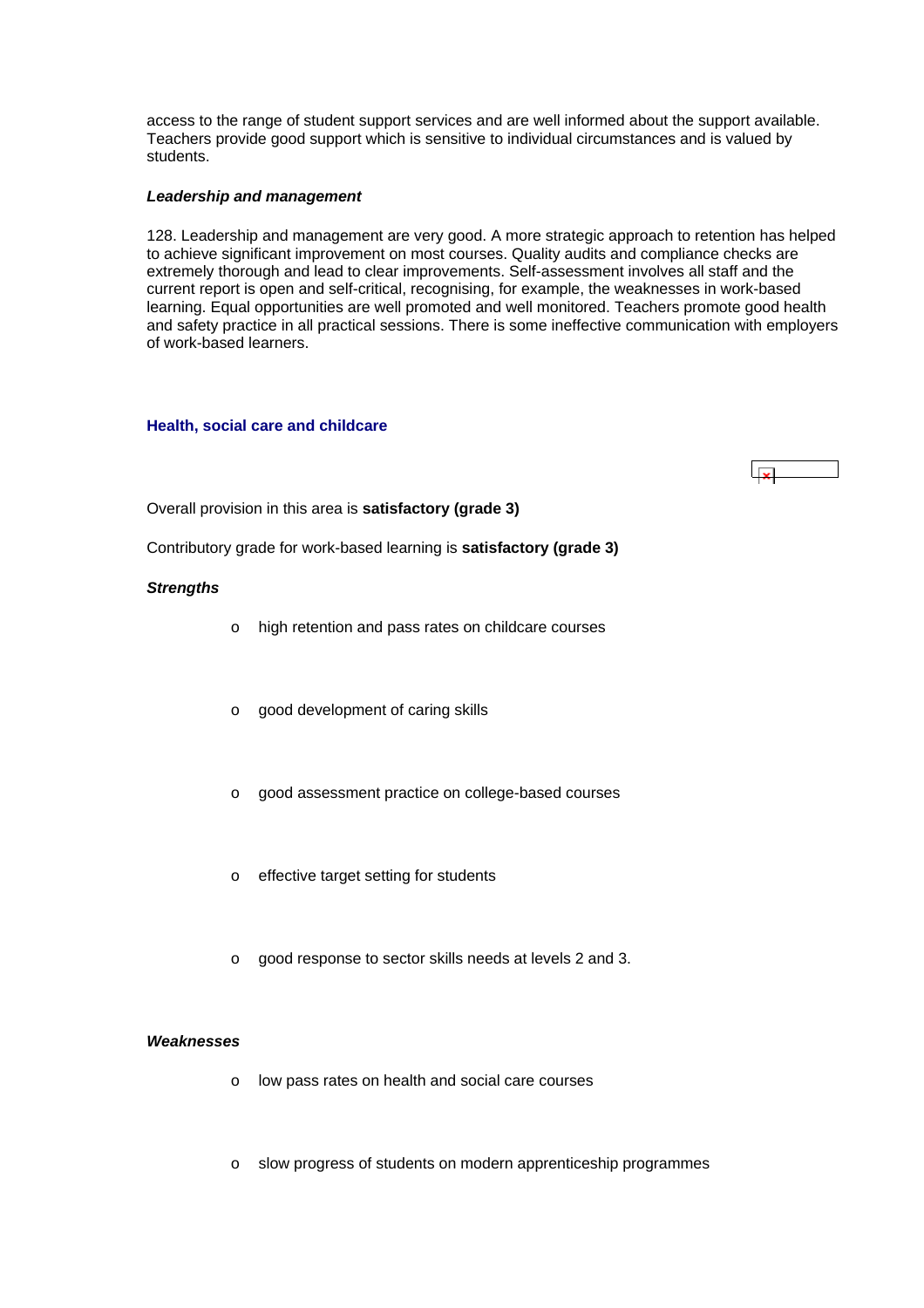- o poor co-ordination of on-the-job and off-the-job training for work-based learners
- o limited key skills development in lessons
- small classrooms constrain learning activities on several courses.

## *Scope of provision*

129. The health and social care section offers courses from entry level to level 3 on a full-time and part-time basis and work-based learning programmes. Childcare and education courses include the Council for Awards in Children's Care and Education (CACHE) foundation in caring for children and the certificate and diploma in childcare and education. Health and social care courses include GNVQ foundation and intermediate and AVCE single and double awards. NVQs are offered at levels 2 and 3 in care and early years. The college is part of a consortium with a local health trust and other colleges to provide a cadet nursing programme. Short courses are developed to meet identified training needs in the childcare sector as they arise.

130. There are 171 students aged 16 to 18 and 53 adult students on full-time courses. A further 100 students aged 16 to 18 and 30 adult students are on work-based learning programmes. Of these, 73 are foundation modern apprentices and 5 are advanced modern apprentices; the remainder are following national vocational qualifications at level 2 or 3.

## *Achievement and standards*

131. Students' achievement on childcare and education courses is good. The pass rate was 100% on three of the four childcare and education courses in 2003, and in line with national average on the fourth. On full-time health and social care courses, retention rates have sometimes been low, and pass rates have generally been high. In 2003, this pattern was reversed, with high retention rates but pass rates falling to below national averages. A minority of students fail to achieve their qualification within the expected timescale. On modern apprenticeship programmes, learners achieve slowly. Learners on the programme for nine months still have not had any units awarded.

132. Students develop the essential range of skills for working in the care sector. They are able to relate their life and work experience effectively to their studies. Students plan their work well and, at level 3 in particular, develop good research and analytical skills. Students at all levels are enthusiastic and confident when working in groups and presenting their findings. Students develop some good teamwork and problem solving skills, however, these are not accredited. Progression to further study and employment is good.

| Qualification                  | Level | <b>Completion year:</b> | 2001 | 2002    | 2003 |
|--------------------------------|-------|-------------------------|------|---------|------|
| <b>CACHE</b> foundation        |       | No. of starts           | 18   | 27      | 27   |
| studies caring for<br>children |       | % retention             | 83   | 18      | 63   |
|                                |       | % pass rate             | 67   | 68      | 100  |
| <b>GNVQ</b> foundation         |       | No. of starts           | 18   | $\star$ | 17   |

## *A sample of retention and pass rates in health, social care and childcare, 2001 to 2003*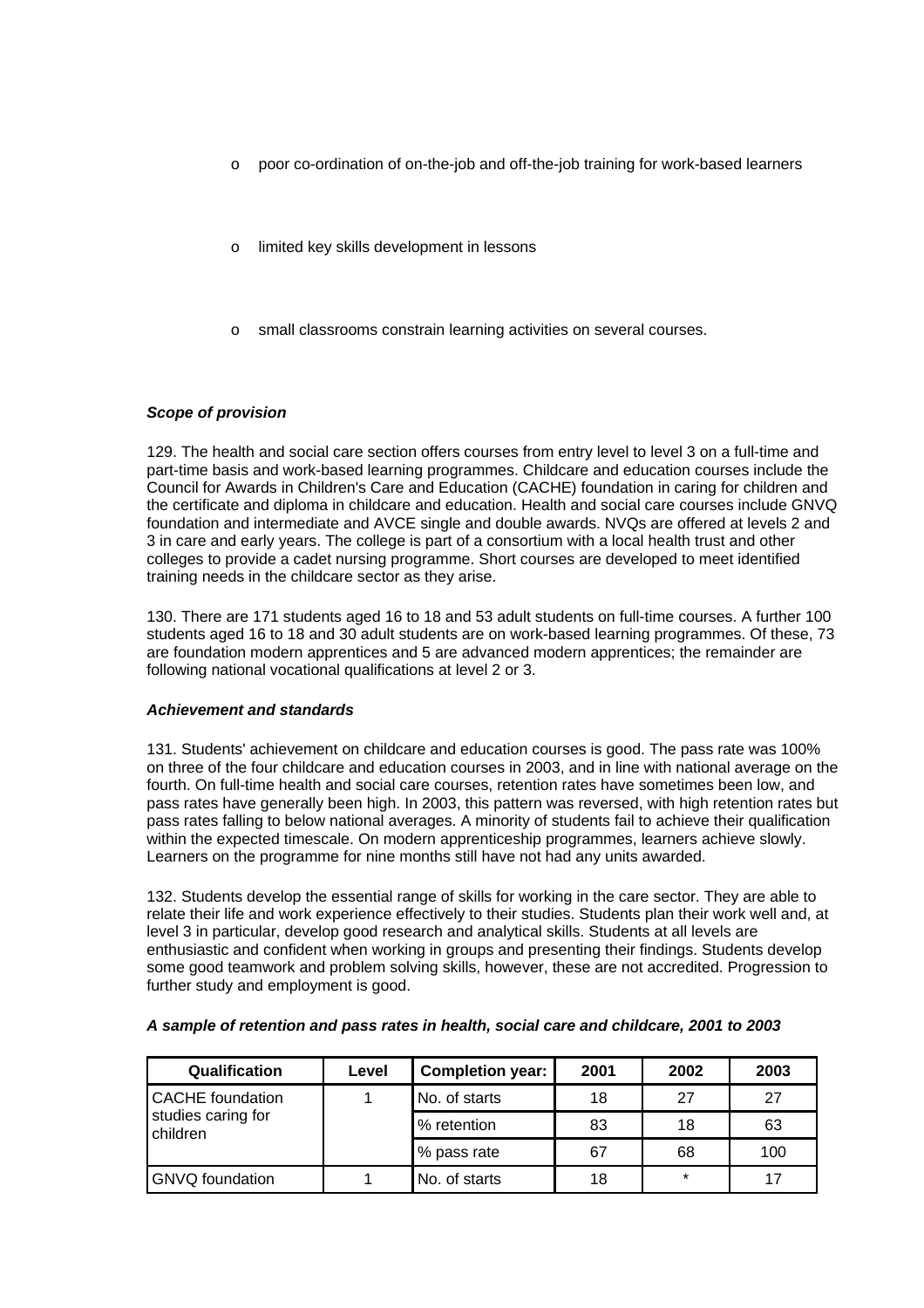| health and social care  |   | % retention   | 56      | ÷       | 53  |
|-------------------------|---|---------------|---------|---------|-----|
|                         |   | % pass rate   | 80      | $\star$ | 67  |
| CACHE certificate in    | 2 | No. of starts | *       | 17      | 16  |
| childcare and education |   | % retention   | $\star$ | 82      | 88  |
|                         |   | % pass rate   | $\star$ | 93      | 100 |
| NVQ early years         | 3 | No. of starts | 12      | 24      | 42  |
|                         |   | % retention   | 67      | 63      | 100 |
|                         |   | % pass rate   | 88      | 87      | 100 |
| AVCE health and social  | 3 | No. of starts | 25      | $\star$ | 17  |
| care                    |   | % retention   | 58      | $\star$ | 88  |
|                         |   | % pass rate   | 86      | $\star$ | 60  |

*Source: ISR (2001 and 2002), college (2003)*

*\* fewer than 15 starters enrolled*

## *Quality of education and training*

133. Teaching and learning are good on college-based courses. In the better lessons, teachers provide a range of learning activities to meet the needs and preferred learning styles of students. For example, with a group where the predominant learning style was auditory, the teacher took care to read the short instructions for an exercise before handing out the worksheet. The teacher used focused questions to check and extend understanding. Not all teachers take account of identified learning styles when planning lessons. In some lessons, teachers make good use of their professional experience to illustrate points well and to reinforce the learning. For example, in a lesson which explored attitudes towards homeless people, the teacher skilfully drew on professional knowledge and experience to enable students to correctly identify a range of possible reasons for becoming homeless. A series of activities encouraged students to review the social and emotional issues whilst identifying the possible effects of being homeless on the health of the individual. Students responded positively, with their ability to empathise clearly improving as their awareness increased.

134. At times, teachers make excessive use of open questions addressed to the whole group and consequently fail to adequately check individual understanding and attainment. In a few lessons, students spend too much time copying down notes. Opportunities to develop students' key skills in vocational lessons are neglected.

135. Teachers are well qualified and experienced. Individual training and development needs are effectively identified through the appraisal system. Teachers take opportunities to update their vocational experience. Resources are satisfactory. A designated resource room provides a good range of learning materials to supplement those in the learning resource centre. However, workbased learners experience some difficulty in accessing college resources. Handouts and slides are well produced on computer to improve clarity and interest. However, the use of the interactive whiteboards and presentation software is not yet routine. Some classrooms are too small for the size of groups and this limits the range of possible learning activities.

136. Assessment is satisfactory. Assignments designed for students are vocationally relevant and are at an appropriate standard for the stage and level of the course. Students are encouraged to use computers to present assignment work and many use the Internet as an additional tool for research. Feedback to students is constructive and helps students to improve their work. Most students are clear about the progress they are making and areas they can improve. Internal moderation is effective in affirming the validity of assessment grading. On work-based learning programmes, a shortage of qualified assessors is slowing down the achievement of modern apprentices. There is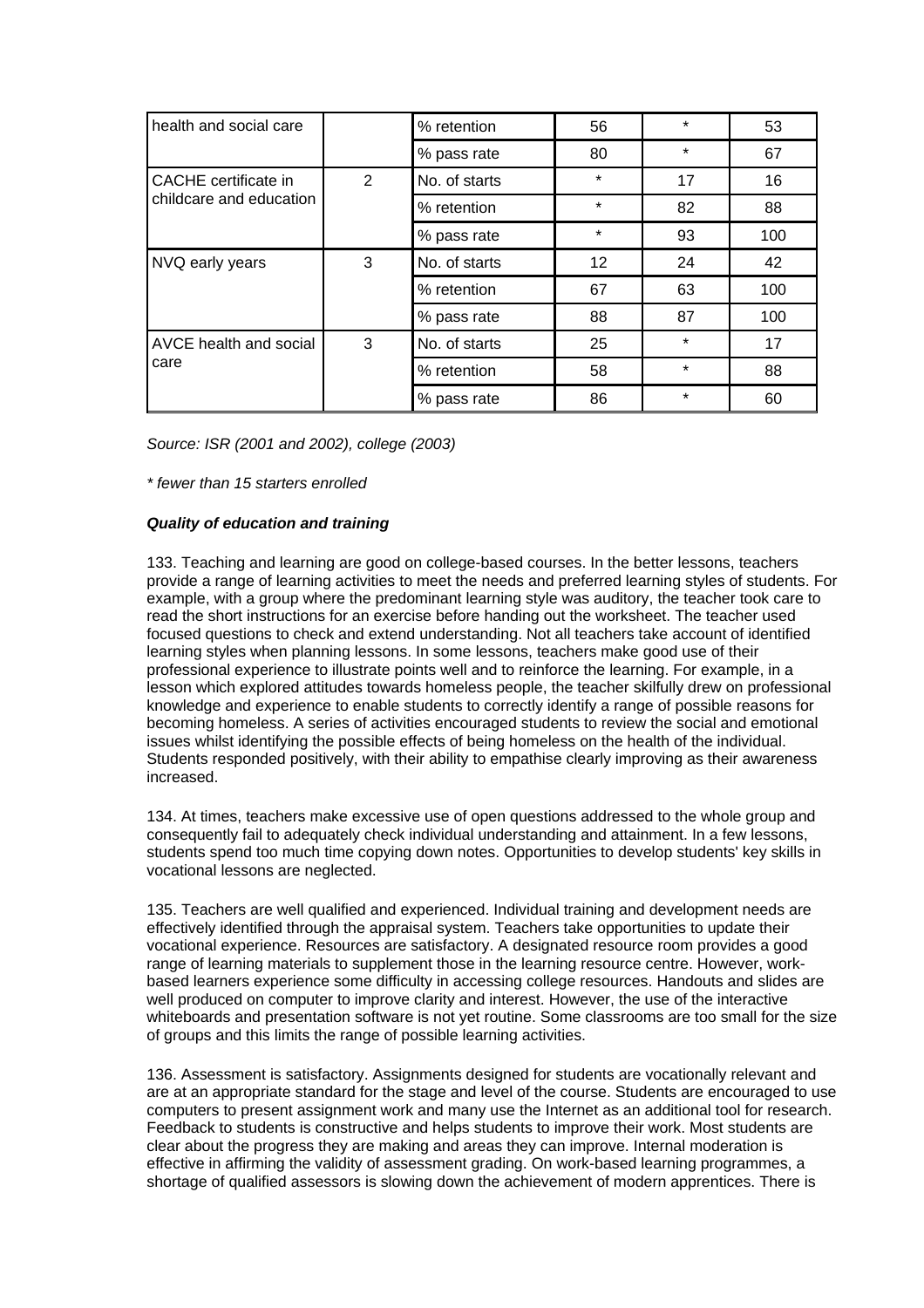<span id="page-45-0"></span>over-reliance on written work and little use of witness testimony in learners' portfolios.

137. The range of courses between entry level and level 3 is good. The curriculum offer is very responsive to the significant skills needs identified in the sector, especially in relation to care and nursing. A wide range of enrichment activities is provided for full-time students, including a visit to Dublin by health and social care students to compare different approaches to health care. Visiting speakers from local organisations help to broaden students' understanding of current issues in health and childcare. Students can re-sit GCSE subjects and take additional GCE AS and A-level courses, where appropriate. Full-time students have a period of work experience; but difficulty in finding sufficient suitable placements slows down the learning of some students. There are strong links with local schools and some 42 students aged 14 to 16 are following vocational courses in this curriculum area.

138. Support for students is good. Initial guidance enables students to make an informed choice about their course of study and career pathway. The `right choice' interview enables students to review their choice of course early on and to change direction where appropriate. Diagnostic tests are used effectively to identify additional support needs and inform individual target setting. Appropriate learning support is provided and students' progress is carefully monitored through regular tutorials or work-based supervision. Effective targets for work-based learners help to ensure that their written work is completed on schedule, but the assessment of their practical skills is more limited. Students feel that the formal and informal support offered by teachers and specialist staff keeps them motivated and helps them to achieve.

#### *Leadership and management*

139. Leadership and management are satisfactory. A new manager and a significant number of new teachers have recently taken up post. New and part-time teachers are given good support and have gained a quick appreciation of the quality processes. The self-assessment report accurately evaluates the provision. Actions to address most of the weaknesses identified have been implemented. Course management has been improved. The college is taking steps to address the ineffective co-ordination of college-based and workplace training for modern apprentices.

#### **Visual and performing arts**



Overall provision in this area is **good (grade 2)**

#### *Strengths*

- o high pass rates on most courses
- o high levels of achievement relative to prior GCSE grades in art and design, film and media studies
- o good teaching in performing arts and on level 1 and 2 art and design courses
- o good development of performance skills at level 3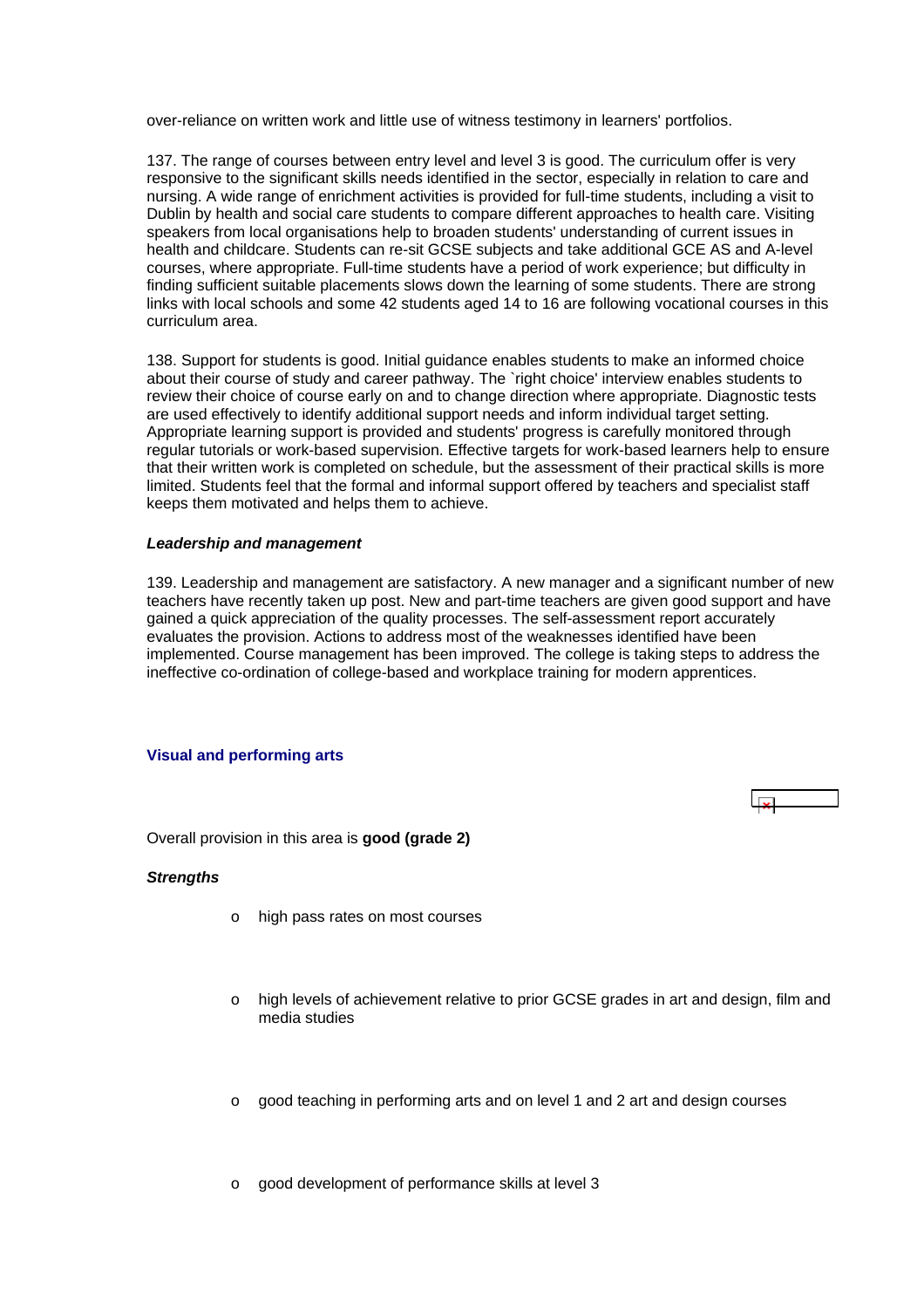o good progression rates from level 1 through to HE.

## *Weaknesses*

- o low pass rates on the first diploma in performing arts and the national diploma in popular music
- inconsistent integration of key skills.

## *Scope of provision*

140. The college offers a wide range of full-time and part-time courses in the visual arts, media, performing arts and music. Full-time courses include: GNVQ foundation in performing arts at level 1; GCSE art, NCFE popular music, and first diplomas in performing arts, acting and popular music at level 2; and GCE AS and A-level art, drama and theatre studies, film studies and media studies, national diplomas in performing arts and music practice, and the diploma in foundation studies in art and design at level 3. Part-time courses, available at entry level to level 3, are provided in the community as well as at the main college sites.

## *Achievement and standards*

141. Retention rates are above the national average on most courses, but retention rates are low on the AVCE media and communications and popular music courses. Pass rates are high. For example, the pass rates on GCSE textiles and media studies, GCE AS fine arts, drama and media studies, GCE A-level art and design and media studies, GNVQ foundation performing arts, GNVQ intermediate media, the national diploma in drama and the diploma in foundation studies all reached 100% in 2003. Pass rates on MOCN courses in the community are excellent; one group of students in sheltered accommodation are all on target to achieve a level 1 qualification. Most pass rates are above national averages. Pass rates are low on GCSE performing arts, first diploma in performing arts and the national diploma in music.

142. The average attendance in lessons during inspection was 81%, which is above the national average for these courses. Most students arrive on time for lessons and there are clear strategies to address poor punctuality in art and design and performing arts. The standard of student work in all areas is high, and level 1 and level 2 art and design students display very good creative skills using colour. Media students demonstrate good analytical and reasoning skills in their commentaries. In 2003, a high proportion of students progressed to art courses in leading HE institutions or to professional training courses.

| Qualification                      | Level | <b>Completion year:</b> | 2001 | 2002 | 2003 |
|------------------------------------|-------|-------------------------|------|------|------|
| City and Guilds 7803               |       | No. of starts           | 20   | 15   | 16   |
| creative skills theatre<br>costume |       | % retention             | 100  | 93   | 88   |
|                                    |       | % pass rate             | 100  | 100  | 100  |
| First diploma in                   | 2     | No. of starts           | 19   | 17   | 22   |

#### *A sample of retention and pass rates in visual and performing arts, 2001 to 2003*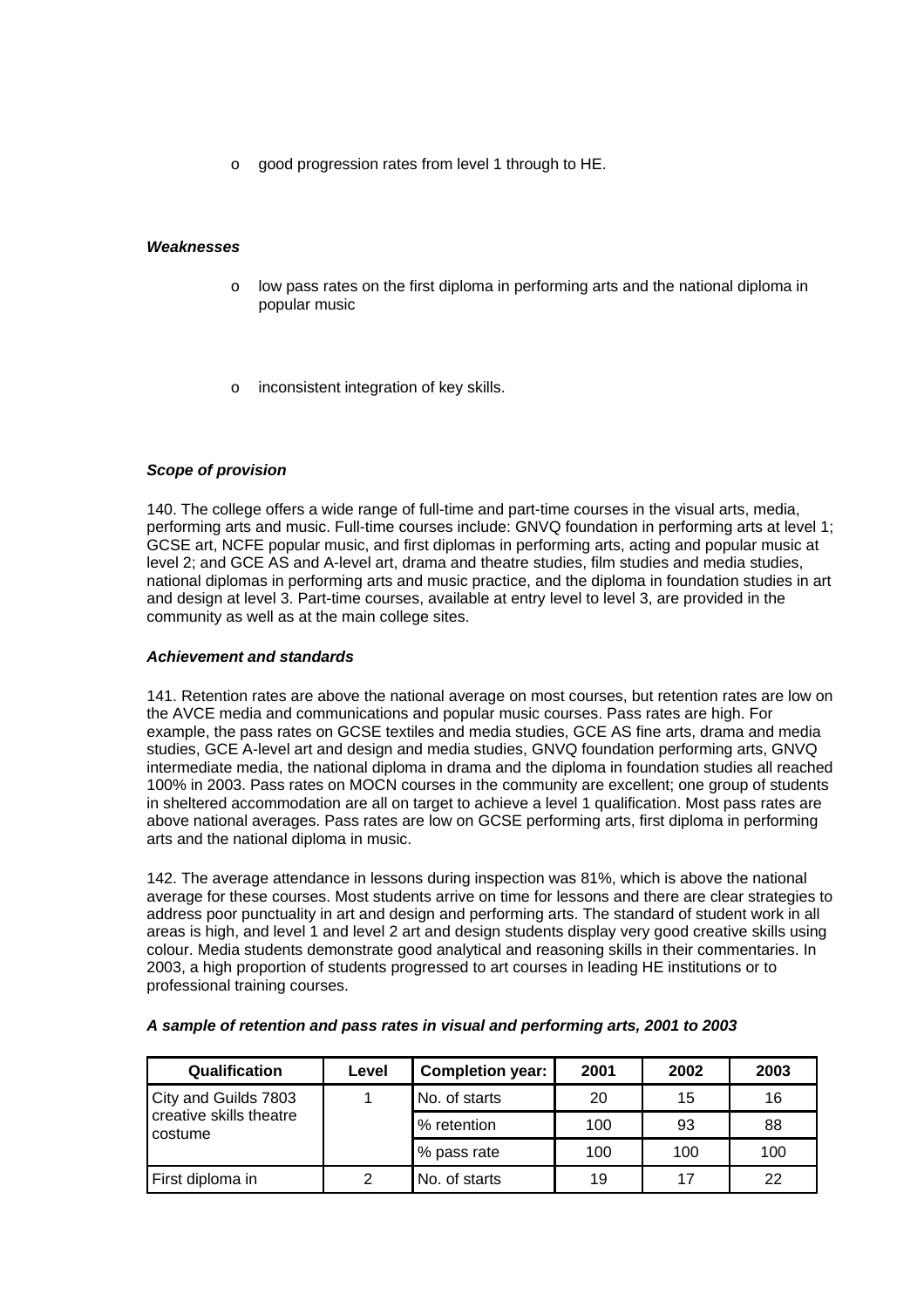| performing arts              |   | % retention   | 68 | 94  | 68  |
|------------------------------|---|---------------|----|-----|-----|
|                              |   | % pass rate   | 62 | 88  | 53  |
| National diploma in          | 3 | No. of starts | 34 | 27  | 15  |
| performing arts              |   | % retention   | 68 | 44  | 93  |
|                              |   | % pass rate   | 83 | 100 | 100 |
| Diploma in foundation        | 3 | No. of starts | 51 | 54  | 37  |
| studies in art and<br>design |   | % retention   | 90 | 80  | 86  |
|                              |   | % pass rate   | 98 | 95  | 100 |
| GCE AS film and video        | 3 | No. of starts | 42 | 38  | 38  |
| production                   |   | % retention   | 95 | 79  | 76  |
|                              |   | % pass rate   | 95 | 93  | 93  |
| GCE AS fine art              | 3 | No. of starts | 47 | 50  | 23  |
|                              |   | % retention   | 87 | 72  | 96  |
|                              |   | % pass rate   | 88 | 86  | 95  |

*Source: ISR (2001 and 2002), college (2003)*

## *Quality of education and training*

143. Teaching and learning are good in most lessons. No unsatisfactory teaching or learning was observed during the inspection. Teaching is planned to meet the needs and interests of students. Schemes of work are informative. Teaching teams work very effectively to plan the curriculum. Some student groups are very small, which inhibits group work and limits the sharing of ideas. Lesson plans are consistent, but some lack detail about the teaching and learning methods that will be used. Most students are highly motivated, feel rewarded by the learning experience and speak highly of the teaching they receive. Teachers use a wide variety of teaching styles, and encourage students' development of analytical and critical reasoning skills and creative thinking. Many students effectively take responsibility for their own learning. In one lesson, for example, second-year performance students were able to work creatively and autonomously on a production of *Wind in the Willows*. Students are taught the formal elements of art and design and are able to apply this knowledge when evaluating and assessing their own work.

144. Art and design students are set challenging colour exercises from observation and colour analysis which result in ambitious and creative pieces of work. In performing arts much of the teaching is set in a practical theatre context. Students respond very positively to this and demonstrate good independent learning skills in exploring the context of their roles.

145. There are excellent specialist workshops, studio resources and equipment. Most accommodation is good, with an excellent performance space, media classrooms and suites for audio and video. There is an increasingly high-specification range of well-maintained technical equipment. Teachers are well qualified and collectively have a broad range of industrial experience. Rationalisation of staffing issues in performing arts has had a significant impact on course stability. The large proportion of new teachers in performing arts and music are supported to gain a professional teaching qualification.

146. Assignments are designed to a high standard. Practical art and design assignments often integrate historical perspectives and contexts. Thorough assessment and internal verification procedures are in place. Verbal and written feedback is provided on all assessment activities. There are particularly good examples of written feedback in performing arts, where good analysis of students' learning is supported with clear advice on how to improve. Internal moderation and verification are effective in assuring high standards of assessment. The monitoring of students'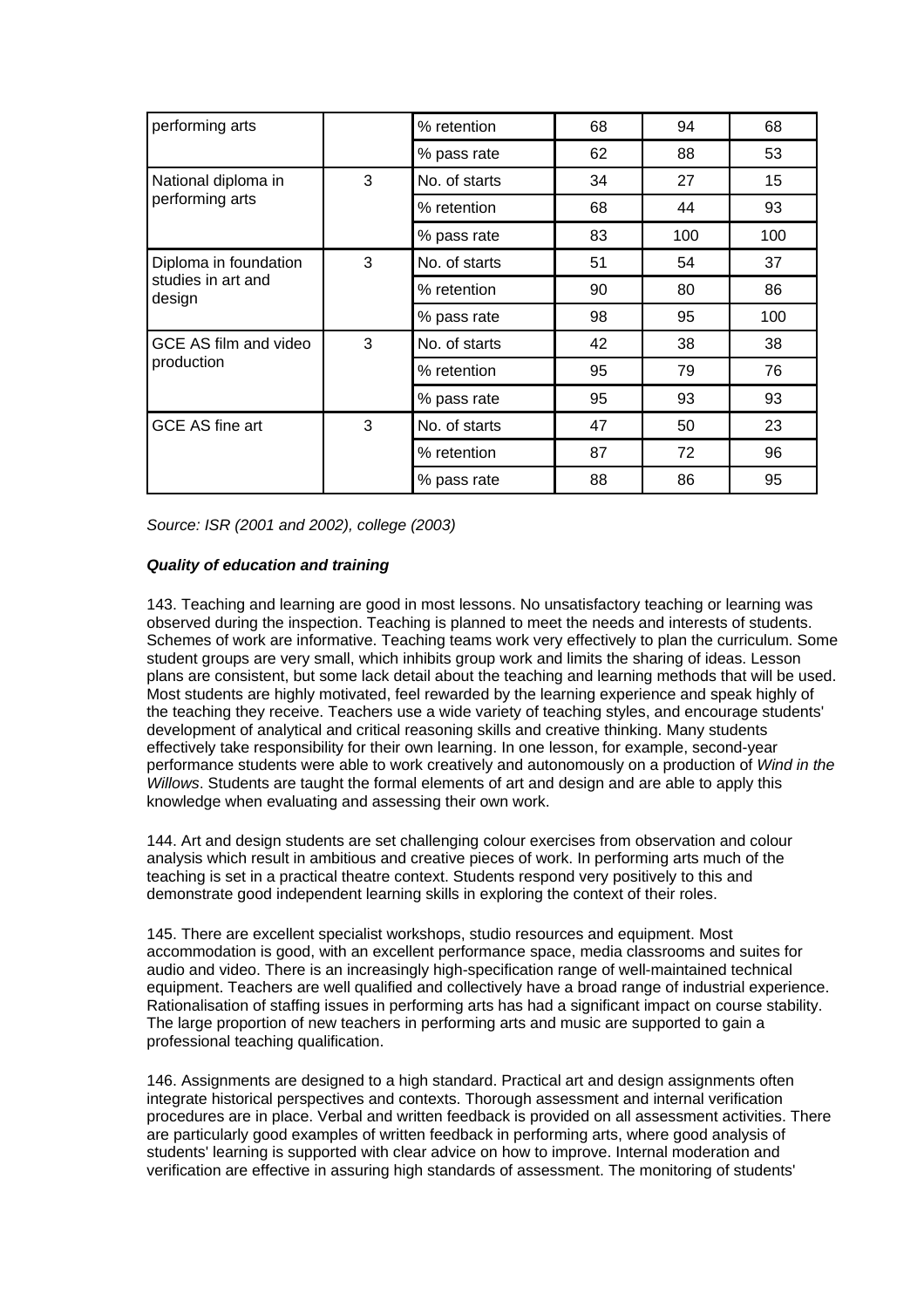<span id="page-48-0"></span>progress is rigorous and well documented. The customised value added system is used as a diagnostic tool in identifying students' achievements in a supportive way.

147. Recruitment to courses is strong in art and design and media, and is improving in performing arts and music. A wide range of enrichment activities is available to students, including theatre and gallery visits, residential visits to London, visits from touring theatre companies and opportunities to perform. Much of this activity is subsidised by the college.

148. Individual support for students is good. The arrangements for additional learning support are excellent. Students are very appreciative of the amount of informal support provided by teachers. Considerable time is devoted to helping ensure that students are able to meet assessment deadlines, supporting students in preparing interview portfolios and audition pieces, and providing advice on career routes.

#### *Leadership and management*

149. Curriculum and course management are good. Courses are effectively planned and quality is well monitored. A culture of continuous improvement has been fostered and the sharing of good practice is widely encouraged. Teaching teams work closely together to develop annual plans and design assignments. Good data analysis informs target setting and self-assessment.

## **Humanities**

Overall provision in this area is **satisfactory (grade 3)**

#### *Strengths*

- o very high achievement in the humanities units of the access to HE course
- o high pass rates on GCE A-level courses in 2003
- o high pass rates and added value on GCE AS history course
- o very high retention rates on GCSE courses
- o good teaching of GCSE and access courses
- o thorough monitoring, assessment and review of students' progress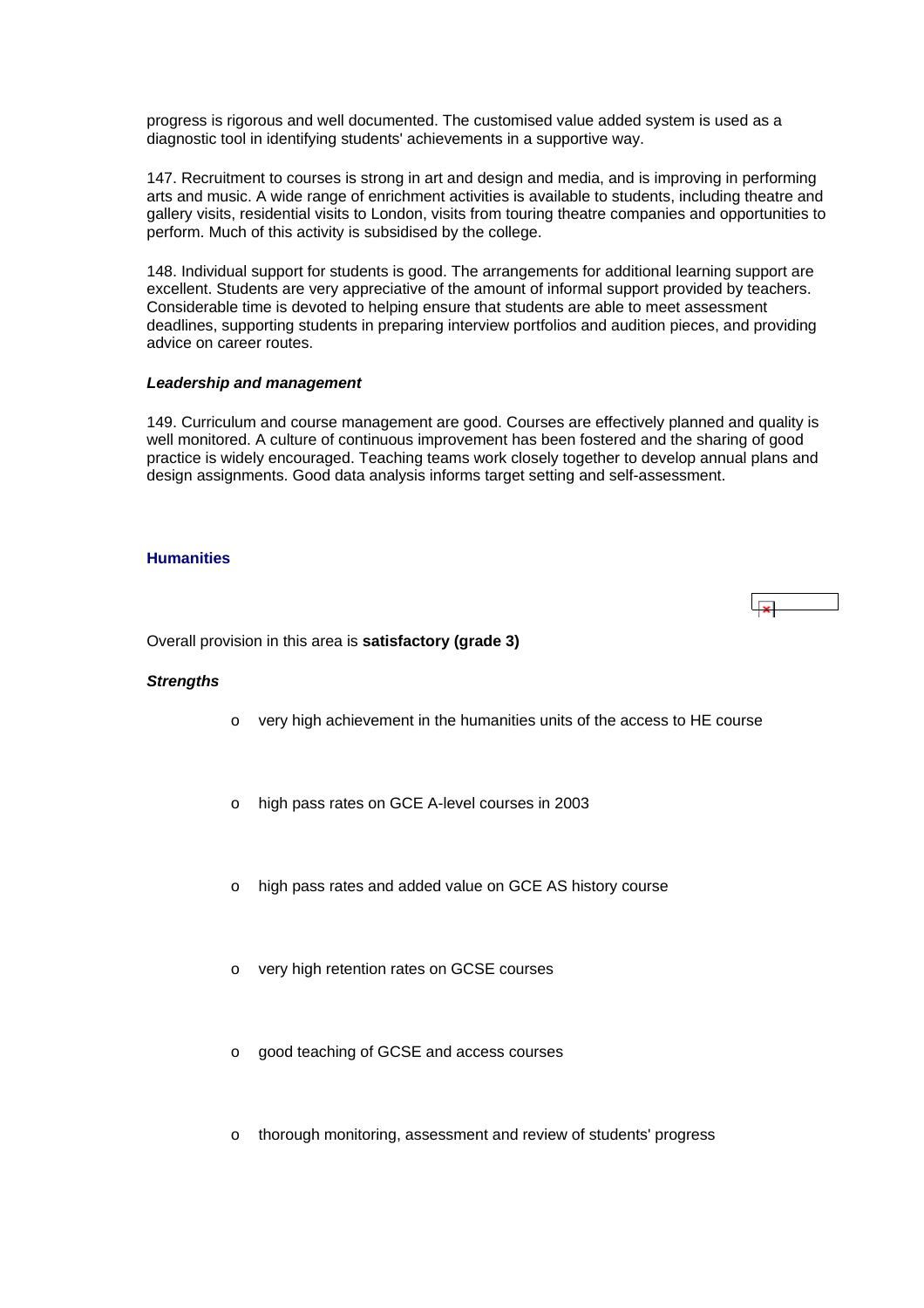self-critical subject teams with strong commitment to raising achievement.

#### *Weaknesses*

- o low retention rates for some advanced level subjects
- o low GCSE pass rates
- low achievement on GCE AS geography, psychology and sociology courses
- insufficient attention in advanced lessons to the range of students' ability
- under-use of college-wide services to support students' learning.

## *Scope of provision*

150. The college offers a good range of courses at levels 2 and 3. Some 70 students are taking GCSE courses in geography, law, local history, and sociology. About 300 full-time students, mostly aged 16 to 18, are taking advanced level courses in geography, history, law, psychology and sociology; one-third are studying psychology. Small numbers of students are on GCE AS courses in citizenship, European studies and general studies. There are 30 adult students taking evening courses in GCE AS law and psychology. Some 26 students are taking an introductory evening course in psychology and 24 students are following humanities options on the access to HE course.

#### *Achievement and standards*

151. There are very high achievements in the humanities units of the access to HE course. For the last three years, a large proportion of students completed the course. All passed and virtually all have been successful in gaining a place at university. Retention rates on GCSE courses are consistently high. With the exception of sociology, however, the percentage of students achieving grade C or above in 2003 was unsatisfactory compared with the national average for further education colleges. Retention rates on several advanced level courses are unsatisfactory. In 2003, retention rates were particularly low on GCE AS geography and sociology and on GCE A-level geography and psychology.

152. The average GCSE score on entry to the college, for students taking advanced level courses, is significantly lower than the average for the sector. History students consistently achieve grades that are significantly higher than those predicted by these scores and for two out of the last three years all those who completed their GCE AS and A-level course passed. In 2003, GCE A-level pass rates were also outstanding for law, and good for psychology. In contrast, over the last three years, students taking GCE AS geography, psychology and sociology have achieved significantly lower grades than predicted by their GCSE scores. Students of GCE AS law significantly underachieved in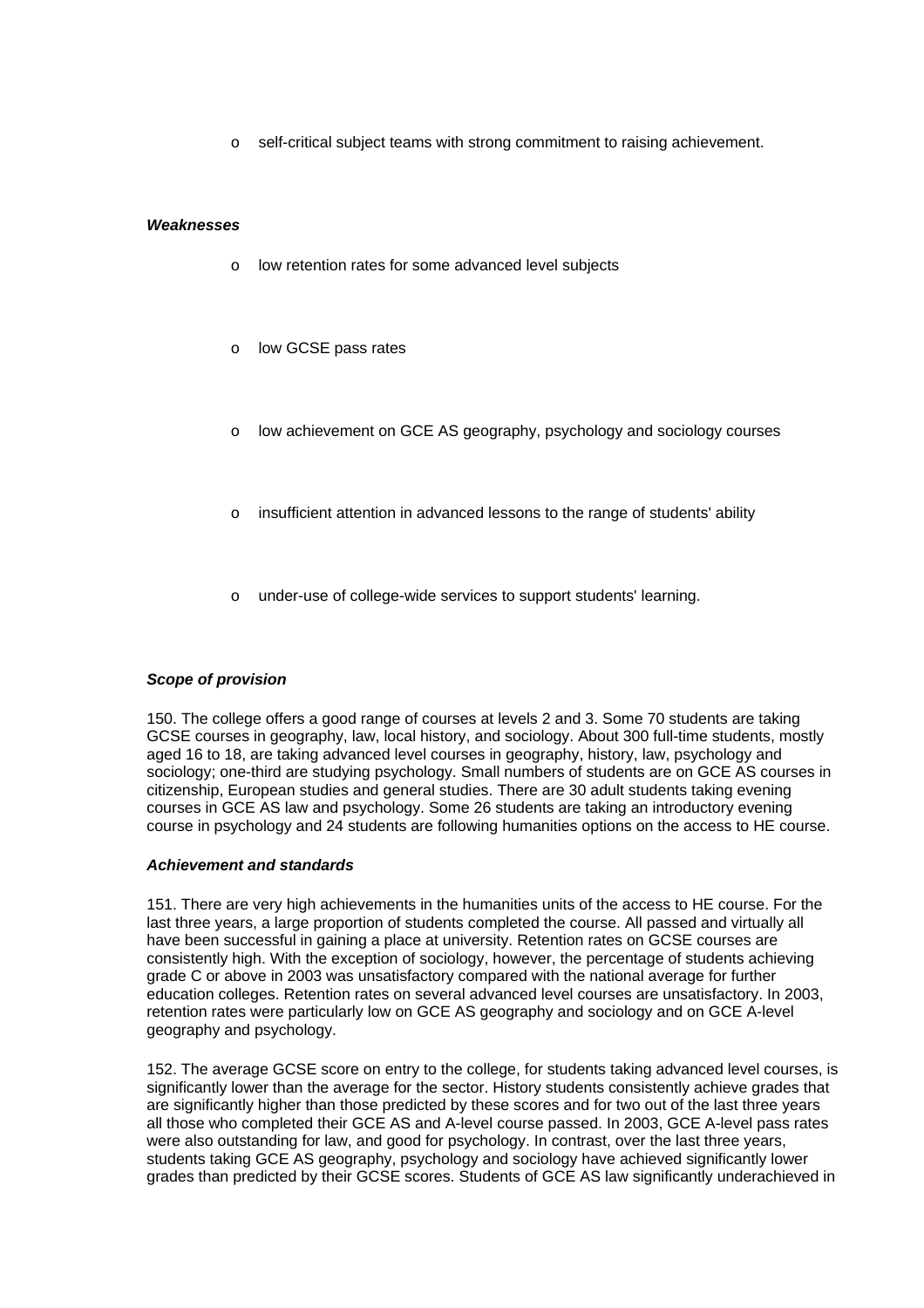2003, and the pass rate for GCE A-level geography was low.

153. Many students prepare their work conscientiously. Some students hand in work that is incomplete or poorly presented. A number of students demonstrate good powers of analysis and evaluation and a thorough understanding of the topic. A significant number, however, have a poor grasp of sentence structure and their attainment is undermined by weak spelling. Some geography students have difficulty with even the simplest of calculations. Oral skills are generally weak: particularly in some GCE subjects where responses are often brief and hesitant. In contrast, a group of access students engaged in role playing the introduction of a private members bill to abolish `mischief night' were articulate, confident speakers, able to put forward and defend a point of view cogently.

| Qualification                              | Level          | <b>Completion year:</b> | 2001 | 2002  | 2003  |
|--------------------------------------------|----------------|-------------------------|------|-------|-------|
| <b>GCSE</b> psychology                     | $\overline{2}$ | No. of starts           | 59   | 65    | 24    |
|                                            |                | % retention             | 63   | 56    | 75    |
|                                            |                | % pass rate             | 57   | 30    | 22    |
| <b>GCE AS psychology</b>                   | 3              | No. of starts           | 76   | 76    | 70    |
|                                            |                | % retention             | 88   | 62    | 70    |
|                                            |                | % pass rate             | 91   | 23    | 54    |
| <b>GCE AS sociology</b>                    | 3              | No. of starts           | 25   | 28    | 34    |
|                                            |                | % retention             | 88   | 50    | 65    |
|                                            |                | % pass rate             | 82   | 82    | 64    |
| <b>GCE AS history</b>                      | 3              | No. of starts           | 17   | 17    | 24    |
|                                            |                | % retention             | 88   | 71    | 75    |
|                                            |                | % pass rate             | 100  | 100   | 78    |
| <b>GCE AS law</b>                          | 3              | No. of starts           | 35   | 63    | 54    |
|                                            |                | % retention             | 86   | 54    | 81    |
|                                            |                | % pass rate             | 53   | 82    | 70    |
| <b>GCE A-level</b>                         | 3              | No. of starts           | 39   | 51    | 16    |
| psychology                                 |                | % retention             | 51   | $90*$ | $75*$ |
|                                            |                | % pass rate             | 80   | 80    | 92    |
| Access to HE                               | 3              | No. of starts           | 26   | 55    | 21    |
| (humanities and social<br>science options) |                | % retention             | 85   | 89    | 95    |
|                                            |                | % pass rate             | 100  | 100   | 100   |

*A sample of retention and pass rates in humanities, 2001 to 2003*

*Source: ISR (2001 and 2002), college (2003)*

*\* retention rates for GCE A-level 2002 and 2003 are in-year*

## *Quality of education and training*

154. Just over half of the teaching is good or better and a small minority is unsatisfactory. The best lessons actively engage students in learning at a level appropriate to their ability and interests. In a very good GCSE geography lesson, for example, students used their knowledge of Liverpool city centre and Knowsley borough to learn about threshold populations required for different goods and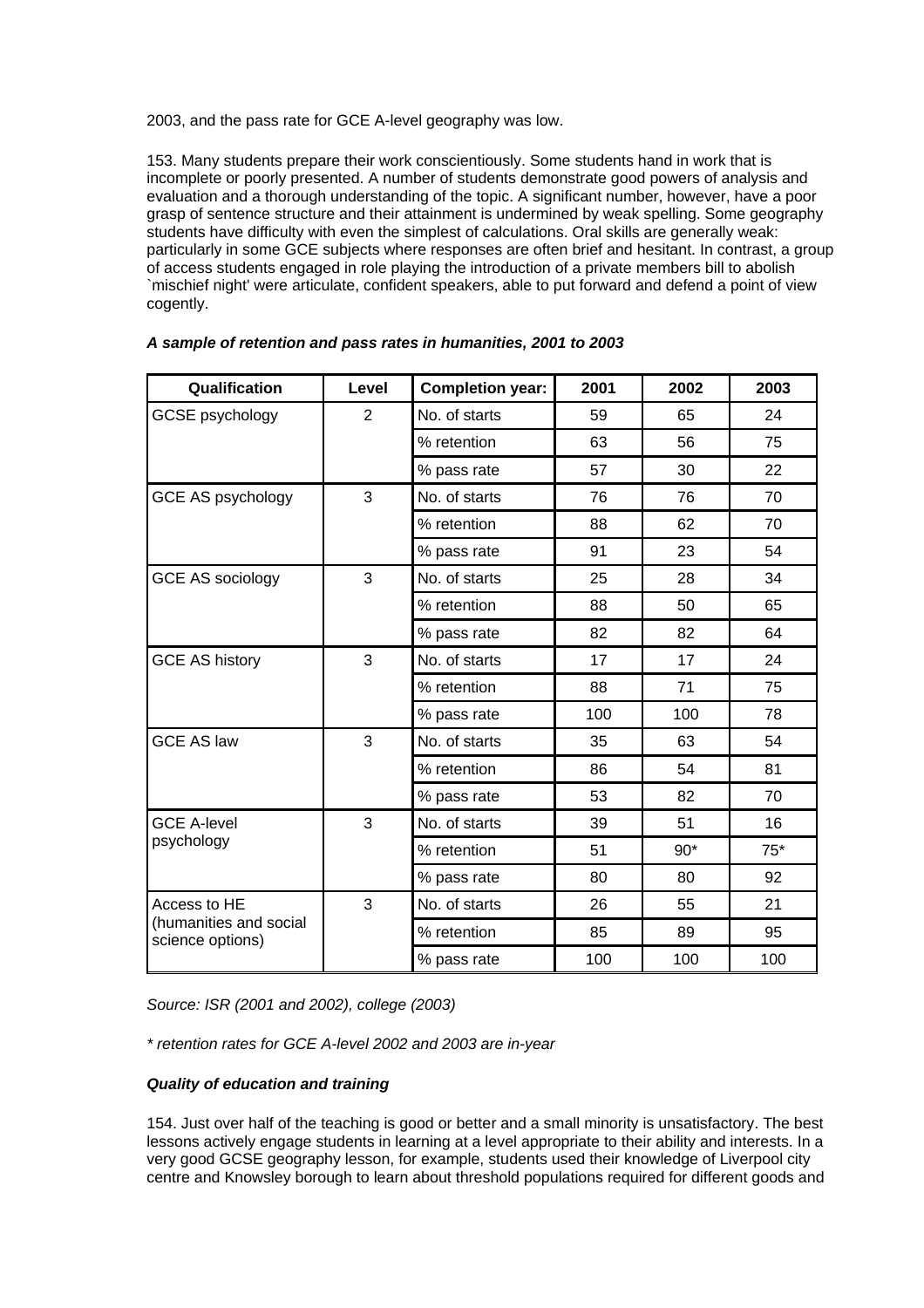services. In a GCE AS psychology lesson on memory processing, students extended their understanding by working through a series of short, enjoyable exercises, supported by clear explanations from the teacher. Lesson planning and delivery often does not take into account the range of abilities within a group. Though the majority of students have modest qualifications at GCSE, a significant minority have achieved higher grades. In some lessons, students whose responses have made clear that they have a good grasp of the topic are not given more demanding exercises to do while the teacher reinforces the learning of the rest. In many lessons, students are the passive receptors of teachers' talk. They are seldom given the kind of support that helps them to think through issues themselves, and have insufficient opportunity to develop the necessary analytical, investigative and evaluative skills.

155. Teachers are well qualified in their subjects and many are examiners for the awarding bodies. Psychology and sociology are well resourced with books and journals. The range of resources for geography, history, law and access courses is narrower. The subjects are based in a modern suite of classrooms. Each room has a subject identity and most are enlivened with stimulating displays, including students' work. Classrooms are well equipped with whiteboards and overhead projectors, but access to the mobile interactive whiteboard is difficult.

156. The academic progress of students is monitored closely. Good use is made of value added data in all courses to set targets and help students recognise whether or not they are achieving their full potential. During subject reviews, students assess their own progress and set targets for improvement. Teachers make constructive comments, but specific actions to be taken are often not recorded and it is unclear how the targets will be achieved. Students' work is generally marked thoroughly and constructively. Good use is made of a common GCE A-level feedback sheet to give students clear information on how their assignment grade compares with their target and to tell them what they have done well and what they need to do to improve.

157. Programmes of study are responsive to the prior achievements of students and to their particular circumstances. Flexibility in drawing up their individual programme of study allows students to take either three or four GCE AS subjects or, in a small number of cases, two GCE AS plus two GCSE subjects. The access to HE course allows learners to complete it in one or two years, depending on their commitments. Enrichment programmes available to humanities students include options linked to their career aspirations.

158. Pre-course guidance is good. All access students are interviewed prior to enrolment and undergo effective diagnostic assessment to ascertain their need for literacy and numeracy support. All these students work towards the City and Guilds level 2 test in literacy and numeracy. GCSE and GCE AS students receive good guidance in making subject choices in an initial interview and at enrolment. Initial assessment of the learning needs of GCE AS students has not been successful in identifying all students who need extra help in English to support attainment at level 3. Humanities teachers do are not make sufficient use of cross-college learning support and mentoring services. Only five students have been referred for such support this term. There is good support for psychology students re-sitting GCE AS modules in January. They receive timetabled individual support for their revision and work to an action plan which is monitored weekly. Much informal subject support is provided outside the classroom.

#### *Leadership and management*

159. Curriculum leadership and management are satisfactory. Subject team meetings are held at a time when part-time teachers can attend and, in the case of psychology, have a good focus on teaching and learning. The college-wide quality arrangements are well implemented. Course reviews are thorough, though potentially useful pointers for improvement are missed by not analysing examination results by gender. Subject teams are self-critical and produce well-conceived action plans for improvement. However, the self-assessment report does not identify key weaknesses in achievements and over-states strengths in teaching and learning. Weaknesses in teaching and learning identified in the previous inspection report have not been rectified. Sharing of good practice between subjects is limited.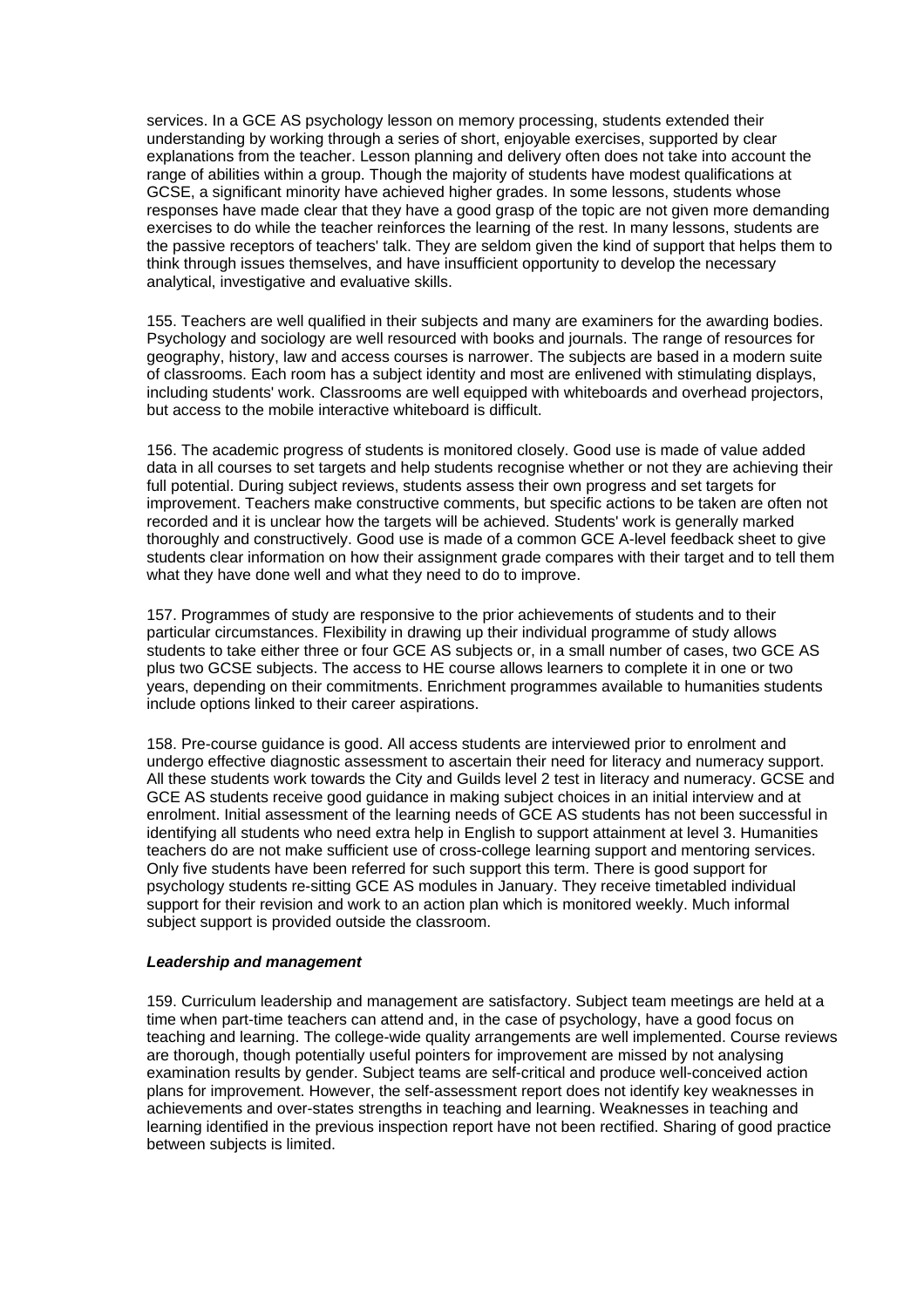## <span id="page-52-0"></span>**English and modern languages**

 $\overline{\mathbf{x}}$ 

Overall provision in this area is **good (grade 2)**

#### *Strengths*

- o high retention rates on most courses
- o high pass rates
- o very high levels of achievement on GCE AS and A-level English language courses relative to prior GCSE grades
- o high standard of oral work in English
- o good and dynamic teaching in English
- o good use of assessment to raise standards.

#### *Weaknesses*

- o insufficient involvement of all learners in languages lessons
- o slow progress for some learners
- o some poor communications and organisation in outreach languages provision.

## *Scope of provision*

160. The humanities department offers GCSE and advanced level courses in English language and literature, communications, French and Spanish, at one of the main campuses. These courses are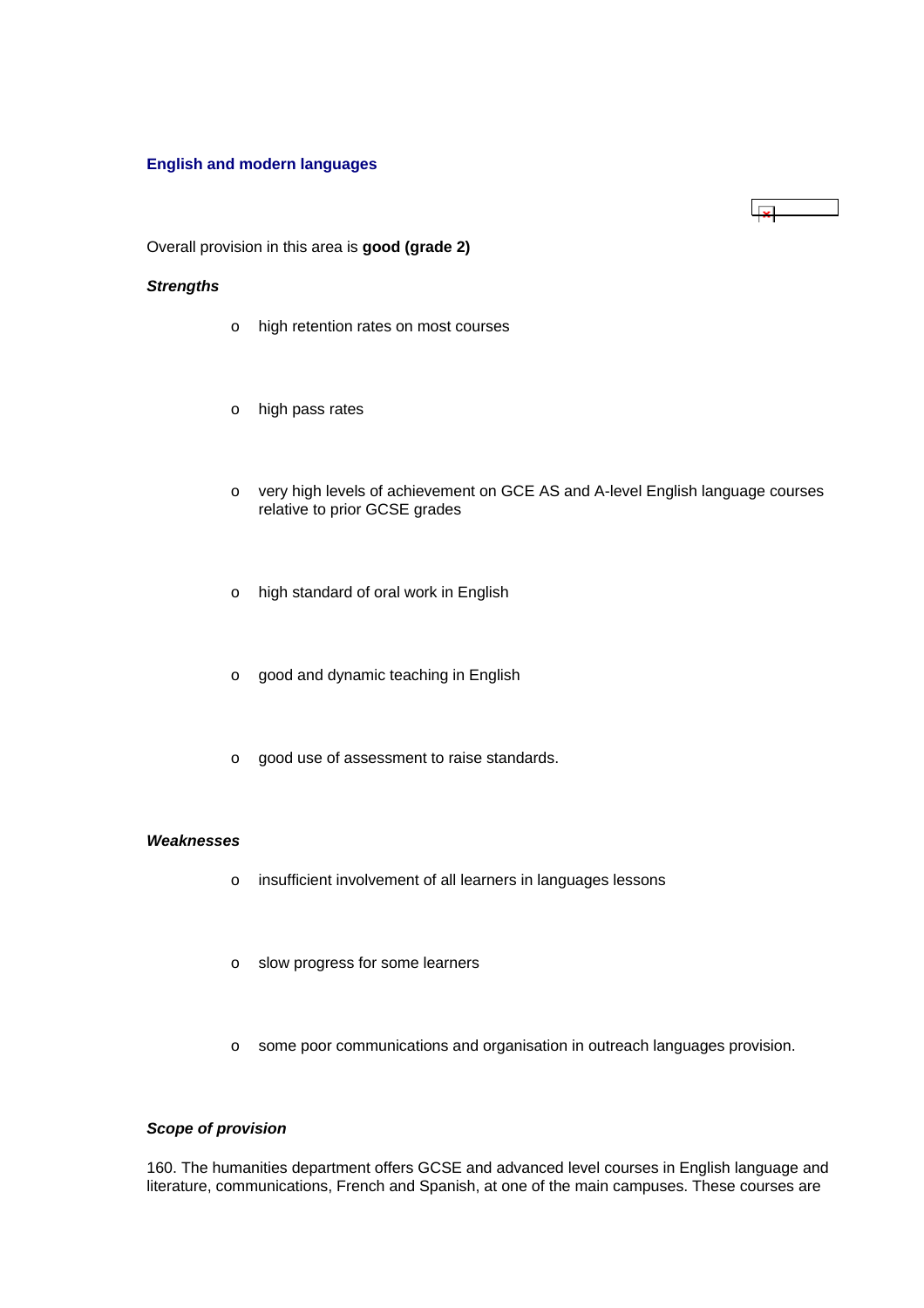studied by some 480 students, most of whom are full time and aged 16 to 18. English is also studied on the access to HE course. An extensive range of language courses in Spanish, French, Italian and German are provided in the community by the adult and community education college. This amounts to some 30% of the college's languages provision and includes 350 adult students studying Spanish and Italian at entry level. English and communications represent two-thirds of the provision in this curriculum area.

## *Achievement and standards*

161. There has been a clear trend of improvement in both retention and pass rates over the last three years. Retention rates on most courses are high. Retention rates on GCE AS courses and some outreach language courses are below the national average. The majority of students make good progress. Pass rates are high, and clearly above national averages for the sector, on almost all courses. Many full-time students have below average GCSE results on entry. GCE AS and A-level English language students consistently achieve significantly higher grades than predicted from their GCSE scores. Many students achieve beyond their own expectations. Some students have progressed from entry level through to HE and in some cases have returned to teach their new skills in the community. Most full-time students progress to HE after completing their GCE A-level course.

162. Most students studying English demonstrate good knowledge and understanding of their subject. The quality of students' oral work is particularly high. Students organise their own work and make presentations to peers confidently and competently. There is a good deal of self-evaluation and peer assessment in lessons, demonstrating students' ability to criticise constructively. Access students show increasing confidence in their newly acquired skills and participate fully and cogently in discussions. Most students demonstrate a very good awareness of appropriate register. Listening skills continue to be developed through teamworking exercises.

163. Students in language classes generally make good progress, but their contributions in lessons are restricted. In Spanish lessons, most students demonstrate good pronunciation and intonation, but students of French demonstrate a greater propensity for errors when speaking and many lack confidence in their oral skills. Most students demonstrate a good ability to understand their target language when it is written and spoken. However, students' ability to express themselves in the language is less developed.

| Qualification         | Level          | <b>Completion year:</b> | 2001 | 2002 | 2003 |
|-----------------------|----------------|-------------------------|------|------|------|
| <b>MOCN Spanish</b>   | 1              | No. of starts           | 28   | 56   | 89   |
|                       |                | % retention             | 100  | 89   | 91   |
|                       |                | % pass rate             | 100  | 100  | 98   |
| <b>GCSE Spanish</b>   | 2              | No. of starts           | 18   | 35   | 32   |
|                       |                | % retention             | 39   | 49   | 91   |
|                       |                | % pass rate             | 96   | 65   | 66   |
| <b>GCSE English</b>   | $\overline{2}$ | No. of starts           | 168  | 166  | 142  |
| language              |                | % retention             | 85   | 72   | 81   |
|                       |                | % pass rate             | 56   | 45   | 55   |
| <b>GCE AS English</b> | 3              | No. of starts           | 85   | 82   | 89   |
| language              |                | % retention             | 93   | 73   | 73   |
|                       |                | % pass rate             | 96   | 95   | 100  |
| <b>GCE AS English</b> | 3              | No. of starts           | 57   | 62   | 45   |
| literature            |                | % retention             | 89   | 69   | 76   |

#### *A sample of retention and pass rates in English and modern languages, 2001 to 2003*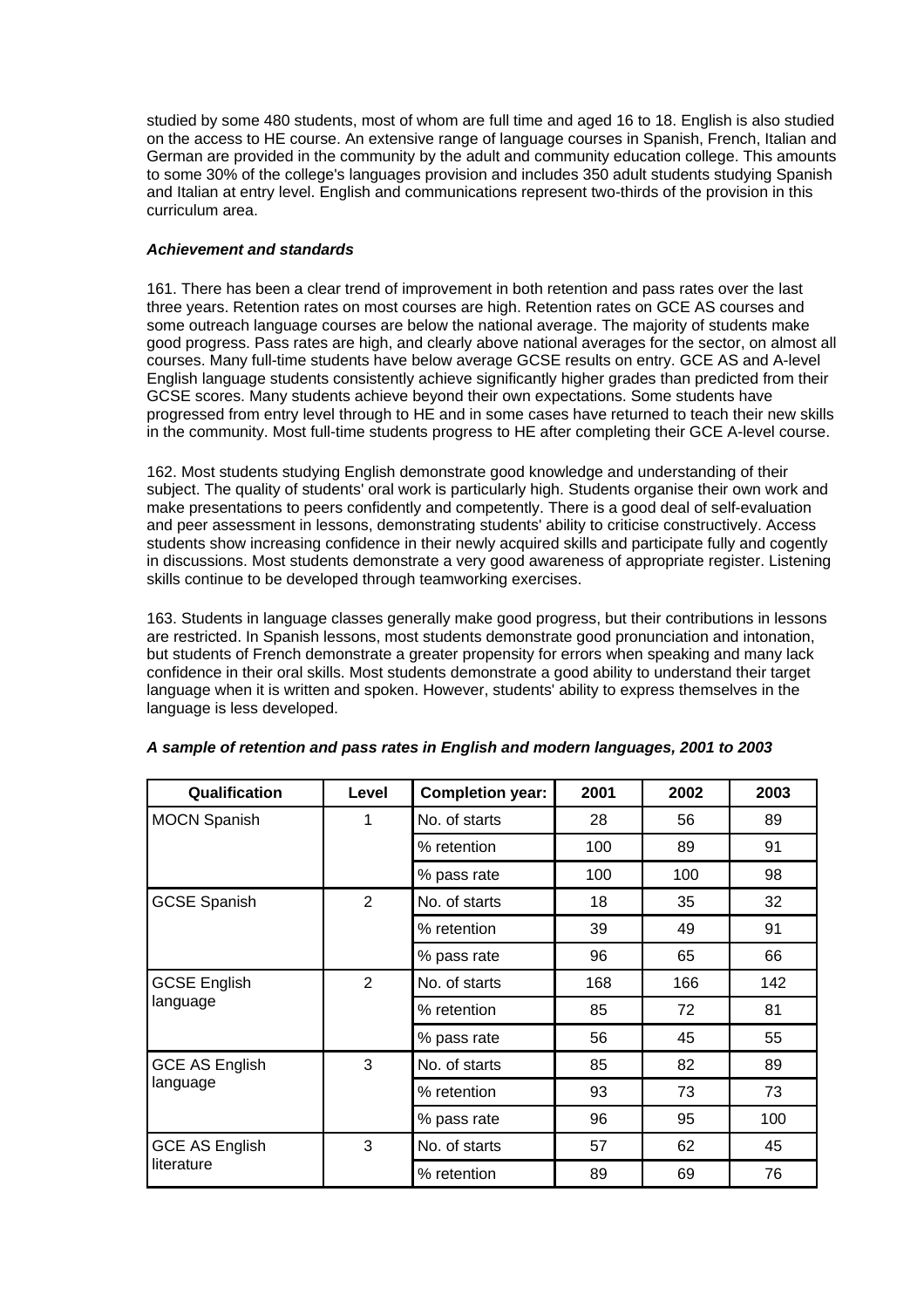|                            |   | % pass rate   | 100 | 81    | 79    |
|----------------------------|---|---------------|-----|-------|-------|
| <b>GCE A-level English</b> | 3 | No. of starts | 67  | 63    | 58    |
| language                   |   | % retention   | 54  | $92*$ | $97*$ |
|                            |   | % pass rate   | 81  | 93    | 98    |
| <b>GCE A-level English</b> | 3 | No. of starts | 40  | 40    | 30    |
| literature                 |   | % retention   | 65  | 88*   | $93*$ |
|                            |   | % pass rate   | 100 | 100   | 100   |

*Source: ISR (2001 and 2002), college (2003)*

*\* retention rate for GCE A-level 2002 and 2003 is in-year*

## *Quality of education and training*

164. The quality of teaching in English is very good. The proportion of good or better teaching is much higher than the national average. Teaching in the large majority of language lessons is at least satisfactory, but some teaching and learning are unsatisfactory. Schemes of work are well constructed. Teachers of English make particularly good use of the whiteboard, often using schematic and diagrammatic notes to aid students who learn visually. Much of the teaching in English is dynamic and inspirational. Students respond well to this and take responsibility for their learning by undertaking research and discussing this in lessons. Many lessons are well managed, facilitating active participation without allowing any one group or individual to dominate.

165. In languages, many lessons are tightly controlled by teachers. Students spend a good deal of time working on written exercises and aural comprehensions, but have little opportunity to expand on their oral skills in an experimental way. Most spoken contributions are answers to teachers' specific questions. In some lessons, students are only marginally involved. They show interest in their work, but make little contribution to class activities. Some less-confident students do not speak in class at all, or reply in English when asked questions. Students' errors in grammar and pronunciation are often not corrected, and are therefore reinforced through constant use.

166. In some lessons, particularly in outreach language provision, the progress of some students is slowed by having to repeat routine work because other students have missed lessons or arrive late. Some students finish tasks ahead of others and have nothing to do until their peers complete the exercises.

167. Teachers on GCSE, GCE AS and GCE A-level language courses are well qualified and very competent. They are either native speakers or fluent speakers of the target language. Most advanced level lessons are conducted through the medium of the target language, with judicious use of English where this is appropriate. On GCSE and outreach language courses, there is insufficient use of the target language. On outreach language courses there is insufficient standardisation of practice. For example, the quality of handouts varies significantly between teachers. Some of the lessons are poorly structured and some teachers have an insecure understanding of the languages they are teaching.

168. Little use is made of ILT in English lessons. In languages, the college intranet is being developed to allow students to work on exercises, find interesting websites and revise work. This development is in its early stages, but already students are able to access and use a wide range of materials. There are good resources within the college for languages. Students can use a study room with a television equipped with satellite and video. There is a well-used mini-lab, and students can borrow videos, cassettes, CDs, books and magazines from the department.

169. Assessment practice is good, and students know their starting point and the progress they are making. There is much high-quality feedback to students, but in a minority of cases it is formulaic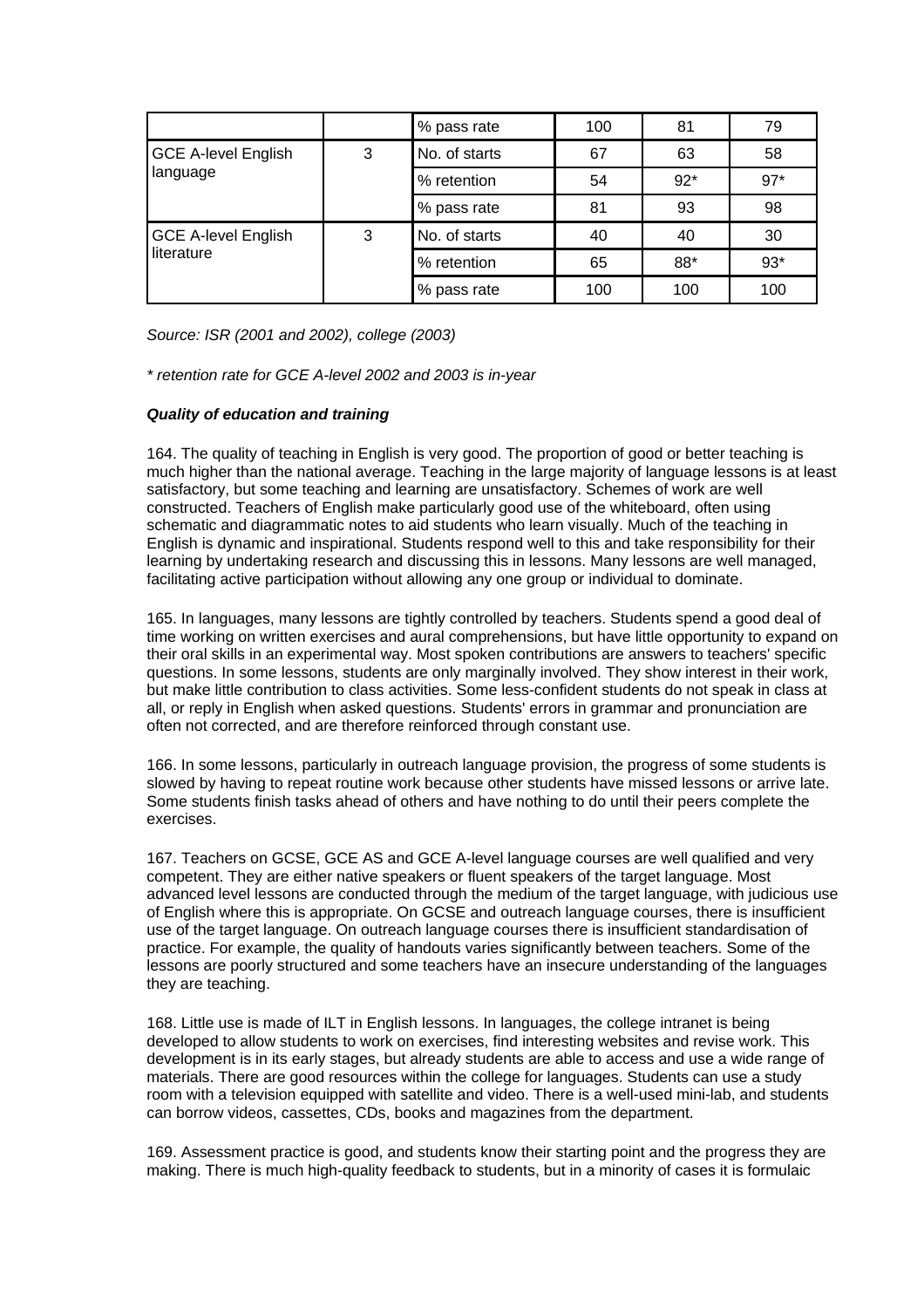<span id="page-55-0"></span>and unhelpful. Students are able to map their progress against examination criteria and understand exactly what they have to do in order to achieve. There are induction packs for late starters and the college has good strategies for ensuring that students who miss lessons can catch up with minimum disruption.

170. The college has modified its provision in response to local need. For example, many outreach courses are provided in the daytime rather than the evening to accommodate students who are nervous about going out in the dark. Language provision is not comprehensive. In recent years, enrolments in French have fallen, and German is not being offered at GCE AS or A-level this year because of low demand. All courses are available to both part-time and full-time students. Students on outreach language courses appreciate the unique, nurturing environment they can learn in and many wish to continue their studies in this environment. However, their opportunities for progression are currently limited to leisure classes, which they regard as insufficiently challenging, or GCSE, which they perceive as too academically focused.

#### *Leadership and management*

171. The management of English and language courses within the college is good. Course reviews and self-assessment are thorough and self-critical. High retention and pass rates have been maintained over time. Quality assurance procedures are effectively implemented. There are some good strategies for sharing good practice, particularly among the newer English staff. The management of outreach language courses is just satisfactory. There are occasional breakdowns in communication; part-time teachers have insufficient opportunities to develop their professional skills and to share good practice; lesson observations are not carried out by subject specialists, resulting in feedback which is inadequate to support improvement in teaching and learning.

## **Provision for students with learning difficulties and/or disabilities**



Overall provision in this area is **good (grade 2)**

#### *Strengths*

- o students' good progress towards personal development objectives
- o well-developed understanding of health and safety
- $\circ$  teachers' effective communication and demonstrations during practical sessions
- o effective inclusion of the full range of students in lesson activities
- o good combination of programmes to meet individual students' needs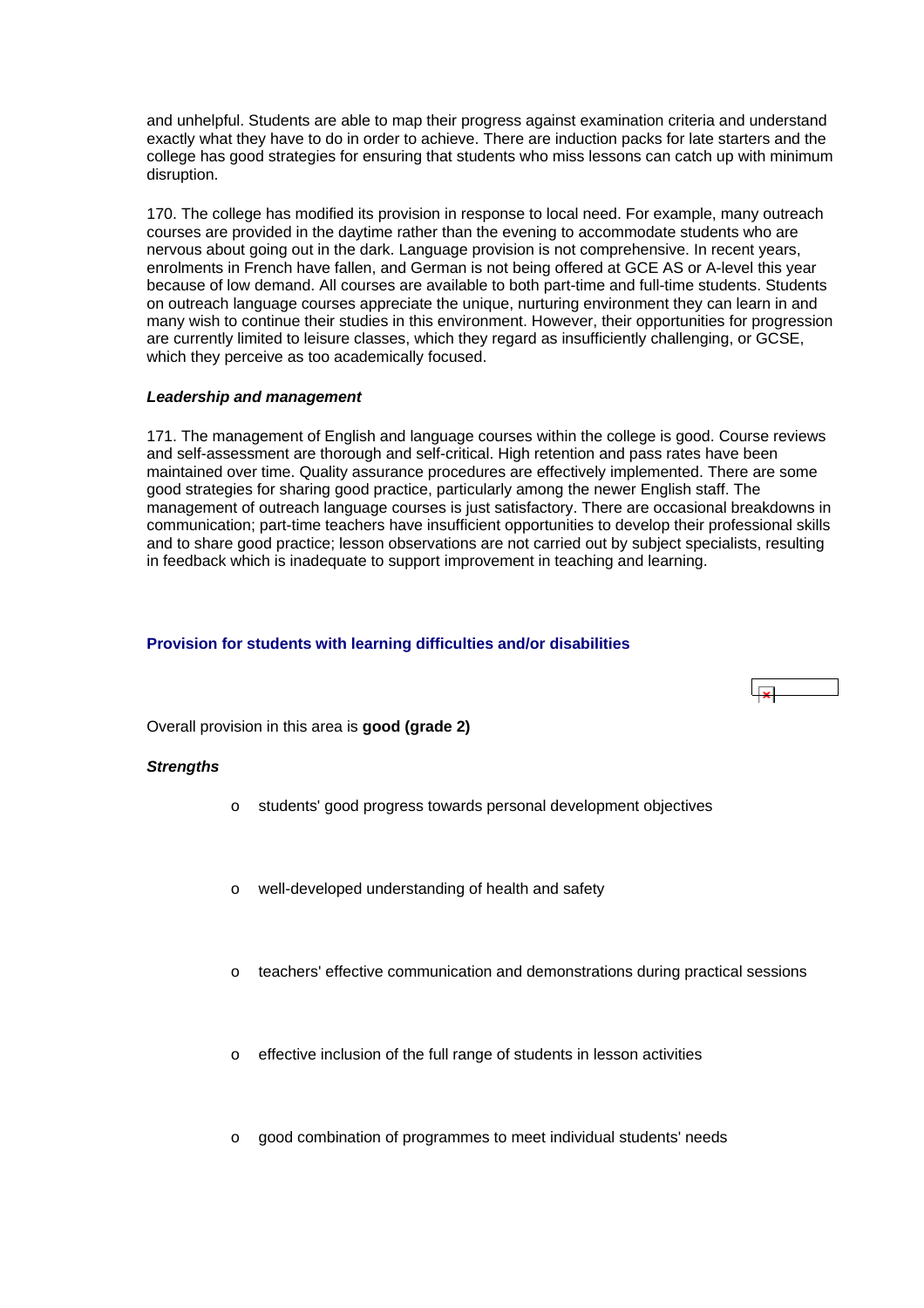o good management of the pre-foundation courses.

#### *Weaknesses*

o underdeveloped planning for, and assessment of, lesson objectives in basic sessions of towards independence.

#### *Scope of provision*

172. The learning support department provides discrete pre-foundation courses for about 60 students with learning difficulties and/or disabilities. Students with moderate learning difficulties usually study for one year within the preparing for employment programme at entry level 2 or 3 before moving on, mainly to other college courses. Students with more severe learning difficulties usually study for up to three years, starting on the towards independence programme and sometimes moving on to the certificate in life skills and workright qualifications. Students are mainly taught at the Roby site, where there are two classrooms, an independent living flat and a learning centre allocated for their use. The students also have opportunities for learning within the college's vocational areas.

#### *Achievement and standards*

173. The vast majority of students make good progress towards achieving suitable, pre-foundation qualifications. They show a good understanding of the key elements of their courses and have a good sense of preparing for the future, especially when they are planning to progress onto more advanced courses within the college. Students also make good progress in their personal development. They are acquiring important learning skills which help them to understand the content of their courses. Students listen well, especially at the start of lessons, and they are able to recognise key instructions. They know the importance of personal organisation and most take responsibility for their files and other materials. For many of the students with severe learning difficulties, this represents a significant step in achieving greater independence.

174. Students watch demonstrations carefully and show a good ability to follow the guidance they have been given in the use of equipment. They know that potentially dangerous workplaces and domestic environments require safe practice, and the majority are able to explain the importance of following rules. Students are adept at recognising health and safety pictures and symbols. More able students read better when the material is closely related to a practical activity and they make more effective use of associated information, such as pictures and diagrams, when they are able to understand its immediate relevance. Students have a good knowledge of the basic terminology associated with vocational areas. They often make specific and accurate use of words to refer to particular processes in a much more sophisticated way than is apparent in their day-to-day communication. Attendance during inspection was 80%, slightly below the national average for similar provision in other colleges.

#### *Quality of education and training*

175. Teaching is good on all of the pre-foundation courses. Staff know students well and establish strong relationships with them. There is a good understanding of their learning difficulties and activities are usually at the right level of difficulty for the students' range of abilities. Teachers show a good awareness of students' individual learning objectives for personal development and basic skills, often planning their lessons around these objectives. Teachers' planning for pre-vocational and vocational learning is good. They plan carefully for the small steps in students' learning, making thorough references to the specific skills students are expected to learn in each lesson. In the basic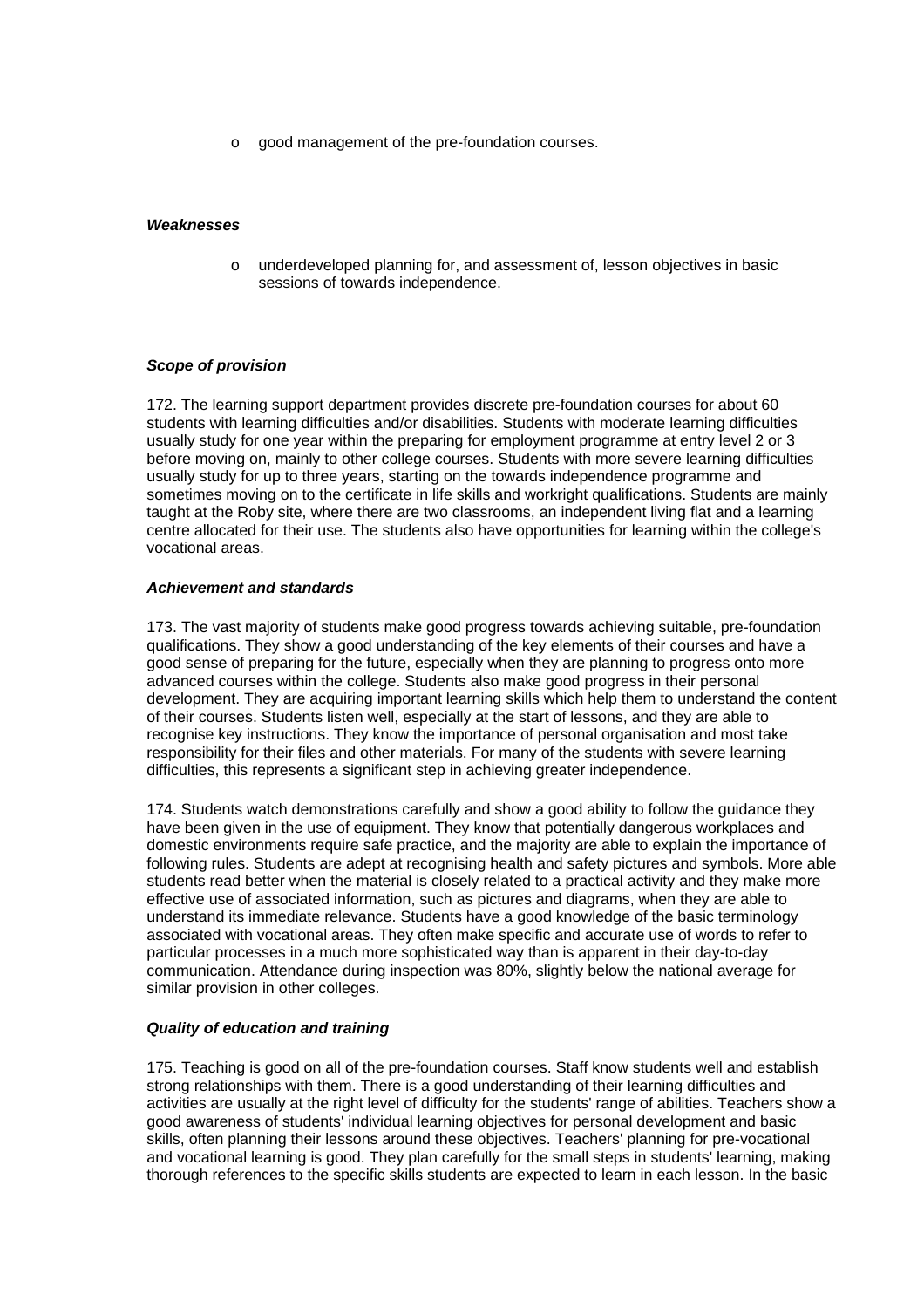<span id="page-57-0"></span>units of the towards independence course, especially where students are encouraged to know themselves and those around them, teachers' planning tends to describe the content of lessons rather than making reference to specific learning objectives. Lesson planning is less effective in describing how students will progress than in vocational lessons.

176. Teachers provide good introductions to lessons. Their language is clear and instructions are precise. Demonstrations of the use of equipment, such as in cooking and photography, are particularly good. Students are provided with step-by-step guidance, including clear advice on the operation of equipment. Teachers and support staff ask questions in a direct manner which students can readily understand. This encourages students to make relevant responses, demonstrating the level of their understanding. All staff work hard to include each student in activities, often providing additional encouragement to those who are more reluctant. Students with substantial communication difficulties are usually given a good amount of time to answer questions, although support assistants are occasionally over-eager to prompt them.

177. Teachers are thorough in their evaluation of each lesson. Where their planning makes detailed references to the skills students are expected to acquire, the measurement of students' progress is thorough. Where planning is less precise, as in some `towards independence' lessons, there is less information about students' progress and an over-emphasis on students' attitudes to learning.

178. There is a good level of staffing for pre-foundation courses. Support assistants are well deployed and students with more severe difficulties often receive one-to-one support. The recent expansion in the number of rooms available for teaching has helped to provide a satisfactory amount of space, although the newer rooms have yet to be fully equipped. There are good arrangements for students to access vocational areas on the college site, where they are able to practice skills in a genuine work environment.

179. The recent expansion in the range of courses available has resulted in good arrangements for students to progress to more advanced learning. The certificate in life skills and workright courses provide suitable progression from towards independence. Several students study a combination of courses that meet their needs and interests. Students studying preparation for employment receive good advice about the other college courses they can undertake.

#### *Leadership and management*

180. The pre-foundation courses are well managed. There are good arrangements for the coordination of all programmes, which are overseen by experienced members of staff. The department has a clear aim to develop courses which meet the needs of students with a wider range of learning difficulties. This aim is being successfully pursued, as is evident in the improvements to the courses and the accommodation available to students. Staff share in this commitment to students' needs and are keen to promote equality of opportunity for students, regardless of their level of difficulty and/or disability. There are good arrangements for the professional development of staff, particularly in terms of increasing their understanding of students' special needs. Self-assessment is thorough and reliable in its identification of strengths and weaknesses. The internal monitoring of teaching has improved the curriculum manager's knowledge of staff and has strengthened the department's unity of purpose.

## **Entry to employment**

Overall provision in this area is **satisfactory (grade 3)**

*Strengths*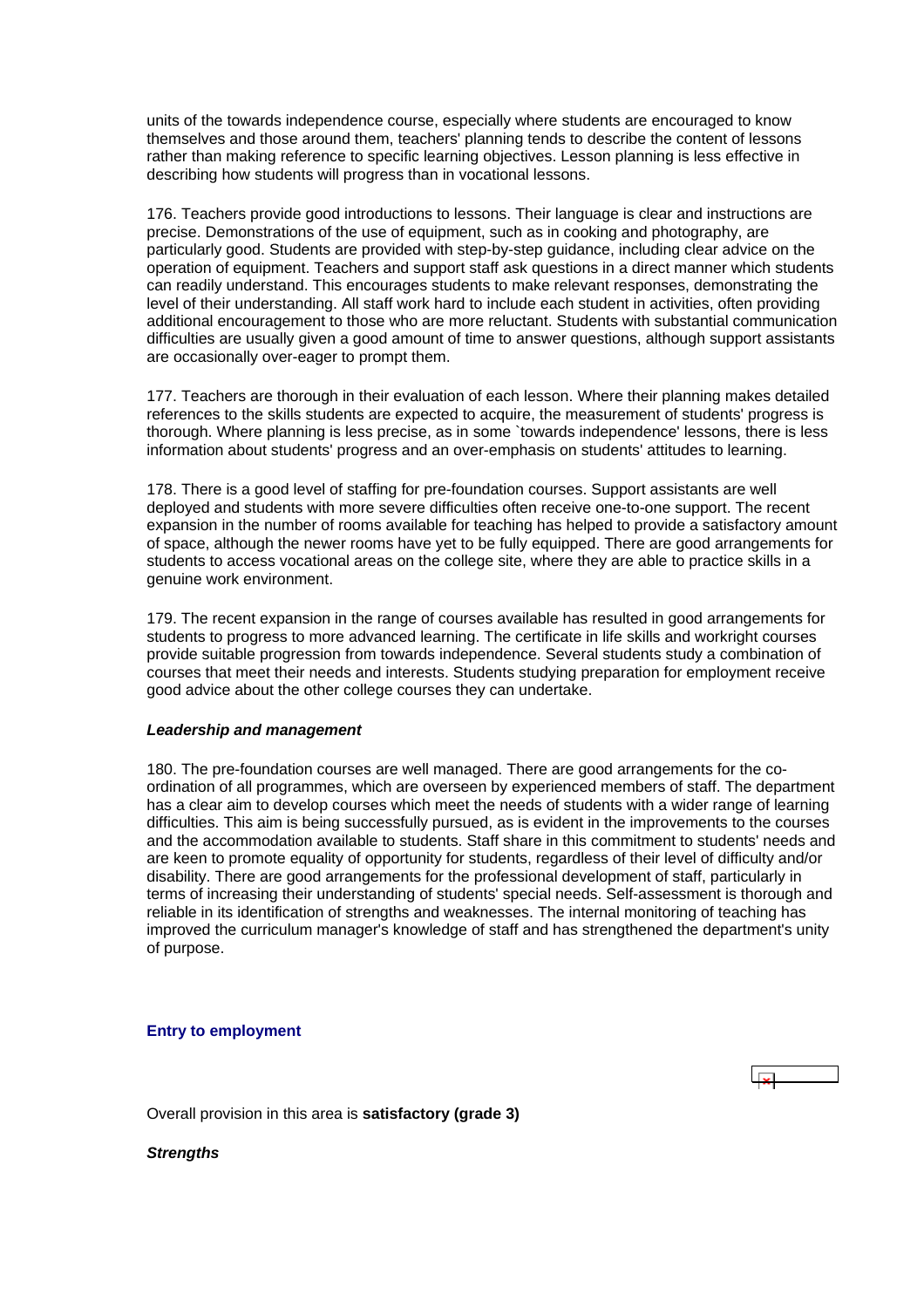- o high retention rates
- wide range of positive outcomes
- o good teaching
- o effective development of the programme through partnership arrangements.

#### *Weaknesses*

- o insufficient planning of individual learning programmes
- o some weak reviews of students' progress
- o poor resources and learning environment at one sub-contracted centre.

#### *Scope of provision*

181. The E2E programme began three months prior to the inspection. Development and delivery of the programme is through the Knowsley Provider Network. The college is the contract holder and lead provider, but also sub-contracts provision to three private training companies and one charitable organisation. The partnership is working towards common themes within a framework which includes basic programme content, documentation and procedures. Each contractor is responsible for the recruitment of their own trainees. There are currently 351 trainees on the programme. The largest proportion, some 150 trainees, is based at the college, with the rest spread between the four partner providers. Learning programmes for individual trainees are based on their individual needs. Students follow three independent core strands in basic and key skills, vocational skills, and personal and social development.

#### *Achievement and standards*

182. There is good retention to date on the E2E programmes at all providers. Current retention rates range from 63% at one sub-contractor to 82% at the college. This represents a significant improvement over earlier programmes designed to attract similar types of students. Out of 101 trainees who have left since the programme started, 63 have achieved part or all of their intended learning outcomes and have progressed to full-time education or training or have entered employment.

#### *Quality of education and training*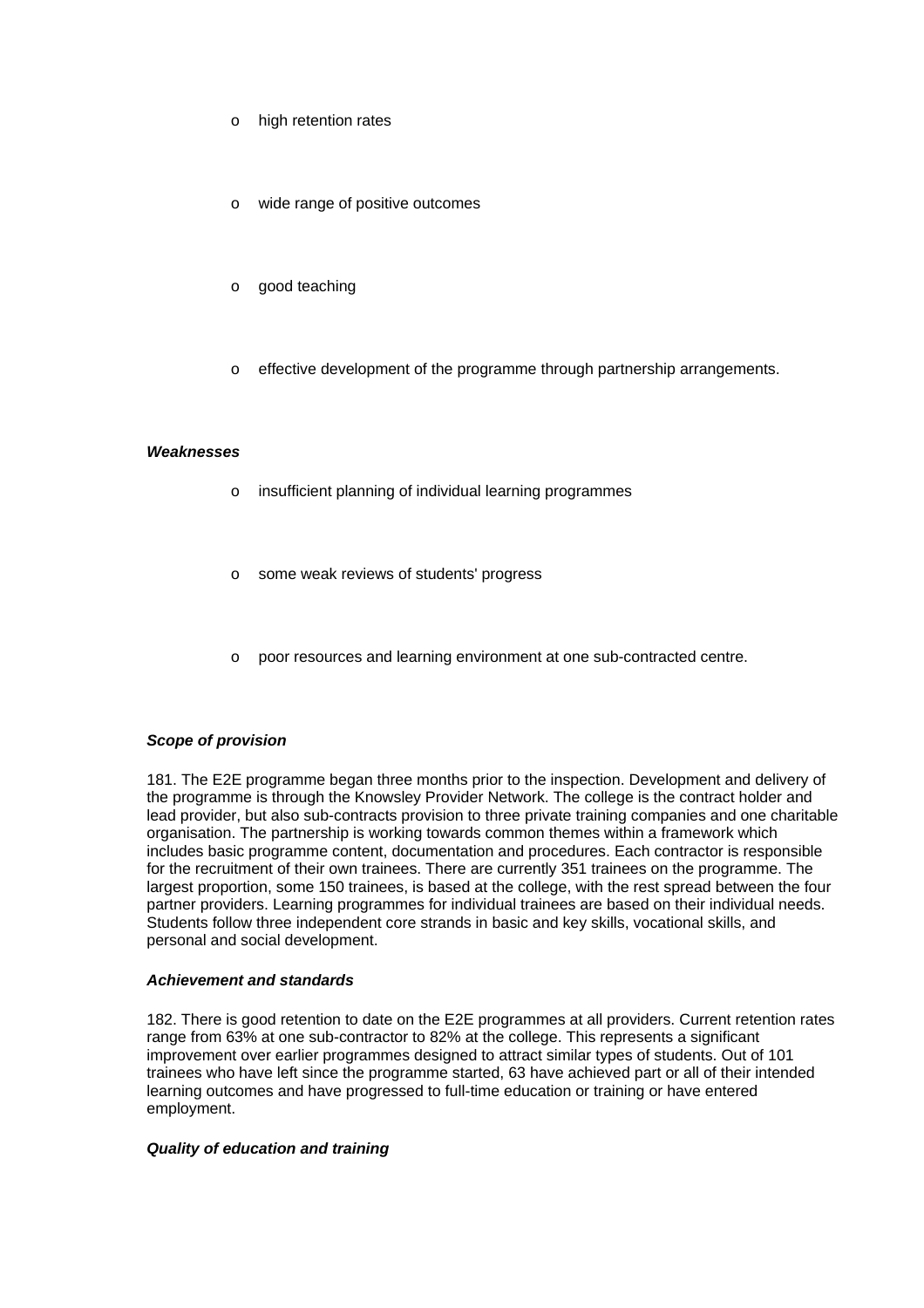183. There is good teaching, both in discrete E2E lessons and in the vocational options taken by E2E students. A wide range of activities is used to stimulate the trainees' interest. In one lesson, trainees practiced their knowledge of driving test theory using CD-ROM. This provided them with a good opportunity to develop their keyboarding skills and ability to retrieve and store information. In another lesson, a group of trainees explored cultural beliefs and produced a wall display about the Hindu festival of Divali to raise awareness across the organisation. Trainees were able to develop their research and communication skills and demonstrate good artistic and presentational abilities. Trainees' job search skills and awareness of the roles involved in their preferred career options are developed through good one-to-one coaching. Three trainees who had chosen the hair and beauty vocational option were encouraged to evaluate their choice and identify specific tasks they needed to develop or improve on. They found the exercise stimulating and gained useful experience of structured discussion while sharing their findings with each other.

184. Teachers have a good awareness of the individual needs of trainees, including their preferred learning styles. There is some good use of differentiated learning materials, but this does not consistently cater for all trainees. Learning support assistants and team teaching are used effectively to support trainees in a range of settings.

185. Initial assessment is thorough and individual results are recorded in detail. Trainees are aware of their results and know what skills they need to develop or improve. The outcomes of initial assessment are not fully used to inform trainees' learning plans or to identify short-term learning targets for trainees to work towards. For example, where an assessment identified a need to develop certain specific numeracy skills, this was not used to inform the setting of individual development objectives in money management or techniques for measurement. There are missed opportunities to assess trainees' skills and record their progress.

186. The E2E programme is continuing to be developed to meet individual and community needs. Initial curriculum planning has been effective in providing trainees with appropriate opportunities to develop their social and personal skills alongside their basic skills and to enable them to experience a broad range of vocational tasters and placements to help them prepare for employment. All providers have a wide range of trainee support mechanisms in place and are knowledgeable about specialist support services. Trainees have good access to specialist agencies that provide support to young people with emotional, social and behavioural problems, including drug misuse, homelessness and crime. Information and good practice is well shared at regular partnership meetings.

187. At this stage in the development of the initiative, there is insufficient planning of individual learning programmes. Activity plans are not always used to plan individual learning and trainees do not consistently evaluate the skills they have learnt. Progress in one-to-one sessions for individual trainees is not fully recorded and evaluated or used to plan what the trainee needs to develop next. There is insufficient individual planning of the three programme strands of basic skills, personal and social development and vocational options. Trainees are not fully aware of what their individual aims and objectives are within each session they attend or what aspect of their personal and social development, for example, teamwork skills, is being developed.

188. There are some weak reviews of trainees' progress. Fortnightly and monthly reviews are not always completed and therefore opportunities to evaluate each trainee's learning and monitor their progress against the key objectives negotiated in their E2E `passport' are missed. The reviews that have taken place lack any evaluation of how successful each trainee has been in developing or acquiring skills. There is little evaluation of the learning that has been undertaken by individual students. Reviews are not used to recognise successful achievement or to plan future learning.

189. Resources to support the programme are generally satisfactory. However, accommodation and resources are poor at one sub-contracted centre, which impacts on over 80 students. Some classrooms are poorly ventilated, making lessons uncomfortable for trainees. The layout of classrooms is poor, and access to learning materials is limited. There is no opportunity in two classrooms to access IT to allow trainees to learn more independently. Some learning materials and handouts are poorly reproduced and are over-complicated for trainees of this type.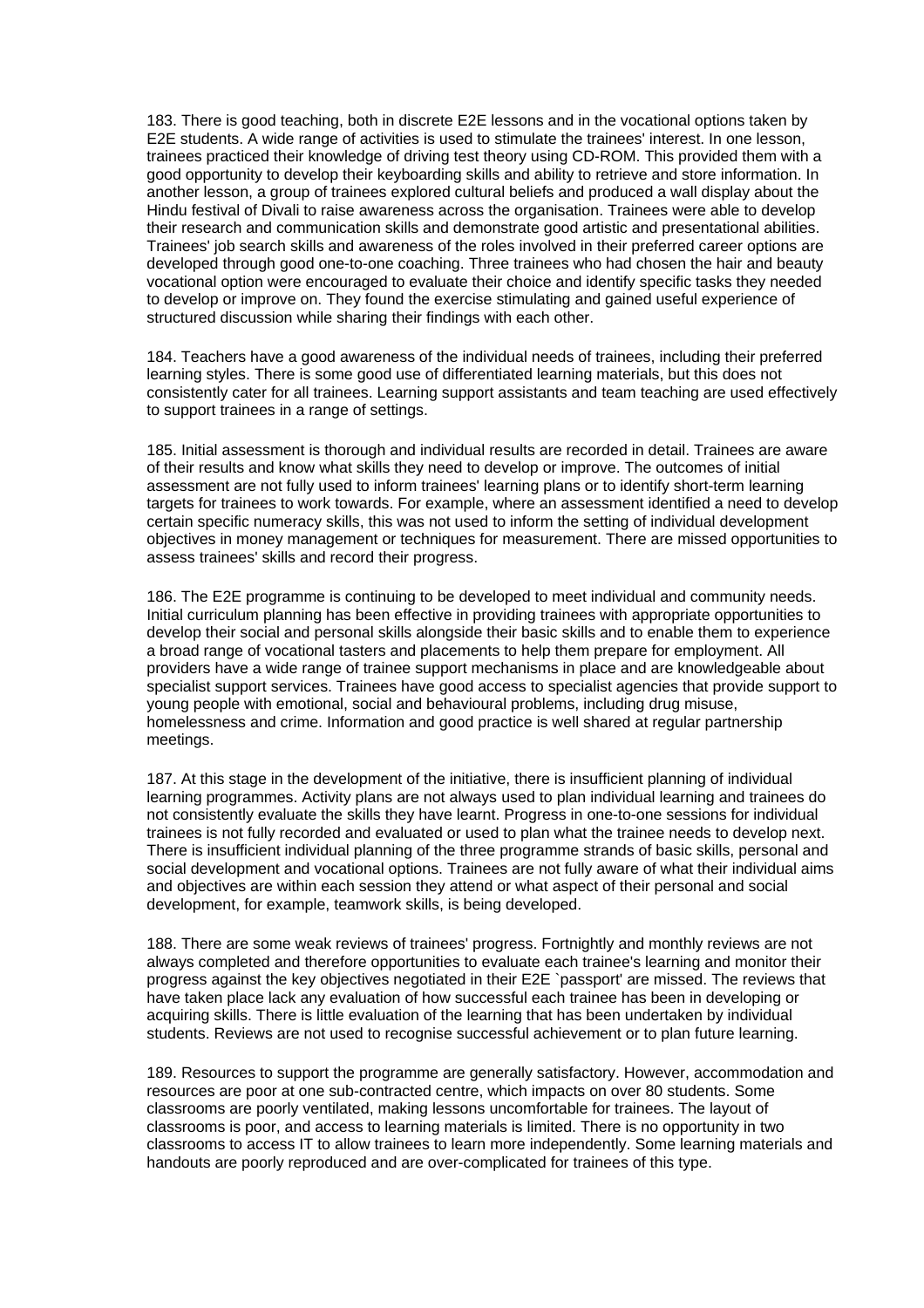#### <span id="page-60-0"></span>*Leadership and management*

Management of the E2E programme is good. The establishment of such an extensive programme in a short space of time is indicative of highly responsive leadership and management. There are clear management and committee structures for the programme and communications are good across the provider partnership. Frequent partnership meetings have a clear focus on continuous improvement. Realistic development objectives prioritise effective quality assurance. Quality standards and procedures have been drafted, but have yet to be properly tested. Internal auditors from all five providers have been specifically trained in quality assurance for the E2E programme. The first quality audit, conducted on the E2E passport, did highlight the main weaknesses identified in the inspection. There is an action plan to address these weaknesses and a comprehensive range of staff development activities has been organised.

#### **Literacy and numeracy**

العجليا

Overall provision in this area is **outstanding (grade 1)**

#### *Strengths*

- o excellent retention rates and achievement
- o very good teaching and learning
- o very good resources
- o excellent assessment, recording and monitoring of students' progress
- o very effective use of value added measures
- o highly effective management

#### *Weaknesses*

o limited provision in the evening.

## *Scope of provision*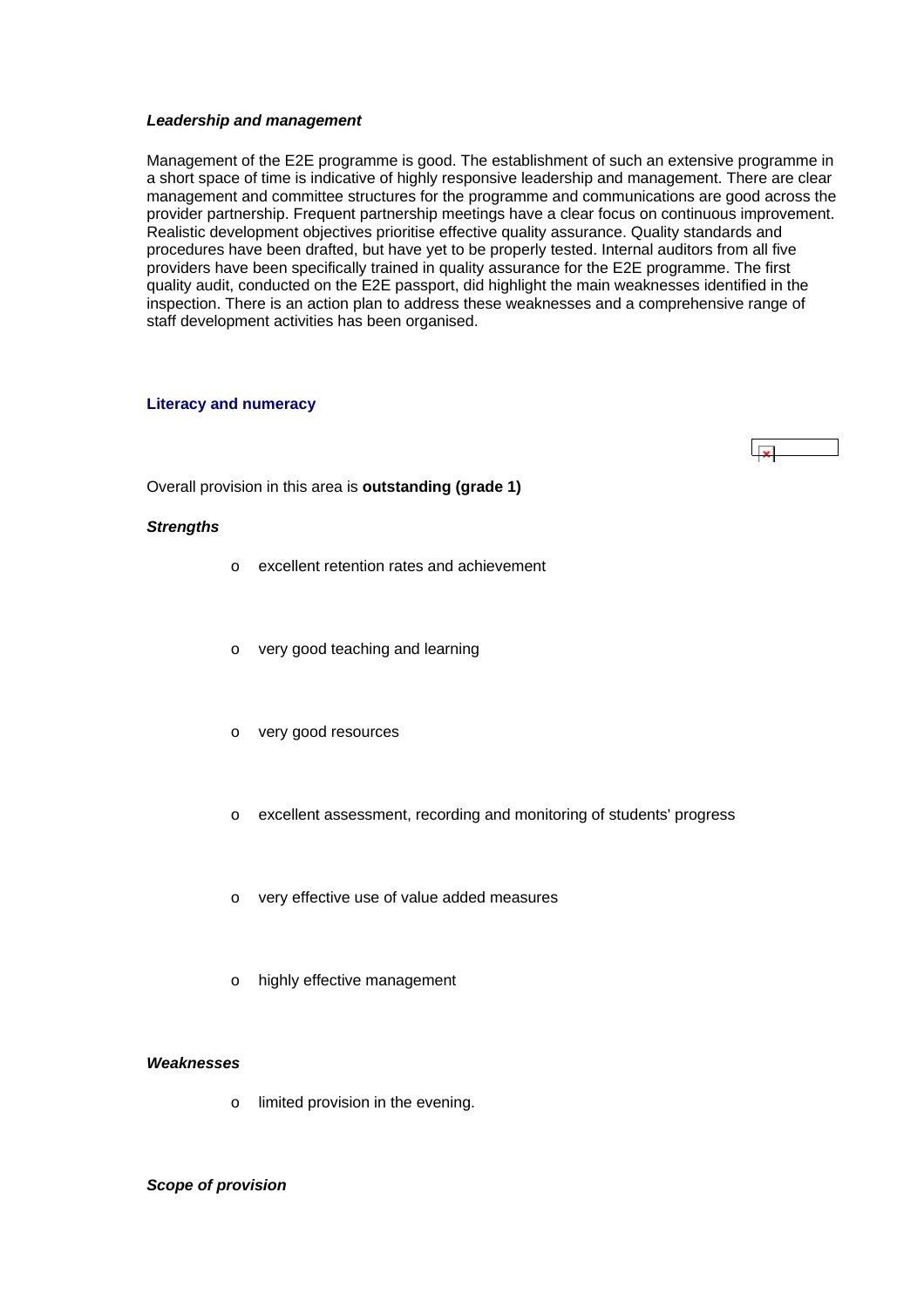190. The college provides a comprehensive range of full-time and part-time basic skills courses to help to address the low literacy and numeracy skills within the local community. There are some 530 students on adult basic education courses or receiving literacy and numeracy support; 230 are aged 16 to 18 and 300 are adults. Most courses lead to one of a range of City and Guilds awards, including the national tests. The majority of courses take place during the day, though evening classes are available on one of the main college sites. In addition, a further 1,200 students are developing their literacy and numeracy skills within the context of vocational or leisure courses.

## *Achievement and standards*

191. Retention rates are high and are well above the national averages for similar colleges. Students work successfully towards their individual learning targets and can enter for external qualifications. Students make very good progress in lessons. Attainment is good or better in three-quarters of lessons. Achievement of national qualifications is excellent. In 2002/03, almost 3,000 students achieved a City and Guilds 3792 qualification in literacy or numeracy at entry level, level 1 or level 2. Significant numbers of students have successfully completed the new national tests in literacy and numeracy. The pass rate for key skills communication and application of number at levels 1 and 2 is more than twice the national average. The college makes a significant contribution to local LSC targets for basic skills improvement. Students at all levels share a strong sense that they are making good progress.

| Qualification                                                       | Level | <b>Completion year:</b> | 2001    | 2002    | 2003  |
|---------------------------------------------------------------------|-------|-------------------------|---------|---------|-------|
| City and Guilds 3792                                                | E     | No. of starts           | $\star$ | $\star$ | 70    |
| certificate in adult<br>literacy (short)                            |       | % retention             | $\star$ | $\star$ | 87    |
|                                                                     |       | % pass rate             | $\star$ | $\star$ | 100   |
| City and Guilds 3792                                                | E     | No. of starts           | $\star$ | $\star$ | 380   |
| certificate in adult<br>numeracy (short)                            |       | % retention             | $\star$ | $\star$ | 97    |
|                                                                     |       | % pass rate             | $\star$ | $\star$ | 100   |
| Key skills                                                          | 1     | No. of starts           | 291     | 213     | 132   |
| communication                                                       |       | % retention             | 68      | 71      | 83    |
|                                                                     |       | % pass rate             | 77      | 90      | $***$ |
| Key skills application of                                           | 1     | No. of starts           | 341     | 229     | 141   |
| number                                                              |       | % retention             | 72      | 76      | 75    |
|                                                                     |       | % pass rate             | 82      | 65      | $***$ |
| National test in literacy                                           | 1     | No. of starts           | $\star$ | $\star$ | 701   |
| (one year)                                                          |       | % retention             | $\star$ | $\star$ | 82    |
|                                                                     |       | % pass rate             | $\star$ | $\star$ | 98    |
| National test in                                                    | 1     | No. of starts           | $\star$ | $\star$ | 348   |
| numeracy (short)                                                    |       | % retention             | $\star$ | $\star$ | 76    |
|                                                                     |       | % pass rate             | $\star$ | $\star$ | 89    |
| City and Guilds 3792<br>certificate in adult<br>literacy (one year) | 1     | No. of starts           | $\star$ | $\star$ | 108   |
|                                                                     |       | % retention             | $\star$ | $\star$ | 100   |
|                                                                     |       | % pass rate             | $\star$ | $\star$ | 95    |
| City and Guilds 3792                                                | 1     | No. of starts           | $\star$ | $\star$ | 32    |

#### *A sample of retention and pass rates in literacy and numeracy, 2001 to 2003*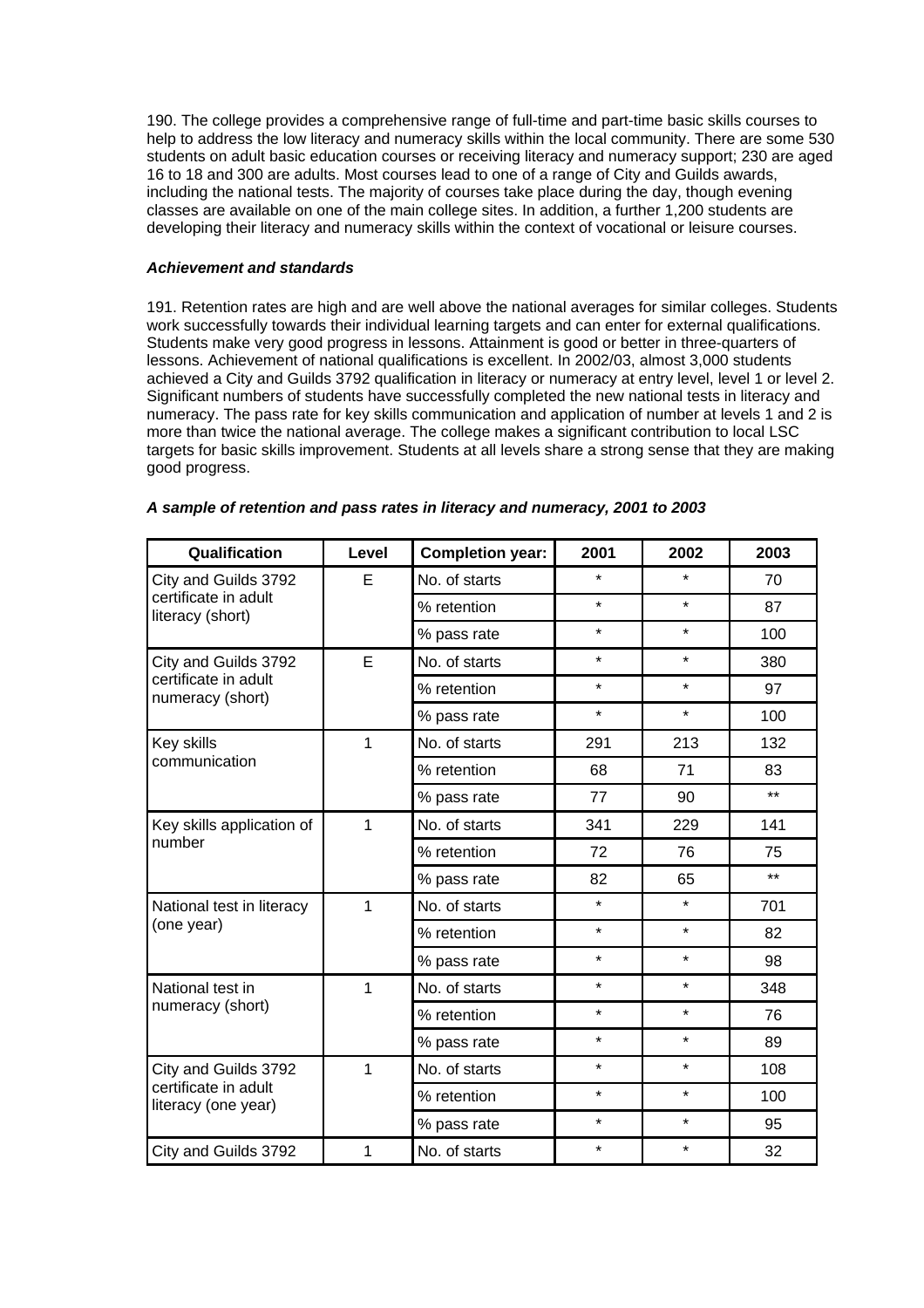*Source: ISR (2001 and 2002), college (2003)*

*\* course did not run* 

*\*\* final pass rate not yet available*

## *Quality of education and training*

192. Teaching and learning in literacy and numeracy lessons are consistently very good. Teachers develop very detailed lesson plans which identify clear learning objectives for each student. Each student has an individual learning plan with a programme of work derived initially from a thorough diagnostic assessment. Learning plans are clear and detailed, with challenging individual goals. All learning targets are mapped to the national standards. A minority of individual students' targets are too general and unrealistic. Most lessons include an excellent range of student activities, with group work, paired exercises and individual work used effectively by teachers to enable students to achieve their learning goals. The preferred learning styles of the students are taken into account in planning lessons. In one lesson, the teacher used a powerpoint presentation to give a good visual example of fractions.

193. Resources for the teaching of literacy and numeracy are very good, both at the main college sites and at community venues. Literacy and numeracy courses are timetabled in good classroom accommodation as well as in the excellent and well-equipped learning resource bases which are used for drop-in workshops for adult basic skills students. These are equipped with computers with Internet access and appropriate learning programmes, together with practical mathematics equipment and well-designed worksheets. Teachers integrate the use of computers effectively and students are encouraged to use the wide range of software available. The team of full-time, wellqualified teachers are highly committed and provide very effective support to students. Basic skills champions, trained and mentored by the basic skills co-ordinator, have responsibility for improving the capability of vocational course teams to provide literacy and numeracy support.

194. The assessment, recording and monitoring of students' progress is excellent and the quality is consistent across all programmes. The college's internal value added system provides a very useful tool for monitoring and measuring the progress of each student towards their individual goals. It is understood and valued by students and teachers. It enables students to see the progress they are making more clearly and this boosts their confidence and motivation. It is a model of good practice and generates a detailed record of individual students' progress. One student on an adult basic skills course has been attending college for two years. In that time, she has improved her skills in letter writing and form filling, achieved her first qualification and improved her confidence to such a degree that she recently successfully stood for election as president of the students' union. Regular feedback from tutors during lessons helps to ensure that students understand and have true ownership of their learning. In a few cases, individual learning targets are not specific or linked to review.

195. The college has created a wide range of opportunities for adults to access basic skills courses. In addition to the provision at the main college sites, students can develop their literacy and numeracy skills at a large number of community outreach centres: through family literacy programmes, in several learning shops in local towns and through courses delivered on employers' premises. However, evening class provision is very limited. The college is pro-active in seeking to engage hard-to-reach adults. An innovative `hit squad' delivers short taster courses in the community. Schemes of work for pre-vocational courses and leisure courses within the adult and community education college have been mapped to basic skills standards. Students' literacy and numeracy skills are assessed on entry to these courses and support is given where appropriate. Literacy and numeracy has yet to be fully embedded into mainstream vocational courses.

196. Initial assessment and support systems for students on courses at level 2 and below are very good. Diagnostic assessment of students on basic skills courses is effective and leads to well-written targets on individual learning plans. A strong, well-qualified team of tutors effectively manage the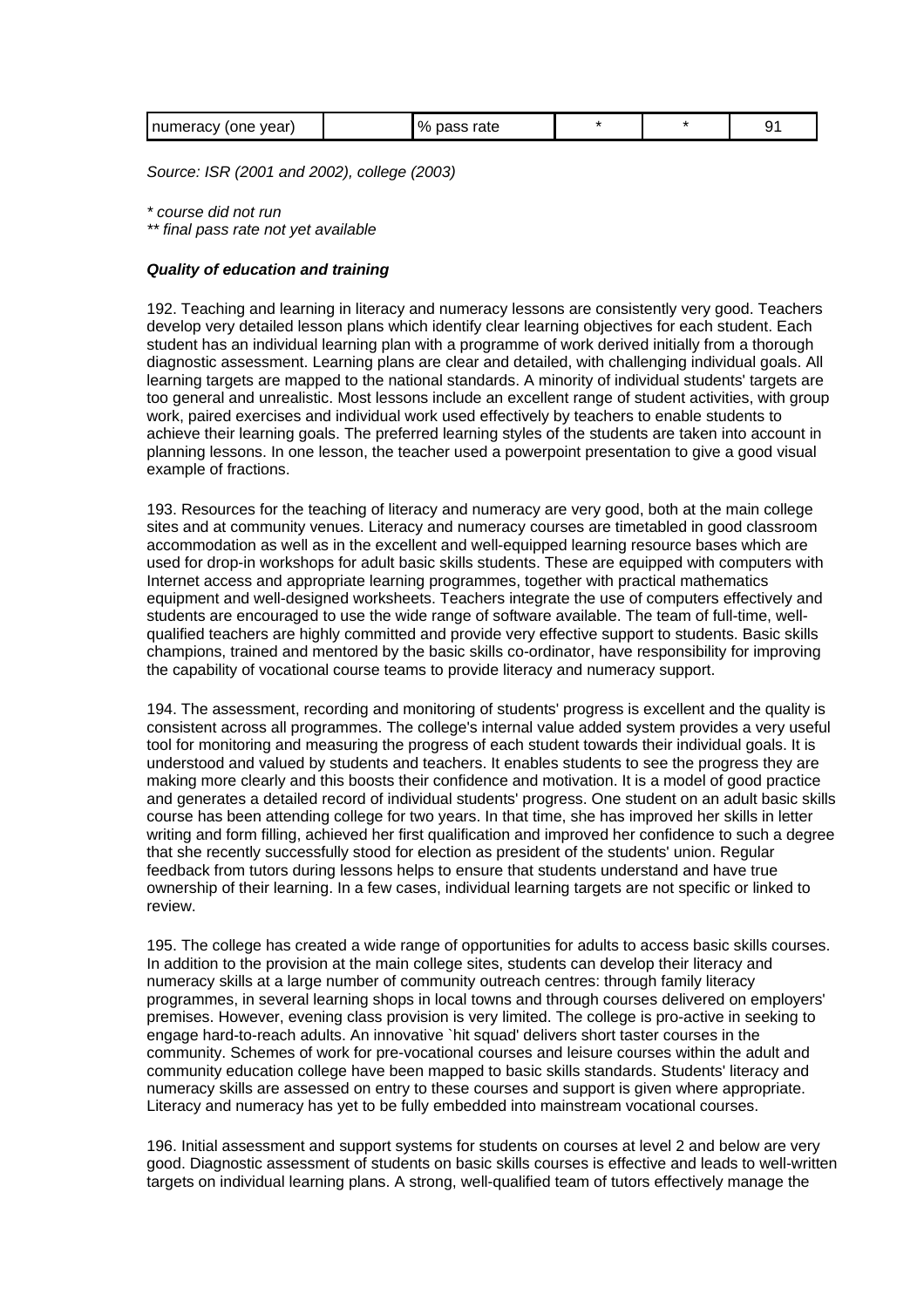<span id="page-63-0"></span>process of initial assessment and additional support. Students receiving additional support have the opportunity to achieve certification through the national tests.

## *Leadership and management*

197. Leadership and management are very good. There are clear and effective structures for the coordination of both basic skills courses and additional learning support. All teaching and learning support staff are involved in implementing highly effective quality assurance procedures. Staff appraisal links strongly to improvements in teaching and learning. The dissemination of good practice is excellent. Individual learning plans motivate students and the monitoring of progress against targets is exceptional.

## **Part D: College data**

**Table 1: Enrolments by level of study and age 2002/03**

| Level        | $16 - 18$ | $19+$ |
|--------------|-----------|-------|
|              | %         | %     |
|              | 38        | 62    |
| $\mathbf{2}$ | 30        | 15    |
| 3            | 25        | 9     |
| 4/5          | 0         |       |
| Other        |           | 13    |
| <b>Total</b> | 100       | 100   |

*Source: provided by the college in Autumn 2003*

## **Table 2: Enrolments by curriculum area and age 2002/03**

| Curriculum area                            | $16 - 18$ | $19+$ | <b>Total</b>     |  |
|--------------------------------------------|-----------|-------|------------------|--|
|                                            | No.       | No.   | Enrolments (%) * |  |
| Science and mathematics                    | 789       | 1,957 | 13               |  |
| Land-based provision                       | 106       | 118   |                  |  |
| Construction                               | 185       | 142   | っ                |  |
| Engineering, technology and<br>manufacture | 242       | 427   | 3                |  |
| Business administration,                   | 670       | 1373  | 9                |  |

ایجا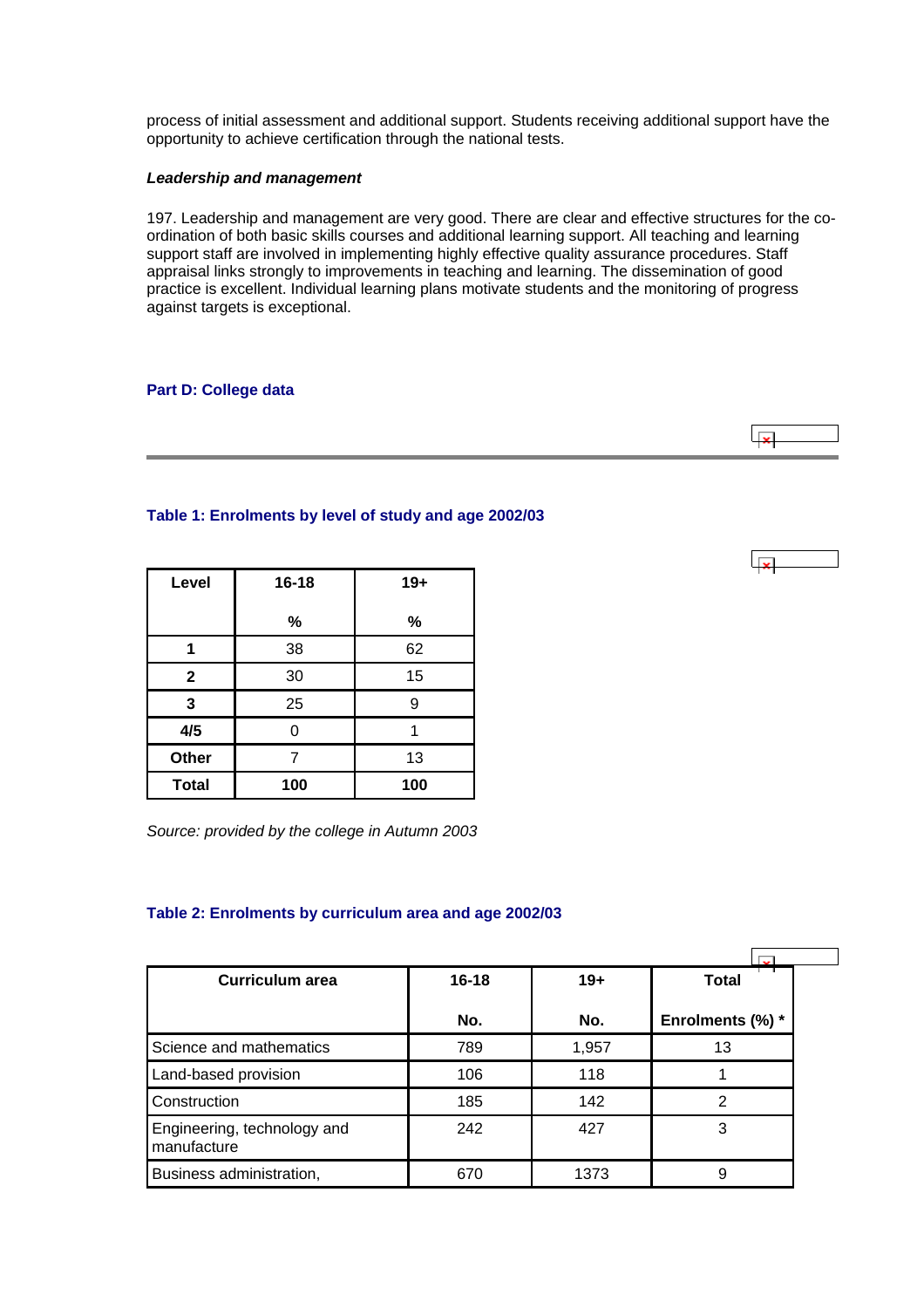<span id="page-64-0"></span>

| management and professional                       |       |        |                |
|---------------------------------------------------|-------|--------|----------------|
| Information and communications<br>technology      | 679   | 1,134  | 8              |
| Retailing, customer service and<br>transportation | 216   | 258    | $\overline{2}$ |
| Hospitality, sports, leisure and travel           | 647   | 770    | $\overline{7}$ |
| Hairdressing and beauty therapy                   | 820   | 757    | $\overline{7}$ |
| Health, social care and public<br>services        | 149   | 363    | 2              |
| Visual and performing arts and<br>media           | 619   | 289    | 4              |
| Humanities                                        | 445   | 95     | $\overline{2}$ |
| English, languages and<br>communication           | 724   | 181    | 4              |
| Foundation programmes                             | 1,219 | 6,411  | 35             |
| Total                                             | 7,510 | 14,275 | 100            |

*Source: provided by the college in Autumn 2003*

*\* figures have been rounded and may not total 100%*

## **Table 3: Retention and achievement**

| Level<br>(Long<br>Courses) | <b>Retention and pass</b>       | <b>Completion year</b> |       |       |       |       |       |
|----------------------------|---------------------------------|------------------------|-------|-------|-------|-------|-------|
|                            | rate                            | $16 - 18$              |       |       | $19+$ |       |       |
|                            |                                 | 2000                   | 2001  | 2002  | 2000  | 2001  | 2002  |
| 1                          | Starters excluding<br>transfers | 1,950                  | 1,308 | 1,091 | 4,158 | 3,827 | 3,042 |
|                            | Retention rate (%)              | 73                     | 66    | 76    | 68    | 67    | 75    |
|                            | National average (%)            | 74                     | 75    | 75    | 70    | 73    | 73    |
|                            | Pass rate (%)                   | 59                     | 71    | 82    | 70    | 74    | 83    |
|                            | National average (%)            | 64                     | 64    | 66    | 65    | 68    | 69    |
| $\mathbf{2}$               | Starters excluding<br>transfers | 1,786                  | 2,051 | 2,180 | 2,454 | 2,813 | 2,183 |
|                            | Retention rate (%)              | 77                     | 70    | 72    | 74    | 64    | 71    |
|                            | National average (%)            | 69                     | 70    | 70    | 68    | 70    | 69    |
|                            | Pass rate (%)                   | 74                     | 79    | 80    | 67    | 76    | 79    |
|                            | National average (%)            | 66                     | 67    | 68    | 65    | 65    | 69    |
| $\overline{3}$             | Starters excluding<br>transfers | 1,133                  | 1,718 | 1,645 | 1,148 | 1,009 | 1,034 |